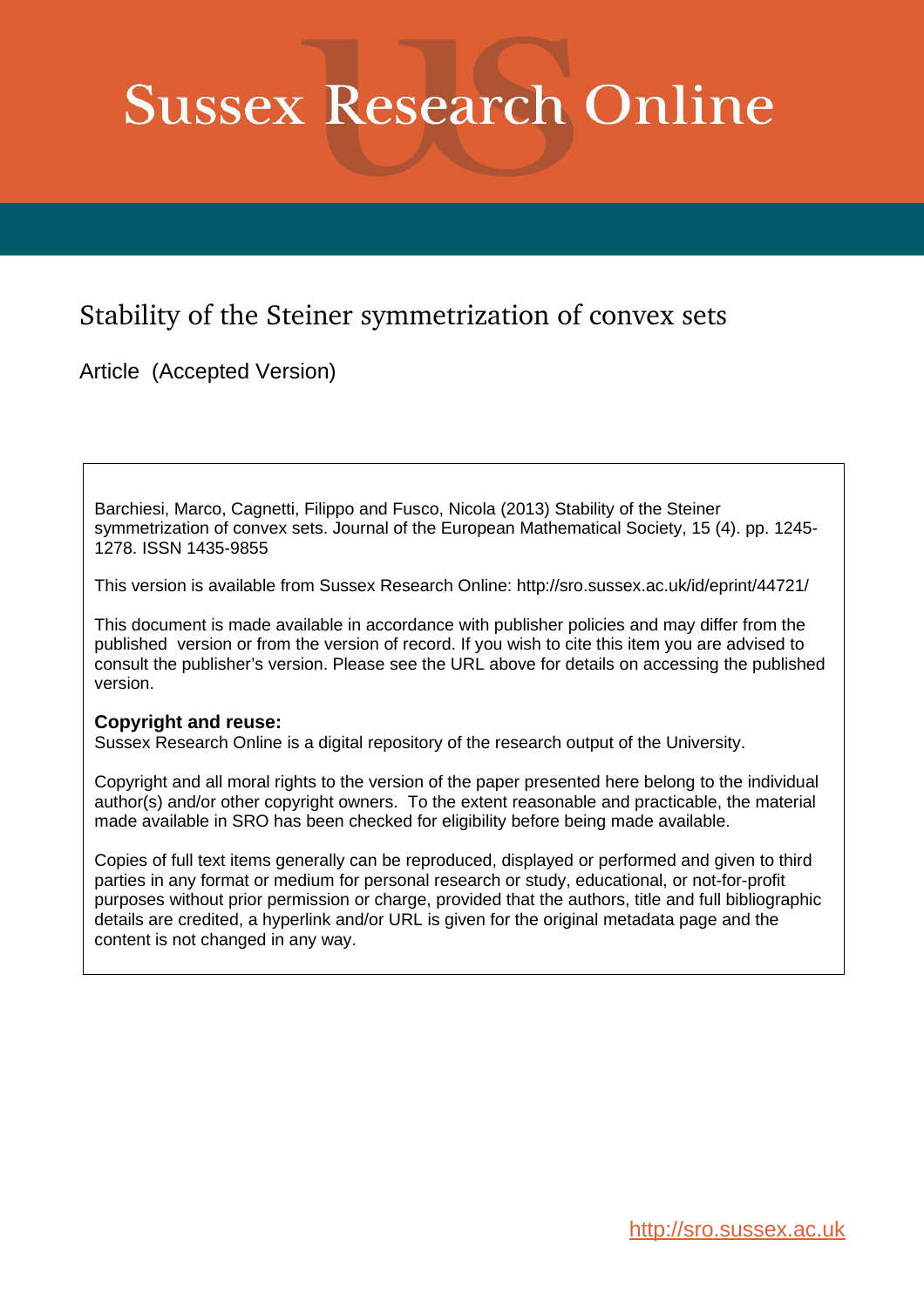### STABILITY OF THE STEINER SYMMETRIZATION OF CONVEX SETS

#### M. BARCHIESI, F. CAGNETTI, N. FUSCO

Abstract. The isoperimetric inequality for Steiner symmetrization of any codimension is investigated and the equality cases are characterized. Moreover, a quantitative version of this inequality is proven for convex sets.

Keywords: Steiner symmetrization, quantitative isoperimetric inequality.

#### 2010 Mathematics Subject Classification: 49Q20, 52A40

#### 1. INTRODUCTION

The present paper analyses the Steiner symmetrization of any codimension. Let  $n \geq 2$  and  $1 \leq k \leq n-1$ . For every set  $E \subset \mathbb{R}^n$  and for every  $x' \in \mathbb{R}^{n-k}$  we define

$$
E_{x'} := \{ y \in \mathbb{R}^k : (x', y) \in E \}
$$
 and  $L(x') := \mathcal{L}^k(E_{x'})$ ,

where  $\mathcal{L}^k$  stands for the *outer Lebesgue measure* in  $\mathbb{R}^k$ . We denote by  $r(x')$  the radius of a k-dimensional ball in  $\mathbb{R}^k$  having  $\mathcal{L}^k$ -measure equal to  $L(x')$ , and we set

$$
\pi(E)^{+} := \{x' \in \mathbb{R}^{n-k} : L(x') > 0\}.
$$

Then, the *Steiner symmetral* of E (of codimension k and with respect to the subspace  $y = 0$ ) is defined as

$$
E^{S} := \left\{ (x', y) \in \mathbb{R}^{n} : x' \in \pi(E)^{+}, \ |y| \leq r(x') \right\}.
$$

The importance of Steiner symmetrization has been assessed by several authors, and relies upon the fact that it acts monotonically on many geometric and analytic quantities associated with subsets of  $\mathbb{R}^n$ , e.g. the perimeter. A characterization of the sets whose perimeter is preserved under symmetrization of codimension 1 was given by Chlebík, Cianchi and Fusco [5].

In this paper we tackle the general case  $1 \leq k \leq n-1$  using a new approach, based on the regularity properties of the barycenter of the sections  $E_{x'}$  as  $x'$  varies in  $\pi^+(E)$ . The advantage of this approach is twofold. Firstly, we may recover and extend the result proved in [5] for  $k = 1$  to any codimension, with a new and simpler proof. Secondly, we are able to obtain a quantitative isoperimetric estimate for convex sets which, to the best of our knowledge, is the first result of this kind in the framework of Steiner symmetrization.

We shall now proceed by providing a detailed account of the content of the paper. Our first result reads as follows.

**Theorem 1.1.** Let E be a set of finite perimeter in  $\mathbb{R}^n$ . Then

$$
P(E^S; B \times \mathbb{R}^k) \le P(E; B \times \mathbb{R}^k)
$$
\n(1.1)

for every Borel set  $B \subset \mathbb{R}^{n-k}$ . Moreover, if  $P(E^S) = P(E)$ , then E is either equivalent to  $\mathbb{R}^n$ , or  $\mathcal{L}^n(E) < \infty$  and for  $\mathcal{L}^{n-k}$ -a.e.  $x' \in \pi(E)^+$ 

(a)  $E_{x'}$  is equivalent to a k-dimensional ball and  $\mathcal{H}^{k-1}(\partial^* E_{x'} \Delta(\partial^* E)_{x'}) = 0;$ 

(b) the functions  $\nu_{x'}^E(x',\cdot)$  and  $|\nu_y^E|(x',\cdot)$  are constant  $\mathcal{H}^{k-1}$ -a.e. in  $\partial^*E_{x'}$ .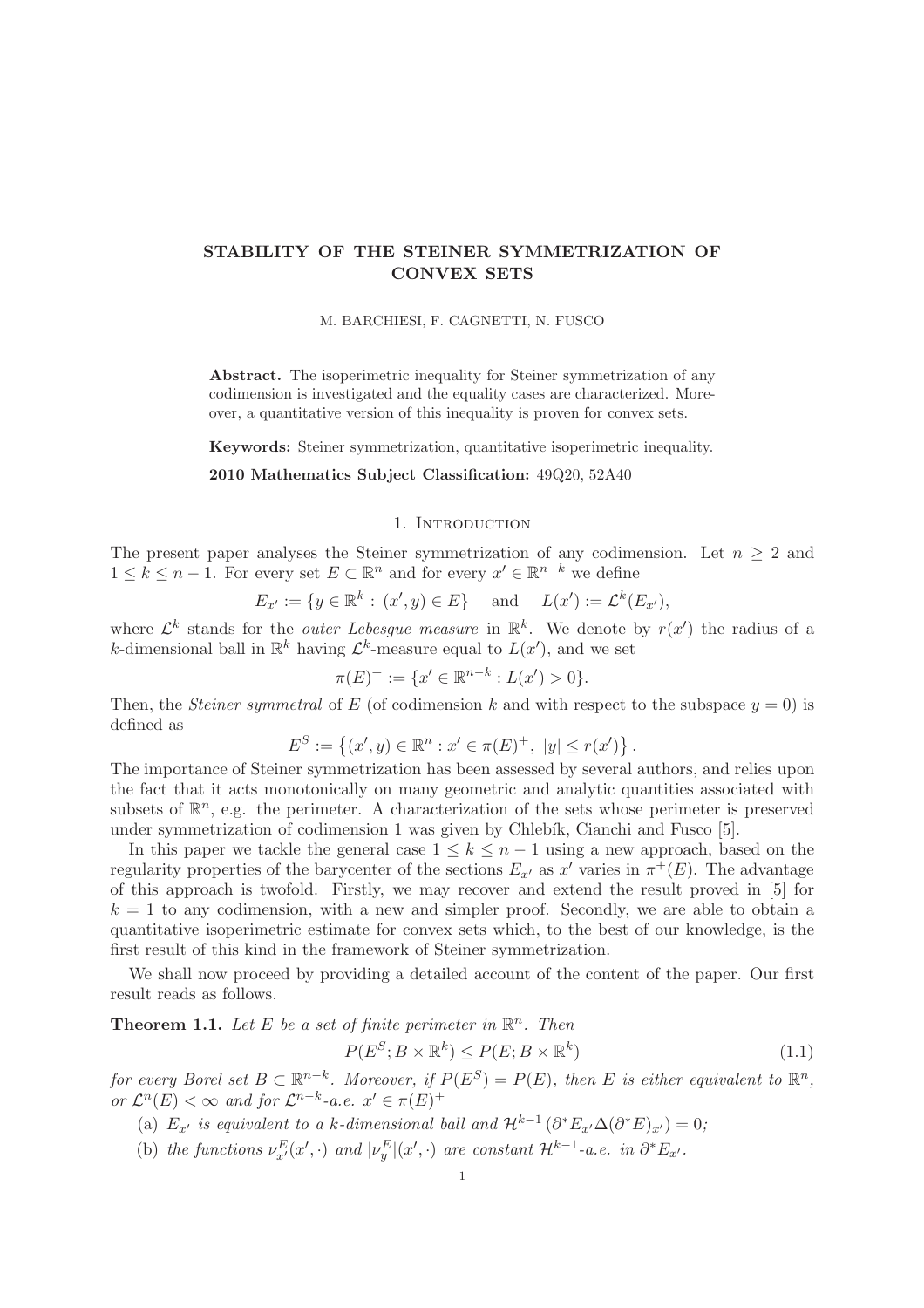Here,  $P(E; B \times \mathbb{R}^k)$  denotes the perimeter of E in  $B \times \mathbb{R}^k$ , and  $P(E)$  stands for the perimeter of E in the whole  $\mathbb{R}^n$ . The reduced boundary of E is indicated with  $\partial^* E$ , and its generalized inner normal with  $\nu^E$  (see Section 2). Moreover,  $\nu^E_{x'}$  and  $\nu^E_y$  denote the first  $n-k$  and the last k components of  $\nu^E$  respectively. Finally,  $\mathcal{H}^d$  is the *Hausdorff measure* of dimension d.

Inequality (1.1) was already proved in [4] by approximating  $E^S$  through a sequence of simple rearrangements (polarizations). However, the proof of properties (a)-(b) when  $P(E) = P(E^S)$ requires a direct approach. We highlight that for  $k > 1$  the proof is more delicate than in the case  $k = 1$  studied in [5]. The reason of this extra difficulty lies in the fact that the Radon measure

$$
B \subset \mathbb{R}^{n-k} \longmapsto \mu(B) := \int_{\partial^* E \cap (B \times \mathbb{R}^k) \cap \{\nu_y^E = 0\}} \nu_{x'}^E(x', y) d\mathcal{H}^{n-1}(x', y)
$$

has a different behavior depending on whether  $k = 1$  or  $k > 1$ . In fact, when  $k = 1$ ,  $\mu$  is purely singular with respect to the Lebesgue measure  $\mathcal{L}^{n-1}$ , while, if  $k > 1$ , it may contain a non-trivial absolutely continuous part. A somewhat surprising example by Almgren and Lieb (see Remark 3.2) shows that when  $k > 1$  it may even happen that  $\mu$  is absolutely continuous with respect to  $\mathcal{L}^{n-k}$ . In other words, when  $k = 1$  the projection of  $\{x \in \partial^* E : \nu_y^E(x) = 0\}$  (the "vertical part" of the boundary) on  $\mathbb{R}^{n-k}$  is a set of zero Lebesgue measure, while if  $k > 1$  this projection may be smeared out on a set of positive  $\mathcal{L}^{n-k}$  measure.

As observed in [5], the equality  $P(E) = P(E^S)$  does not imply that E and  $E^S$  are equivalent. In fact, if the boundary of  $E^S$  contains vertical parts, one can easily find a set E having the same perimeter of  $E^S$  and not equivalent to (any translated of)  $E^S$  (see Figure 1).

Therefore, in order to characterize the equality cases, at least in a local form, we shall assume that, given an open set  $\Omega \subset \mathbb{R}^{n-k}$ ,  $E^S$  satisfies the following condition

$$
\mathcal{H}^{n-1}(\{x \in \partial^* E^S : \nu_y^{E^S}(x) = 0\} \cap (\Omega \times \mathbb{R}^k)) = 0.
$$
 (1.2)

Assumption (1.2) is equivalent to the requirement  $L \in W^{1,1}(\Omega)$  (see Proposition 3.5). Note that, for any set E of finite perimeter,  $L \in BV(\mathbb{R}^{n-k})$  (see Lemma 3.1). Therefore, the presence of singular parts in the measure DL is equivalent to having vertical parts in the boundary of  $E^S$ . Furthermore,  $(1.2)$  is weaker than the correspondent condition on the set E

$$
\mathcal{H}^{n-1}(\{x \in \partial^* E : \nu_y^E(x) = 0\} \cap (\Omega \times \mathbb{R}^k)) = 0.
$$
 (1.3)

However, (1.2) and (1.3) are equivalent when  $P(E; \Omega \times \mathbb{R}^k) = P(E^S; \Omega \times \mathbb{R}^k)$  (see Proposition 3.6).

Condition (1.2), together with the equality of the perimeters, is not yet sufficient to conclude that E and  $E^S$  are equivalent. As shown even through simple examples (see Figure 1), this is due to the fact that the set  $E^S$  may not be connected in a proper sense. That is, the Lebesgue representative  $L^*$  of L may vanish in a set of positive  $\mathcal{H}^{n-k-1}$ -measure. Therefore, we are led to assume

$$
L^*(x') > 0
$$
, for  $\mathcal{H}^{n-k-1}$ -a.e.  $x' \in \Omega$ . (1.4)

Then, the analogous of [5, Theorem 1.3] can be established, for every  $1 \leq k \leq n-1$ .

**Theorem 1.2.** Let  $\Omega \subset \mathbb{R}^{n-k}$  be a connected open set, and let E be a set of finite perimeter such that  $P(E^S;\Omega\times\mathbb{R}^k)=P(E;\Omega\times\mathbb{R}^k)$ . If (1.2) and (1.4) are satisfied, then  $E\cap (\Omega\times\mathbb{R}^k)$  is equivalent to (a translate along  $\mathbb{R}^k$  of)  $E^S \cap (\Omega \times \mathbb{R}^k)$ .

Our proof of this result significantly simplifies the one given in [5] for the case of codimension 1, which was based on a delicate density argument and on the heavy use of the notion of polarization. We have devised a different approach, based on the regularity properties of the barycenter  $b: \mathbb{R}^{n-k} \to \mathbb{R}^k$  of the k-dimensional sections of E (see Definition 4.1). The role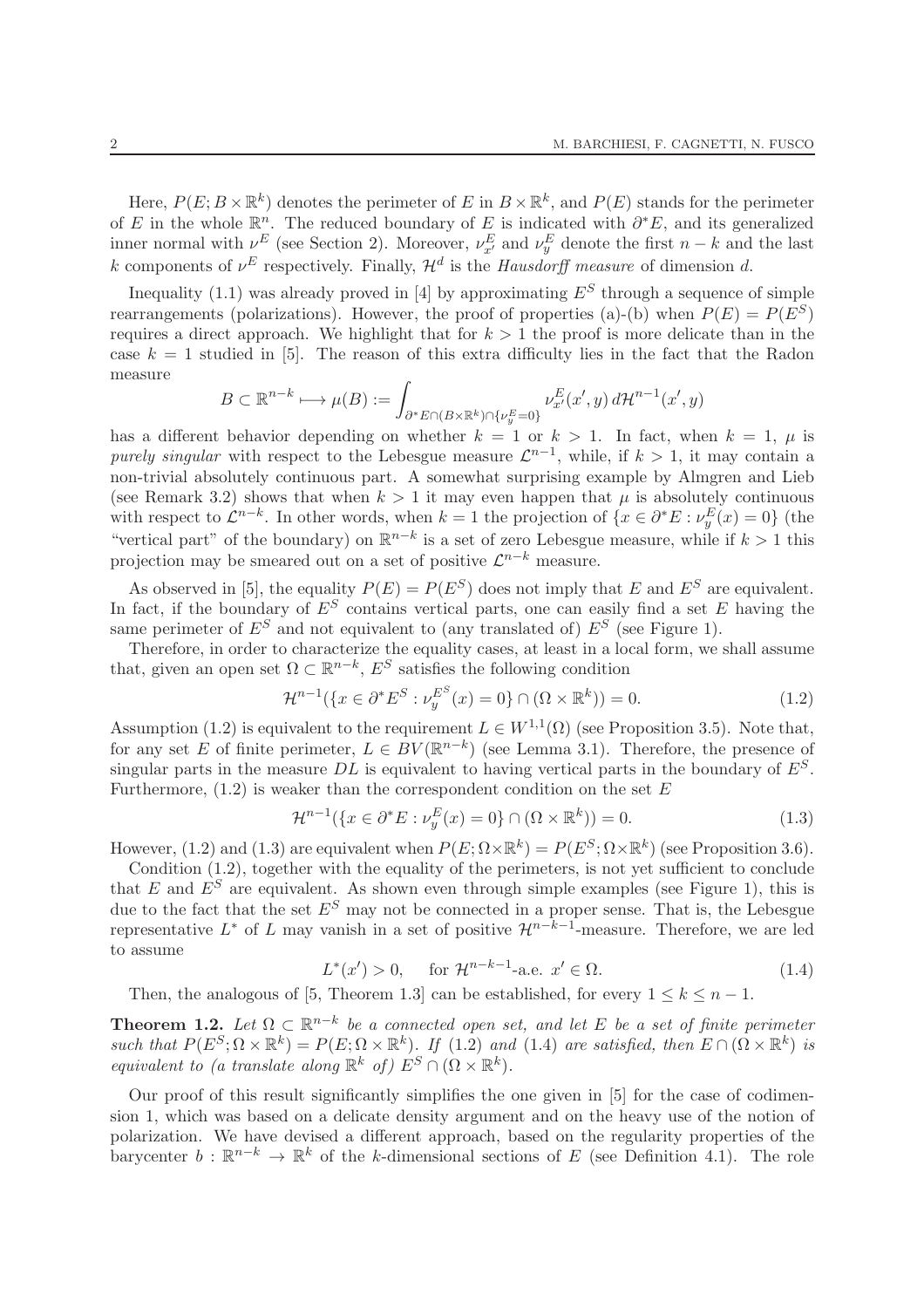

FIGURE 1. Here  $n = 2$ ,  $k = 1$ . On the left, the boundary of set  $E^S$  contains vertical parts, thus violating condition (1.2). Instead, for the set  $E^S$  on the right  $L^*(\overline{x}) = 0$ , thus violating condition (1.4).

played by the barycenter can be easily understood, observing that the sets enjoying property (a) of Theorem 1.1 are completely characterized by the functions L and b.

We start by observing that for these sets assumptions  $(1.3)$  and  $(1.4)$  yield that the barycenter b is an absolutely continuous function on almost every 1-dimensional section of the set  $\Omega$  (see Theorem 4.3). Note, however, that no regularity for the barycenter may be expected, if (1.3) and (1.4) are not satisfied (see Example 4.2). Then, using the explicit expression of the derivatives of b (see (4.1)) we show that, if E and  $E^S$  have the same perimeter, these derivatives are all zero, thus proving that b is constant in  $\Omega$ . This gives that E is equivalent to a translation of  $E^S$ .

The regularity of the barycenter is an essential tool also in dealing with the second issue addressed in the present paper, namely a quantitative version of the inequality  $P(E^S) \leq P(E)$ . In recent years quantitative isoperimetric and related functional inequalities have attracted the interest of several authors (witness [8, 11, 12, 13, 14, 15], just to name a few). Let us just recall here the result proved in [13]. To this aim, given a set of finite perimeter  $E$ , we define the asymmetry index  $A(E)$  and the isoperimetric deficit  $\delta(E)$  of E as

$$
A(E) := \min\left\{\frac{\mathcal{L}^n(E\Delta B_r(x))}{\mathcal{L}^n(E)} : x \in \mathbb{R}^n\right\}, \qquad \delta(E) := \frac{P(E) - P(B_r)}{P(B_r)},
$$

where  $B_r(x)$  is the ball of radius r centered at x, with  $\mathcal{L}^n(E) = \mathcal{L}^n(B_r(x))$ , and  $B_r$  stands for  $B_r(0)$ .

**Theorem 1.3.** There exists a constant  $\gamma_n > 0$  such that for every set of finite perimeter  $E \subset \mathbb{R}^n$ 

$$
A(E) \le \gamma_n \sqrt{\delta(E)}.
$$
\n(1.5)

In other words, this inequality states that, if the perimeter of  $E$  is close to the one of the ball with the same volume, then there exists an optimal ball which overlaps with E with the exception of a set whose measure is controlled by the square root of the difference  $P(E)-P(B_r)$ .

In this paper we prove an analogous of Theorem 1.3 for Steiner symmetrization. To state our result precisely, let us recall that the *eccentricity* of a bounded convex set C is defined as the ratio between the outer and inner radii of  $C$ , i.e., the radius of the smallest ball containing  $C$ and of the largest ball contained in C, respectively.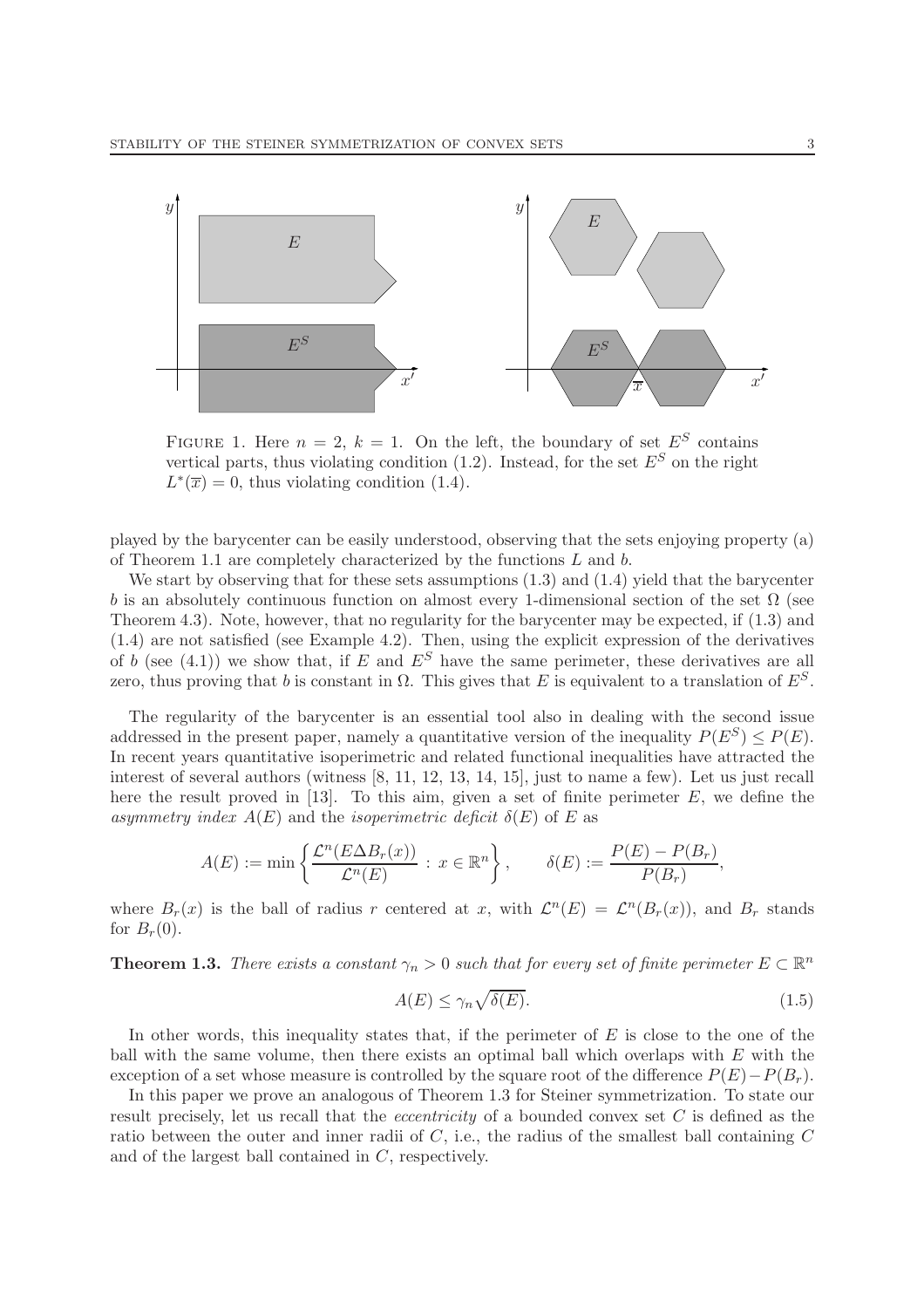Let us also introduce the *asymmetry index* and the *isoperimetric deficit* of E relative to its Steiner symmetral  $E^S$ :

$$
\lambda(E) := \inf \left\{ \frac{\mathcal{L}^n \left( E^S \Delta(E + (0, y)) \right)}{\mathcal{L}^n(E^S)} : y \in \mathbb{R}^k \right\}, \qquad D(E) := \frac{P(E) - P(E^S)}{P(E^S)}.
$$

We start with the case  $k = 1$ .

**Theorem 1.4.** Let  $k = 1$ . There exists a constant  $c = c(n)$  such that, if  $E^S$  is a Steiner symmetric bounded convex set with eccentricity  $\mathcal{E}_S$ , then

$$
\lambda(E) \le c \mathcal{E}_S^2 \sqrt{D(E)} \tag{1.6}
$$

for every set  $E \subset \mathbb{R}^n$  of finite perimeter satisfying (1.3), whose 1-dimensional sections  $E_{x'}$  are segments, and whose Steiner symmetral is  $E^S$ .

An interesting feature of inequality (1.6) is that it applies with the same constant to a large class of sets  $E^S$ . On the other hand, in light of the characterization of the equality cases, it is clear that we cannot have a quantitative estimate of this kind if we allow the boundary of  $E^S$ to have even "almost" vertical parts (see figure 2). Similarly, it is also clear that Theorem 1.4 cannot hold, should the vertical sections shrink in an arbitrary way (see Figure 3). Therefore, the convexity assumption on  $E^S$  seems a natural geometric compromise to avoid both these phenomena, even though Theorem 1.4 may be proven under weaker assumptions (see Remark 5.7). Anyway, the set  $E$  is not required to be convex. Note also that inequality (1.6) cannot hold with a constant not depending on the eccentricity (see Example 5.5). Finally, considering that the exponent  $1/2$  in  $(1.5)$  is optimal, it is hardly surprising that also in our inequality we cannot replace the exponent on the right-hand side with any number larger than 1/2 (see Example 5.6).



FIGURE 2. When  $E^S$  is as in figure, the quantitative inequality  $\lambda(E) \leq c \sqrt{D(E)}$ holds with a constant  $c$  which goes to infinity as the slope of the two dotted segments becomes larger and larger.

In higher codimension our result is slightly weaker, since we have to assume that the set  $E$  is convex.

**Theorem 1.5.** Let  $2 \leq k \leq n-1$ . There exists a constant  $c = c(n,k)$  such that, if  $E^S$  is a Steiner symmetric bounded convex set with eccentricity  $\mathcal{E}_S$ , then

$$
\lambda(E) \le c \mathcal{E}_S^{2n} \sqrt{D(E)} \tag{1.7}
$$

for every convex set  $E \subset \mathbb{R}^n$  whose Steiner symmetral is  $E^S$ .

By way of conclusion, a short overview of the proof of Theorems 1.4 and 1.5 is provided. Concerning the case  $k = 1$ , note that the convexity assumption on  $E^S$  implies that one can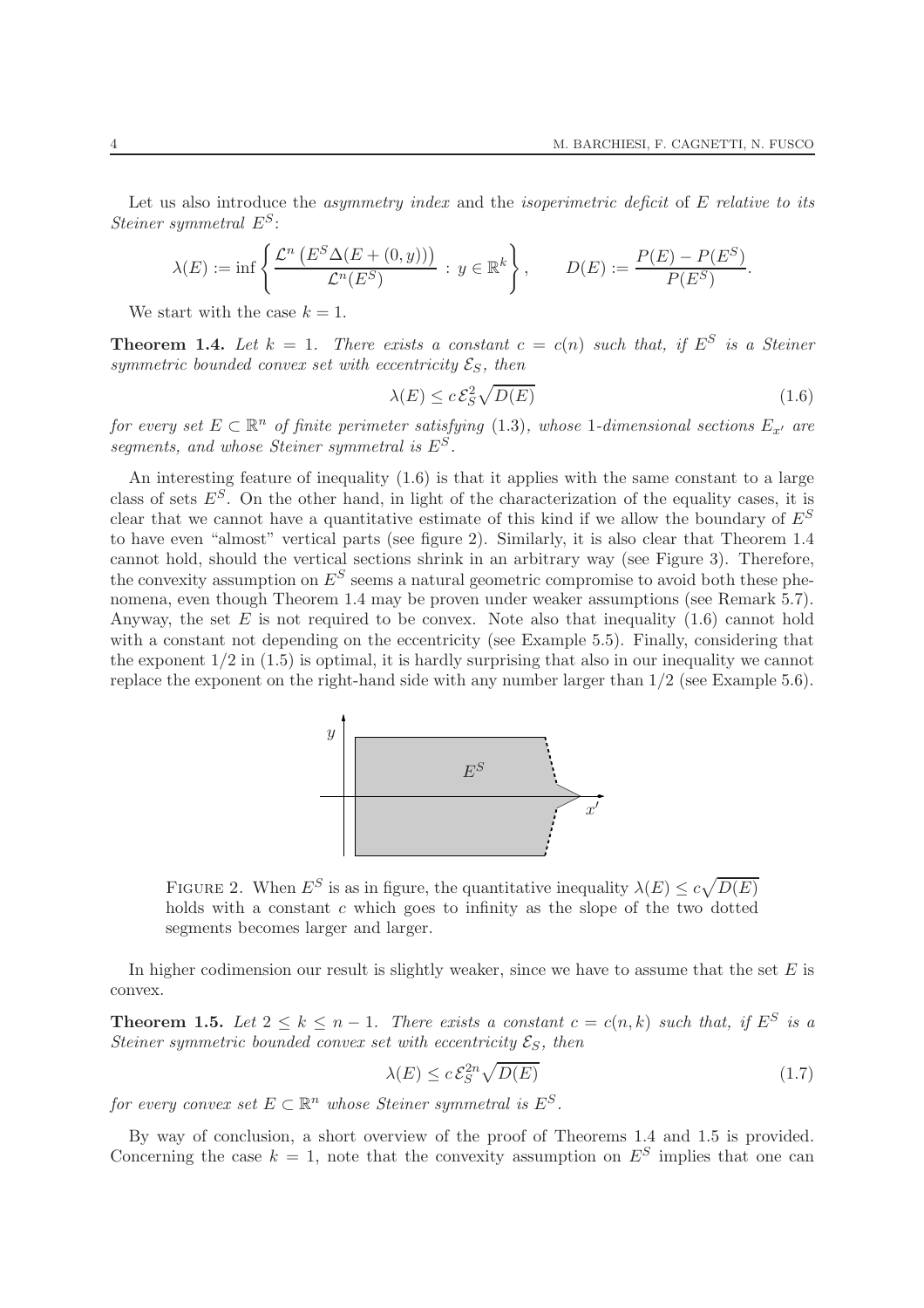

FIGURE 3. Here  $n = 3$ ,  $k = 1$ , and  $x'$  varies in the horizontal plane. Let  $E^S_{\varepsilon}$ be given by the union of two balls, connected by a narrow neck whose surface measures  $\varepsilon$ . By lifting one of the two balls, we obtain a set  $E_{\varepsilon}$  as in figure, such that  $\lambda(E_{\varepsilon}) \approx 1/2$ , while  $D(E_{\varepsilon}) \to 0$  as  $\varepsilon \to 0$ . Therefore, for every  $\varepsilon > 0$  a quantitative isoperimetric inequality  $\lambda(E) \leq c_{\varepsilon} \sqrt{D(E)}$  may hold only with a constant  $c_{\varepsilon} \to \infty$ .

estimate  $|\nu_y^{E^S}(x')|$  by the distance dist(x',  $\partial\Omega$ ) from x' to  $\partial\Omega$ . Using this estimate, the key point of the proof is to derive the inequality

$$
\int_{\Omega} |\nu_y^{E^S}(x')| |\nabla b(x')| dx' \leq c\sqrt{D(E)},
$$

from which  $(1.6)$  follows, thanks to a weighted Poincaré inequality (see Corollary 5.2) applied to the barycenter b. The case  $k \geq 2$  is then obtained via a symmetrization argument, by applying estimate  $(1.6)$  k times.

#### 2. Preliminary results

In this section we recall some classical results of geometric measure theory, which will be instrumental in the forthcoming arguments. We refer the reader to the monograph [1] for a comprehensive illustration of the subject.

We first give some notation. Let  $n \geq 2$  and  $1 \leq k \leq n-1$ . For  $x \in \mathbb{R}^n$ , we write  $x = (x', y)$ , with  $x' \in \mathbb{R}^{n-k}$  and  $y \in \mathbb{R}^k$ . Similarly, when  $v = (v_1, \ldots, v_n)$  is a vector in  $\mathbb{R}^n$ , we set

$$
v_{x'} = (v_1, ..., v_{n-k}) \in \mathbb{R}^{n-k}, \qquad v_y = (v_{n-k+1}, ..., v_n) \in \mathbb{R}^k.
$$

If  $Du$  is the distributional gradient of a function  $u \in L^1_{loc}$ , we write  $D_{x'}u = (D_1u, \ldots, D_{n-k}u)$ and  $D_y u = (D_{n-k+1}u, \ldots, D_n u)$ . We shall indicate by  $B_r(x)$  the open ball in  $\mathbb{R}^n$  of radius r centered in  $x$ . Occasionally, when balls of different dimensions come into play, we shall specify the dimension d of a ball by writing  $B_r^d(x)$ . Finally, we simply write  $B_r^d$  if the center of the ball is the origin. The measure of the unit ball in  $\mathbb{R}^d$  will be denoted by  $\omega_d$ .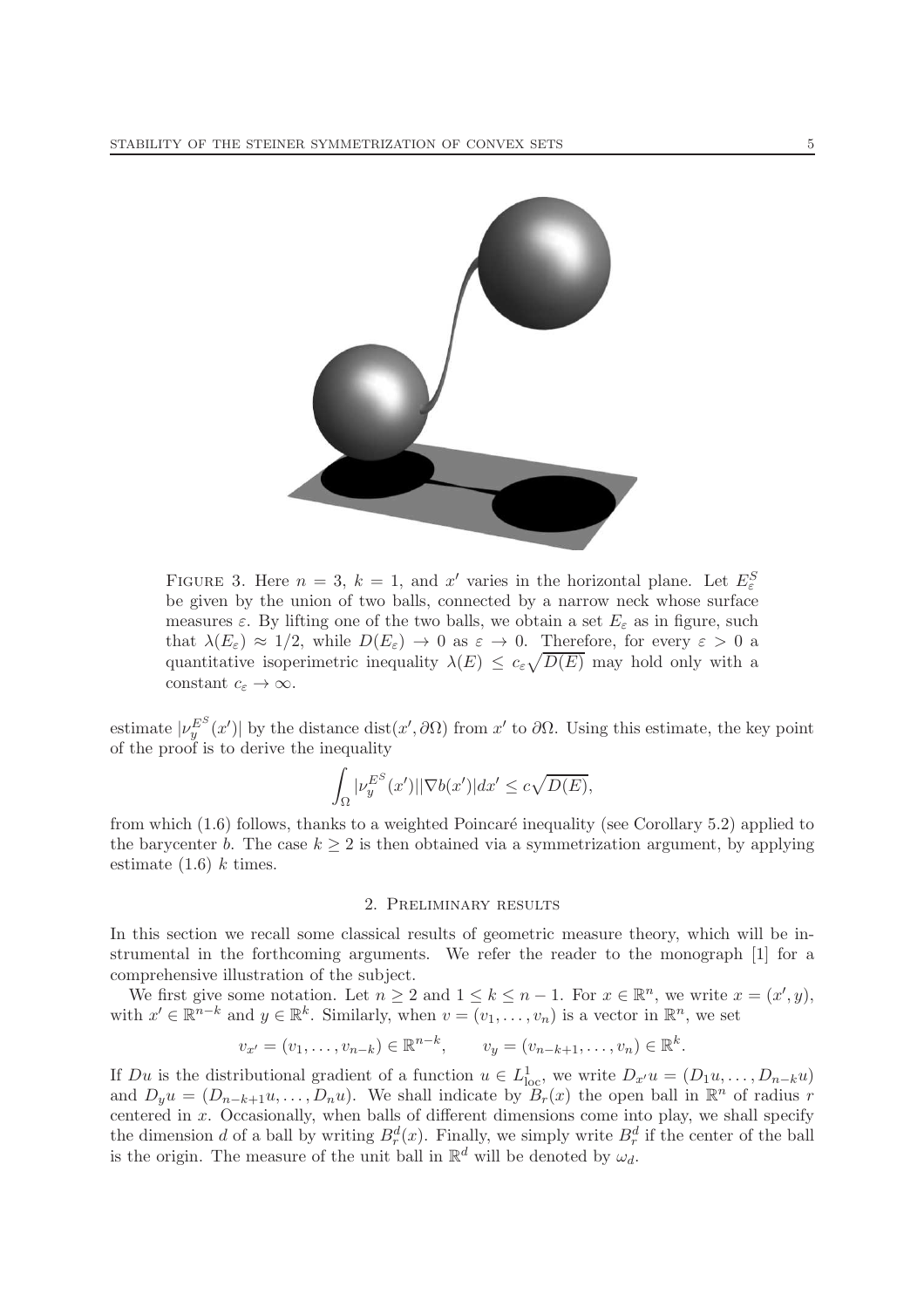Let  $\Omega$  be an open set in  $\mathbb{R}^n$ . We recall that a function  $u \in L^1(\Omega)$  is said to be of bounded variation if its distributional derivative  $Du$  is a vector-valued Radon measure in  $\Omega$  with finite total variation. The set of all functions of bounded variation in  $\Omega$  will be denoted by  $BV(\Omega)$ . The space  $BV_{loc}(\Omega)$  of functions of locally bounded variation is defined accordingly. If  $u \in BV(\Omega)$ , its distributional gradient can be split in the sum of an absolutely continuous part  $\nabla u \mathcal{L}^n$  and in a singular part  $D^s u$ , with respect to the Lebesgue measure. That is,

$$
Du = \nabla u \mathcal{L}^n + D^s u.
$$

If  $u \in BV(\Omega)$  and  $D^s u = 0$ , then u belongs to the Sobolev space  $W^{1,1}(\Omega)$ . We recall that in this case the Lebesgue representative  $u^*$  exists for  $\mathcal{H}^{n-1}$ -a.e. point in  $\Omega$ .

If E is a Borel set, we say that it has *locally finite perimeter in*  $\Omega$  if its characteristic function  $\chi_E$  belongs to  $BV_{loc}(\Omega)$ . If the total variation  $|D\chi_E|(\Omega)$  is finite, E is said to be a set of finite perimeter in  $\Omega$ , or simply a set of finite perimeter, if  $\Omega = \mathbb{R}^n$ . For a set of finite perimeter, we define the *reduced boundary*  $\partial^* E$  of E as the set of all points  $x \in \mathbb{R}^n$  such that

$$
\nu^{E}(x) := \lim_{r \to 0^{+}} \frac{D\chi_{E}(B_{r}(x))}{|D\chi_{E}|(B_{r}(x))}
$$
 exists and belongs to  $\mathbb{S}^{n-1}$ .

We shall refer to the vector  $\nu^{E}(x)$  as to the *(generalized)* inner normal to  $\partial^*E$  at x. From Besicovitch derivation theorem and [1, Theorem 3.59], it follows that  $\partial^* E$  is  $(n-1)$ -rectifiable and

$$
D\chi_E = \nu^E \mathcal{H}^{n-1} \lfloor \partial^* E. \tag{2.1}
$$

Given any Borel set  $B \subset \mathbb{R}^n$ , the perimeter of E in B is defined as

$$
P(E;B) := |D\chi_E|(B) = \mathcal{H}^{n-1}(\partial^*E \cap B),\tag{2.2}
$$

where the second equality follows from (2.1). When  $B = \mathbb{R}^n$ , we shall simply write  $P(E)$ , the perimeter of E. In the sequel, given a measurable set E, and  $0 \le a \le 1$ ,

$$
E^{(a)} := \left\{ x \in \mathbb{R}^n : \lim_{r \to 0^+} \frac{\mathcal{L}^n(E \cap B_r(x))}{\omega_n r^n} = a \right\}
$$

will denote the set of points with density a with respect to  $E$ . The next result establishes the connection between reduced boundary and densities (see [1, Theorem 3.61]).

**Theorem 2.1.** Let  $E \subset \mathbb{R}^n$  be a set of finite perimeter. Then,

$$
\partial^* E \subset E^{(1/2)}, \quad \mathcal{H}^{n-1}(E^{(1/2)} \setminus \partial^* E) = 0, \quad \mathcal{H}^{n-1}\big(\mathbb{R}^n \setminus (E^{(0)} \cup E^{(1)} \cup E^{(1/2)})\big) = 0.
$$

The next proposition is a special case of the coarea formula (see [1, Theorem 2.93]).

**Proposition 2.2.** Let E be a set of finite perimeter in  $\mathbb{R}^n$  and let  $g : \mathbb{R}^n \to [0, \infty]$  be a Borel function. Then

$$
\int_{\partial^* E} g(x) |\nu_y^E(x)| d{\mathcal{H}}^{n-1}(x) = \int_{\mathbb{R}^{n-k}} dx' \int_{(\partial^* E)_{x'}} g(x', y) d{\mathcal{H}}^{k-1}(y).
$$

The following proposition gives a link between the k-dimensional sections  $y \to u_{x'}(y)$  and the total variation of the vector measure  $D<sub>y</sub>u$ . Its proof can be obtained as in [1, Theorem 3.103].

**Proposition 2.3.** Let  $\Omega \subset \mathbb{R}^n$  open, and let  $u \in L^1_{loc}(\Omega)$ . For every  $x' \in \mathbb{R}^{n-k}$  set  $u_{x'}(\cdot) :=$  $u(x',\cdot)$ . Then

$$
|D_y u|(\Omega) = \int_{\mathbb{R}^{n-k}} |Du_{x'}|(\Omega_{x'}) dx'.
$$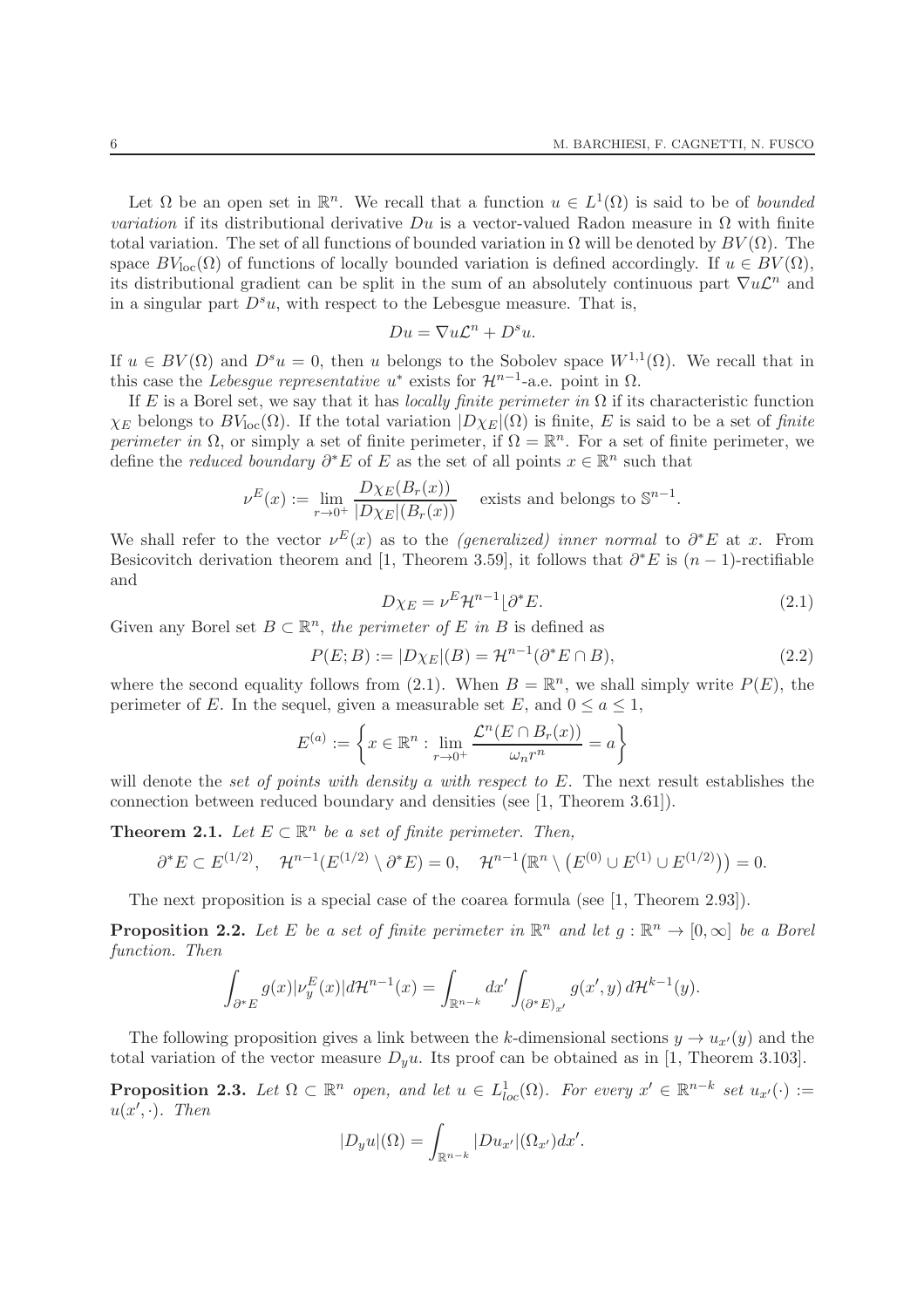Finally, we prove an enhanced version of a result by Vol'pert [17]. We consider this result to be of some interest in itself, regardless of its applications.

**Theorem 2.4** (Vol'pert). Let E be a set of finite perimeter in  $\mathbb{R}^n$ . Then, for  $\mathcal{L}^{n-k}$ -a.e.  $x' \in$  $\mathbb{R}^{n-k}$ 

- (i)  $E_{x'}$  is a set of finite perimeter in  $\mathbb{R}^k$ ;
- (ii)  $\mathcal{H}^{k-1}(\partial^*(E_{x'})\Delta(\partial^*E)_{x'})=0;$
- (iii) For  $\mathcal{H}^{k-1}$ -a.e. s such that  $(x', s) \in (\partial^* E)_{x'} \cap \partial^* (E_{x'})$ :
	- (a)  $\nu_{y}^{E}(x', s) \neq 0;$
	- (b)  $\nu_y^E(x', s) = \nu^{E_{x'}}(s) |\nu_y^E(x', s)|.$

In particular, a Borel set  $G_E \subset \pi(E)^+$  exists such that  $\mathcal{L}^{n-k}(\pi(E)^+ \setminus G_E) = 0$  and  $(i)$ -(iii) are fulfilled for every  $x' \in G_E$ .

*Proof.* By Proposition 2.3, for every open set  $\Omega \subset \mathbb{R}^n$  we have

$$
\int_{\mathbb{R}^{n-k}} |D\chi_{E_{x'}}|(\Omega_{x'})dx' = |D_y\chi_E|(\Omega). \tag{2.3}
$$

Since E has finite perimeter, the previous relation with  $\Omega = \mathbb{R}^n$  gives  $\int_{\mathbb{R}^{n-k}} |D\chi_{E_{x'}}|(\mathbb{R}^k)dx' < \infty$ and of course this implies (i).

To prove (ii), let us set

 $\mathcal{M} := \{ B \subset \mathbb{R}^n : B \text{ is a Borel set such that } (2.3) \text{ holds with } \Omega \text{ replaced by } B \}.$ 

One can check that

- (a)  ${B_h}_{h \in \mathbb{N}} \subset \mathcal{M}, B_h \nearrow B \Longrightarrow B \in \mathcal{M};$
- (b)  $B, B', B \cup B' \in \mathcal{M} \Longrightarrow B \cap B' \in \mathcal{M};$
- (c)  $B \in \mathcal{M} \Longrightarrow \mathbb{R}^n \setminus B \in \mathcal{M}.$

Since M contains all the open subsets of  $\mathbb{R}^n$ , from [1, Remark 1.9] we have that M coincides with the  $\sigma$ -algebra of Borel in  $\mathbb{R}^n$ , that is (2.3) holds true also for Borel sets. Thus,

$$
\int_{\partial^* E} \chi_B(x) |\nu_y^E(x)| d\mathcal{H}^{n-1}(x) = |D_y \chi_E|(B) = \int_{\mathbb{R}^{n-k}} |D \chi_{E_{x'}}|(B_{x'}) dx'
$$
\n
$$
= \int_{\mathbb{R}^{n-k}} \mathcal{H}^{k-1}(\partial^*(E_{x'}) \cap B_{x'}) dx' = \int_{\mathbb{R}^{n-k}} dx' \int_{\partial^*(E_{x'})} \chi_B(x', y) d\mathcal{H}^{k-1}(y).
$$
\n(2.4)

On the other hand, by Proposition 2.2

$$
\int_{\partial^* E} \chi_B(x) |\nu_y^E(x)| d\mathcal{H}^{n-1}(x) = \int_{\mathbb{R}^{n-k}} dx' \int_{(\partial^* E)_{x'}} \chi_B(x', y) d\mathcal{H}^{k-1}(y).
$$
\n(2.5)

Let  $\{C^h\}_{h\in\mathbb{N}}$  be a countable base for the  $\sigma$ -algebra of Borel in  $\mathbb{R}^k$  and A any Borel set in  $\mathbb{R}^{n-k}$ . By comparing (2.4) and (2.5) with  $B = A \times C^h$ , for every  $h \in \mathbb{N}$  and for  $\mathcal{L}^{n-k}$ -a.e.  $x' \in \mathbb{R}^{n-k}$ we get

$$
\int_{\partial^*(E_{x'})}\chi_{C^h}(y)\,d\mathcal{H}^{k-1}(y)=\int_{(\partial^*E)_{x'}}\chi_{C^h}(y)\,d\mathcal{H}^{k-1}(y),
$$

and then the arbitrariness of  $C<sup>h</sup>$  immediately implies (ii).

By applying (2.4) to the Borel set  $Z := \{x \in \partial^* E : \nu_y^E(x) = 0\}$ , taking into account (ii), we get

$$
\int_{\mathbb{R}^{n-k}} dx' \int_{\partial^*(E_{x'})} \chi_Z(x',y) d\mathcal{H}^{k-1}(y) = \int_{\mathbb{R}^{n-k}} dx' \int_{(\partial^* E)_{x'}} \chi_Z(x',y) d\mathcal{H}^{k-1}(y) = 0.
$$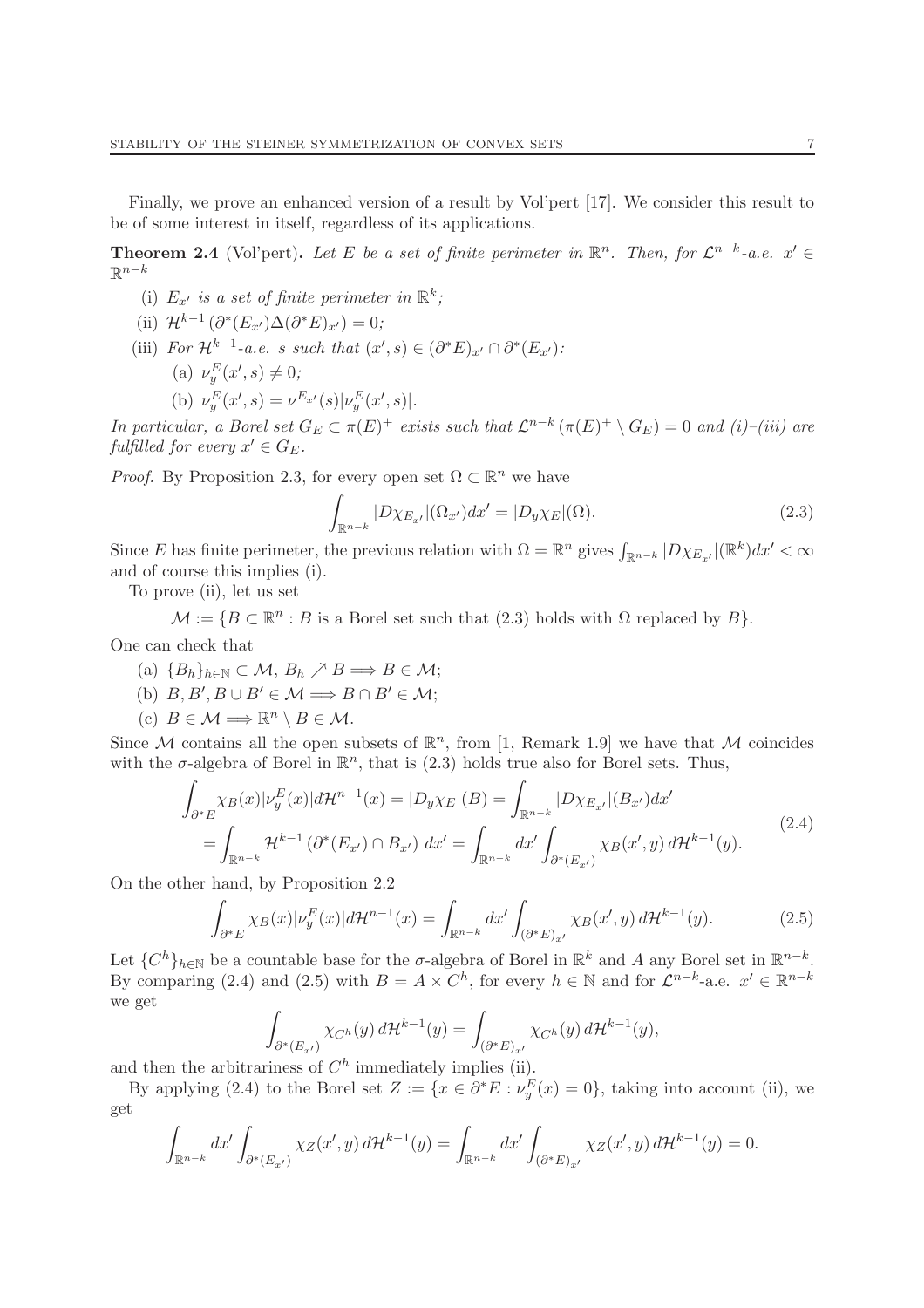Hence,  $\mathcal{H}^{k-1}(Z_{x'})=0$  for  $\mathcal{L}^{n-k}$ -a.e.  $x' \in \mathbb{R}^{n-k}$ , that is (iiia).

To show (iiib), we first prove that

$$
D_{y}\chi_{E} = \mathcal{L}^{n-k} \otimes D\chi_{E_{x'}}.\tag{2.6}
$$

Let  $\phi \in C_c^1(\mathbb{R}^n)$ . Using Fubini Theorem and integrating by parts,

$$
\int_{\mathbb{R}^n} \phi(x) dD_y \chi_E(x) = -\int_{\mathbb{R}^n} \nabla_y \phi(x', y) \chi_E(x', y) dx
$$
  
= 
$$
-\int_{\mathbb{R}^{n-k}} dx' \int_{\mathbb{R}^k} \chi_{E_{x'}}(y) \nabla_y \phi(x', y) dy = \int_{\mathbb{R}^{n-k}} dx' \int_{\mathbb{R}^k} \phi(x', y) dD \chi_{E_{x'}}(y).
$$

This equality leads to (2.6).

Now, by Proposition 2.2, condition (ii), and relation (2.6), for any Borel set  $B \subset \mathbb{R}^n$ 

$$
\int_{\mathbb{R}^{n-k}} dx' \int_{\partial^*(E_{x'})} \chi_B(x', y) \chi_{\mathbb{R}^k \setminus Z_{x'}}(y) \nu^{E_{x'}}(y) d\mathcal{H}^{k-1}(y)
$$
\n
$$
= \int_{\mathbb{R}^{n-k}} D\chi_{E_{x'}}((B \setminus Z)_{x'}) dx' = D_y \chi_E(B \setminus Z)
$$
\n
$$
= \int_{\partial^* E} \chi_{B \setminus Z}(x', y) \nu_y^E(x', y) d\mathcal{H}^{n-1}(x', y)
$$
\n
$$
= \int_{\mathbb{R}^{n-k}} dx' \int_{\partial^*(E_{x'})} \chi_B(x', y) \chi_{\mathbb{R}^k \setminus Z_{x'}}(y) \frac{\nu_y^E(x', y)}{|\nu_y^E(x', y)|} d\mathcal{H}^{k-1}(y).
$$

Again by the arbitrariness of B, (iiib) follows.

**Remark 2.5.** Since  $E^S$  is symmetric about  $\mathbb{R}^{n-k}$ , it is easily checked from the definition of reduced boundary that if  $(x', y) \in \partial^* E^S$  and  $R : \mathbb{R}^k \to \mathbb{R}^k$  is a rotation, then  $(x', Ry) \in \partial^* E^S$ and

$$
\nu_{x'}^{E^S}(x', Ry) = \nu_{x'}^{E^S}(x', y), \qquad \nu_y^{E^S}(x', Ry) = R\left(\nu_y^{E^S}(x', y)\right).
$$

Therefore, (i), (ii) and (iii) of Theorem 2.4 hold in a stronger form: for every  $x' \in G_{E^S}$ 

- (i)<sub>S</sub>  $E_{x}^S$  is a k-dimensional ball;
- (ii)<sub>S</sub>  $\partial(E_{x'}^S) = (\partial^* E^S)_{x'};$
- (iii)<sub>S</sub> For every y such that  $(x', y) \in \partial(E_{x'}^S)$ :

(a) 
$$
\nu_y^{E^S}(x', y) \neq 0;
$$
  
\n(b)  $\nu_y^{E^S}(x', y) = \nu^{E^S_{x'}}(y) |\nu_y^{E^S}(x', y)|.$ 

Moreover,

$$
\mathcal{L}^{n-k}(B_0) = 0,\tag{2.7}
$$

where  $B_0 := \{x' \in \mathbb{R}^{n-k} : \exists y \in \mathbb{R}^k \text{ s. t. } (x', y) \in \partial^* E^S \text{ and } \nu_y^{E^S}(x', y) = 0\}.$ 

In view of the above theorem, for every set of finite perimeter  $E$  we will use the same notation  $\partial^* E_{x'}$  to indicate the sets  $(\partial^* E)_{x'}$  and  $\partial^* (E_{x'})$  when they coincide modulo  $\mathcal{H}^{k-1}$ . Occasionally, we will write  $p_E(x') := \mathcal{H}^{k-1}(\partial^* E_{x'})$  to denote their common measure.

The following result is a straightforward variant of [1, Lemma 2.35].

**Lemma 2.6.** Let  $B \subset \mathbb{R}^n$  be a Borel set, and let  $\varphi_h$ ,  $\varphi : B \to \mathbb{R}$ ,  $h \in \mathbb{N}$  be summable Borel functions such that  $|\varphi_h| < |\varphi|$  for every h. Then

$$
\int_B \sup_h \varphi_h \, dx = \sup \biggl\{ \sum_{h \in H} \int_{A_h} \varphi_h \, dx \biggr\},\
$$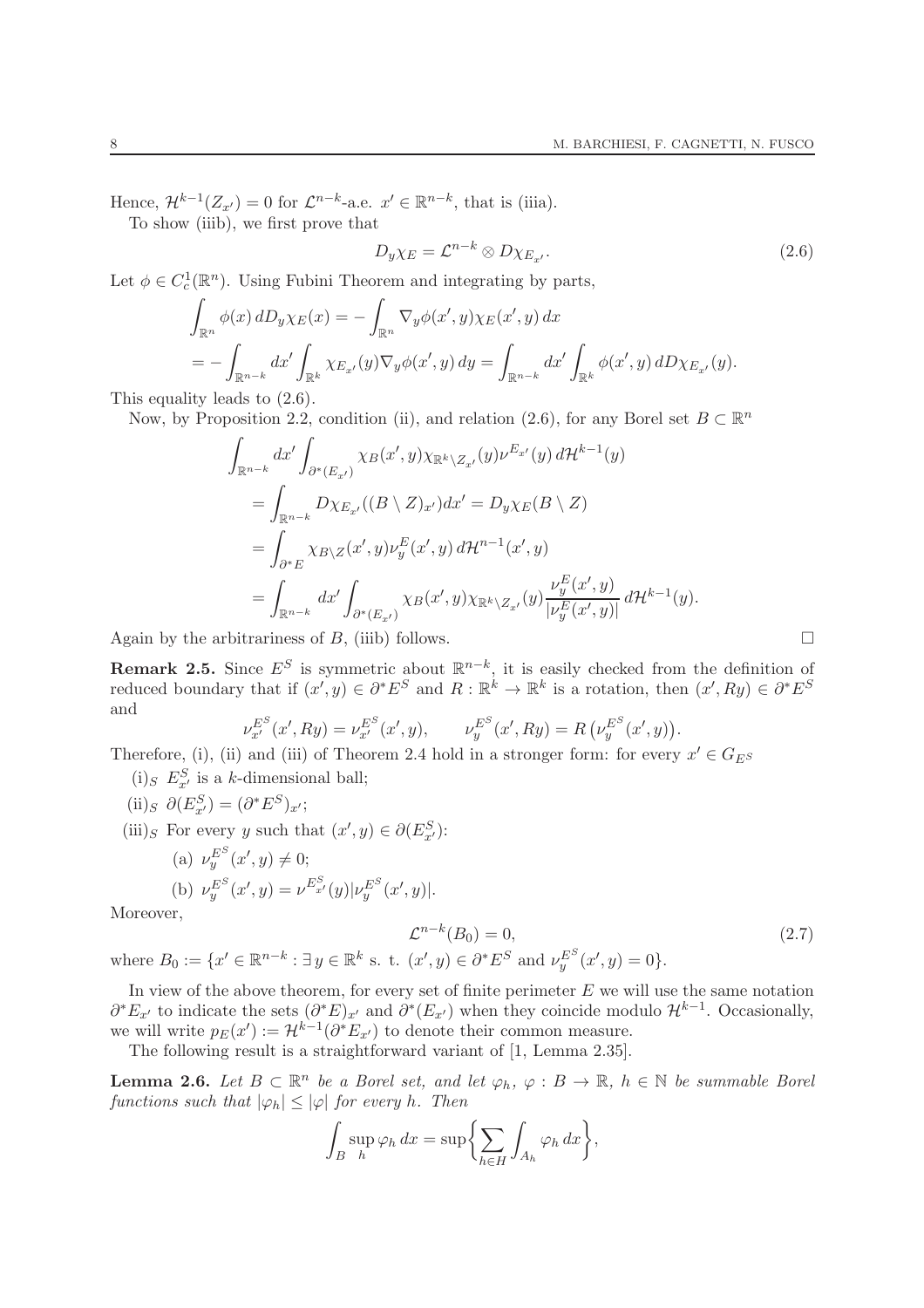where the supremum ranges over all finite sets  $H \subset \mathbb{N}$  and all finite partitions  $\{A_h\}_{h\in H}$  of B in Borel sets.

#### 3. PROPERTIES OF THE FUNCTION  $L$

This section is a collection of several properties of the function  $L$ , which will be used to prove Theorem 1.1. We recall that for every set  $E \subset \mathbb{R}^n$ ,  $L : \mathbb{R}^{n-k} \to [0, \infty]$  is defined as

$$
L(x') := \mathcal{L}^k(E_{x'}), \quad \text{ for every } x' \in \mathbb{R}^{n-k}.
$$

The first important property is that when E is a set of finite perimeter in  $\mathbb{R}^n$ , then either  $E^S$ is equivalent to  $\mathbb{R}^n$ , or L is a function of bounded variation in  $\mathbb{R}^{n-k}$ . When  $L \in BV(\mathbb{R}^n)$ , the measure  $DL[G_{E^S}]$  is absolutely continuous with respect to  $\mathcal{L}^{n-k}$ , and it is possible to provide the explicit expression of its corresponding density.

**Lemma 3.1.** Let E be any set of finite perimeter in  $\mathbb{R}^n$ . Then either  $L(x') = \infty$  for  $\mathcal{L}^{n-k}$ -a.e.  $x' \in \mathbb{R}^{n-k}$ , or  $L(x') < \infty$  for  $\mathcal{L}^{n-k}$ -a.e.  $x' \in \mathbb{R}^{n-k}$  and  $\mathcal{L}^{n}(E) < \infty$ . Moreover, in the latter case,  $L \in BV(\mathbb{R}^{n-k})$  and

$$
|DL|(B) \le P(E; B \times \mathbb{R}^k) \quad \text{for every Borel set } B \subset \mathbb{R}^{n-k}.
$$
 (3.1)

In addition, for any Borel set  $B \subset \mathbb{R}^{n-k}$ 

$$
DL(B) = \int_{\partial^* E \cap (B \times \mathbb{R}^k) \cap \{\nu_y^E = 0\}} \nu_{x'}^E(x', y) d\mathcal{H}^{n-1}(x) + \int_B dx' \int_{(\partial^* E)_{x'} \cap \{\nu_y^E \neq 0\}} \frac{\nu_{x'}^E(x', y)}{|\nu_y^E(x', y)|} d\mathcal{H}^{k-1}(y),
$$
(3.2)

 $DL[G_{E^S} = \nabla L \mathcal{L}^{n-k}$  and for  $\mathcal{L}^{n-k}$ -a.e.  $x' \in G_{E^S}$ 

$$
\nabla L(x') = \mathcal{H}^{k-1} \left( \partial^* E_{x'}^S \right) \frac{\nu_{x'}^{E^S}(x')}{|\nu_y^{E^S}(x')|} = k \omega_k r^{k-1}(x') \frac{\nu_{x'}^{E^S}(x')}{|\nu_y^{E^S}(x')|}, \tag{3.3}
$$

where we dropped the variable y for functions that are constant in  $\partial^* E^S_{x'}$ .

Proof. By arguing as in [5, Lemma 3.1] we obtain the first assertion and  $(3.1)$ , while by arguing as in [5, Lemma 3.2] we have that for any Borel set  $B \subset \mathbb{R}^{n-k}$ 

$$
DL(B) = \int_{\partial^*E \cap (B \times \mathbb{R}^k)} \nu_{x'}^E(x', y) d\mathcal{H}^{n-1}(x).
$$

Then, formula (3.2) is easily obtained by splitting the integral on the right-hand side of the equation above in an integral over the set  $\partial^* E \cap (B \times \mathbb{R}^k) \cap \{\nu_y^E = 0\}$  and an integral over the remaining set  $\partial^* E \cap (B \times \mathbb{R}^k) \cap \{\nu_y^E \neq 0\}$ . The latter integral is then evaluated using coarea formula.

Finally, as pointed out in Remark 2.5,  $y \mapsto \nu_{x'}^{E^S}(x', y)$  and  $y \mapsto |\nu_y^{E^S}(x', y)|$  are both constant in  $\partial E_{x'}^S$ . Moreover,  $|\nu_y^{E^S}(x')| > 0$  for all  $x' \in G_{E^S}$ . Therefore,  $\partial^* E^S \cap (G_{E^S} \times \mathbb{R}^k) \cap \{\nu_y^{E^S} = 0\} = \emptyset$ , and from (3.2)

$$
DL(B) = \int_B \mathcal{H}^{k-1}(\partial^* E_{x'}^S) \frac{\nu_{x'}^{E^S}(x')}{|\nu_y^{E^S}(x')|} dx', \quad \text{for all Borel sets } B \subset G_{E^S},
$$

thus proving that  $DL[G_{E^S}]$  is absolutely continuous with respect to  $\mathcal{L}^{n-k}$ . Since by Theorem 2.4  $L(x') = 0$  for  $\mathcal{L}^{n-k}$ -a.e.  $x' \in \mathbb{R}^{n-k} \setminus G_{E^S}$ , we have  $\nabla L = 0$  in  $\mathbb{R}^{n-k} \setminus G_{E^S}$ . Then, we conclude that  $DL\lfloor G_{ES} = \nabla L \mathcal{L}^{n-k}$  and that formula (3.3) holds true.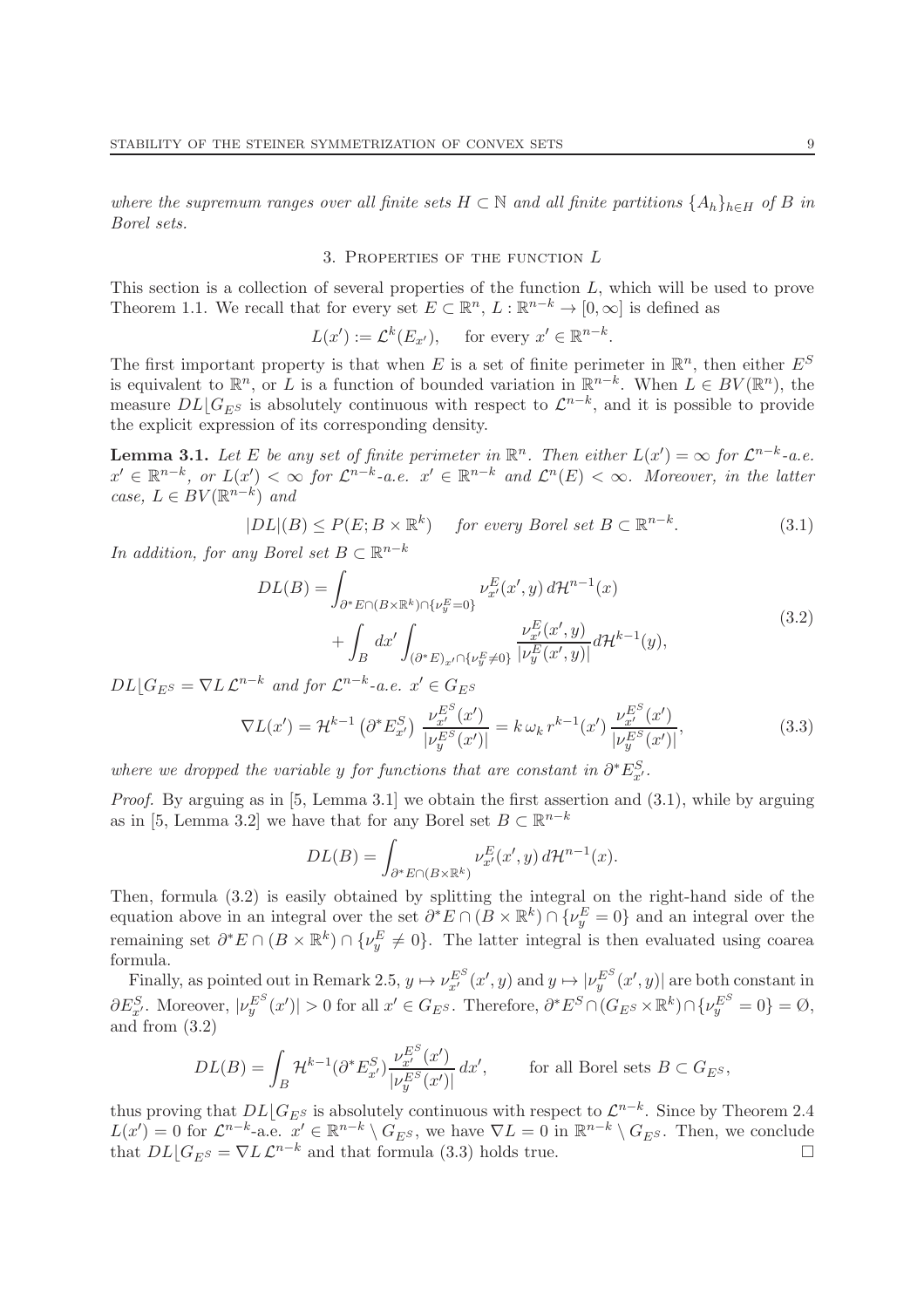**Remark 3.2.** As hinted in the Introduction, if  $k > 1$  the measure

$$
\mu(B) = \int_{\partial^* E \cap (B \times \mathbb{R}^k) \cap \{\nu_y^E = 0\}} \nu_{x'}^E(x) d\mathcal{H}^{n-1}(x)
$$
\n(3.4)

may contain a non-vanishing absolutely continuous part. As an example, consider the special case where  $n \geq 3$  and  $E = \{(x', y) \in \mathbb{R} \times \mathbb{R}^{n-1} : 0 < x' < u(y)\}\)$ , with  $u : \mathbb{R}^{n-1} \to [0, +\infty)$  a  $C<sup>1</sup>$  function with compact support. Then, the Steiner symmetral  $E<sup>S</sup>$  of codimension  $n-1$  of  $E<sup>S</sup>$ is  $E^{S} = \{(x', y) \in \mathbb{R} \times \mathbb{R}^{n-1} : 0 < x' < u^{\#}(y)\}\$ , where  $u^{\#}$  is the decreasing rearrangement of u (see [7, Section 2.1]). In this case, the measure  $\mu$  in (3.4) reduces to

$$
\mu(B) = -\mathcal{L}^{n-1} \left( u^{-1}(B) \cap \{ \nabla u = 0 \} \right). \tag{3.5}
$$

A surprising example given in [2, Section 5.1] shows that, for every  $0 < \alpha < 1$ , one can always find a  $C^{n-2,\alpha}$  function u with compact support in the unit cube Q such that the measure in (3.5) is absolutely continuous with  $\mu(Q)$  arbitrarily close to 1. Interestingly, if  $u \in C^{n-2,1}$ , then  $\mu$  is purely singular [2, Theorem 5.2].

Observe that, if  $k = 1$ , the measure  $\mu$  in (3.4) is purely singular. In fact, by Vol'pert Theorem, for  $\mathcal{L}^{n-1}$ -a.e.  $x' \in \mathbb{R}^{n-1}$ , we have that  $\nu_y^E(x', y) \neq 0$  for all y such that  $(x', y) \in \partial^* E$ . Therefore, the projection of  $\{x \in \partial^* E : \nu_y^E(x) = 0\}$  on  $\mathbb{R}^{n-1}$  has zero Lebesgue measure.

The following lemma shows that if E has finite perimeter, the same is true for  $E^S$ . Moreover, it provides a first estimate of  $P(E^S)$ .

**Lemma 3.3.** Let E be any set of finite perimeter in  $\mathbb{R}^n$  having finite measure. Then, also  $E^S$ has finite perimeter and

$$
P(E^{S}; B \times \mathbb{R}^{k}) \le |DL|(B) + |D_{y}\chi_{E^{S}}|(B \times \mathbb{R}^{k})
$$
\n(3.6)

for every Borel set  $B \subset \mathbb{R}^{n-k}$ .

*Proof.* The proof is based on the same argument of [5, Lemma 3.5]. Consider a sequence  $\{L_i\}_{i\in\mathbb{N}}$ of non-negative functions belonging to  $C_c^1(\mathbb{R}^{n-k})$  such that  $L_j \to L \mathcal{L}^{n-k}$ -a.e. in  $\mathbb{R}^{n-k}$  and  $|DL_j|(\mathbb{R}^{n-k}) \to |DL|(\mathbb{R}^{n-k})$ . Subsequently, denote with  $E_j^S$  and  $r_j$  the set and the function defined as  $E^S$  and r, respectively, with  $L_j$  in place of L. Let  $\Omega \subset \mathbb{R}^{n-k}$  be an open set and let  $\phi = (\phi_1, \dots, \phi_n) \in C_c^1(\Omega \times \mathbb{R}^k, \mathbb{R}^n)$ . Define  $\pi(\text{supp }\phi)$  as the projection of supp  $\phi$  on the subspace  $y = 0$ . First of all, let us show that for every  $j \in \mathbb{N}$  we have

$$
\sum_{i=1}^{n-k} \int_{\Omega \times \mathbb{R}^k} \chi_{(E_j^S)_{x'}}(y) \frac{\partial \phi_i}{\partial x_i}(x', y) dx \le |DL_j|(\pi(\text{supp }\phi)),\tag{3.7}
$$

whenever  $\|\phi\|_{\infty} \leq 1$ . Define the function  $V : \Omega \to \mathbb{R}^{n-k}$  as

$$
V_i(x') := \int_{B^k_{r_j(x')}} \phi_i(x', y) \, dy, \quad i = 1, \dots, n-k,
$$

and observe that  $V_i$  is Lipschitz continuous with compact support. In fact, for every  $x', x'' \in \Omega$ 

$$
\begin{aligned} \left| V_i(x'') - V_i(x') \right| &= \left| \int_{B^k_{r_j(x'')}} \left[ \phi_i(x'', y) - \phi_i(x', y) \right] dy + \int_{B^k_{r_j(x'')}} \phi_i(x', y) \, dy - \int_{B^k_{r_j(x')}} \phi_i(x', y) \, dy \right| \\ &\leq c |x'' - x'| + c \left| \mathcal{L}^k(B^k_{r_j(x'')}) - \mathcal{L}^k(B^k_{r_j(x')}) \right| \leq c |x'' - x'| + c \left| L_j(x'') - L_j(x') \right|. \end{aligned}
$$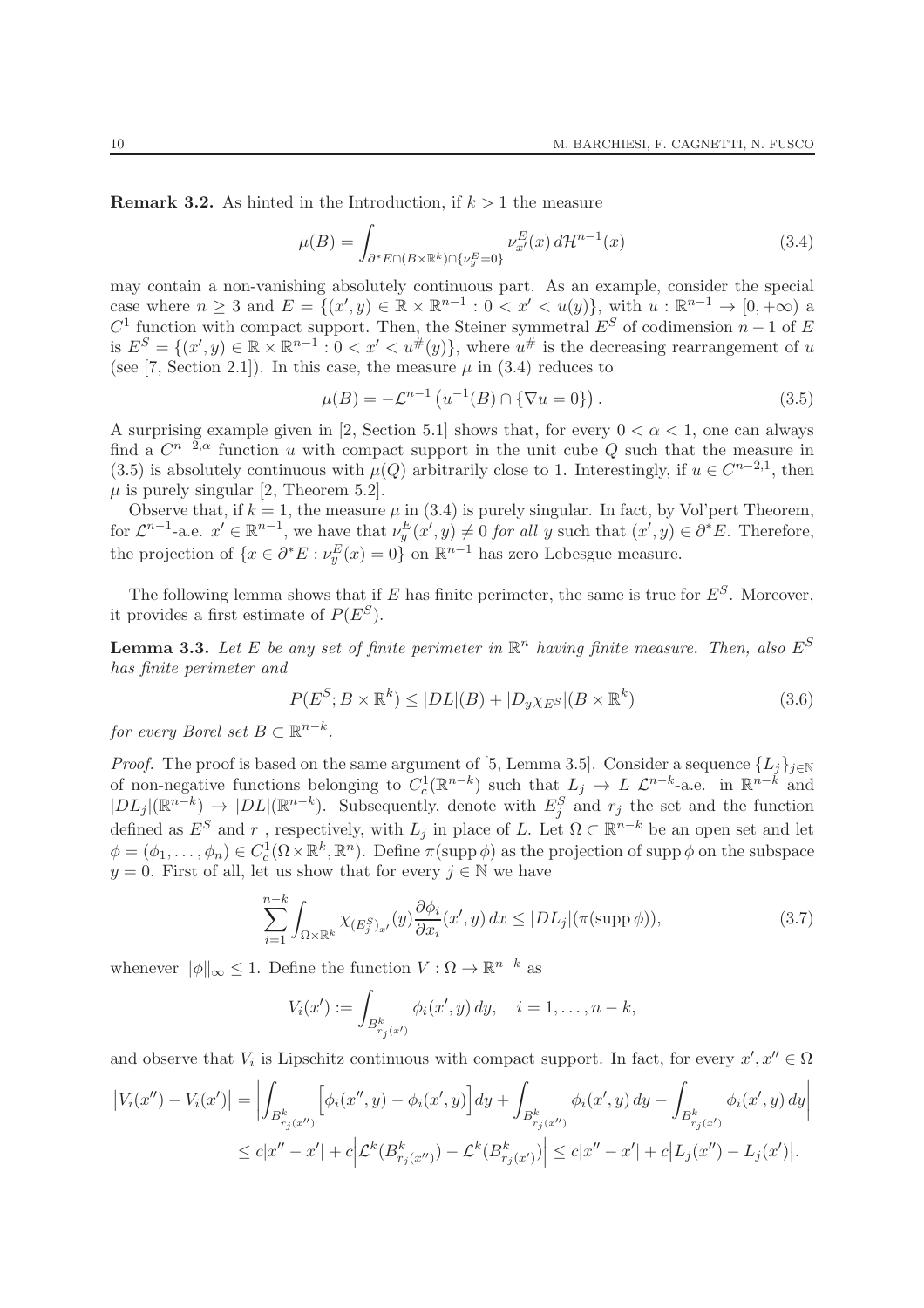Thus, if  $x' \in A_j := \{x' \in \Omega : L_j(x') > 0\}$ , by differentiating  $V_i$  with respect to  $x_i$  and using spherical coordinates  $(\rho, \sigma)$ ,

$$
\frac{\partial V_i}{\partial x_i}(x') = \frac{\partial}{\partial x_i} \int_0^{r_j(x')} \left[ \int_{\mathbb{S}^{k-1}} \phi_i(x', \rho \sigma) d\sigma \right] \rho^{k-1} d\rho
$$
  
\n
$$
= \left[ r_j(x') \right]^{k-1} \frac{\partial r_j}{\partial x_i}(x') \int_{\mathbb{S}^{k-1}} \phi_i(x', r_j(x')\sigma) d\sigma
$$
  
\n
$$
+ \int_0^{r_j(x')} \rho^{k-1} \frac{\partial}{\partial x_i} \left[ \int_{\mathbb{S}^{k-1}} \phi_i(x', \rho \sigma) d\sigma \right] d\rho
$$
  
\n
$$
= \frac{\partial L_j}{\partial x_i}(x') \frac{1}{k \omega_k} \int_{\mathbb{S}^{k-1}} \phi_i(x', r_j(x')\sigma) d\sigma + \int_{B^k_{r_j(x')}} \frac{\partial \phi_i}{\partial x_i}(x', y) dy,
$$
\n(3.8)

since  $r_j^k = L_j(x')/\omega_k$ . On the other hand, if  $x' \in \Omega \setminus A_j$ , we have  $L_j(x') = V_i(x') = 0$  and then  $\partial L_j$  $\frac{\partial L_j}{\partial x_i} = \frac{\partial V_i}{\partial x_i}$  $\frac{\partial V_i}{\partial x_i} = 0$  a.e. in  $\Omega \setminus A_j$ , so that (3.8) still holds. By applying the classical divergence theorem,  $\int_{\Omega}$  div $V dx' = 0$ . Thus, adding relation (3.8) for  $i = 1, ..., n - k$ , and integrating over  $\Omega$ 

$$
\sum_{i=1}^{n-k} \int_{\Omega \times \mathbb{R}^k} \chi_{(E_j^S)_{x'}}(y) \frac{\partial \phi_i}{\partial x_i}(x',y) dx
$$
  
=  $-\int_{\pi(\text{supp }\phi)} \sum_{i=1}^{n-k} \frac{\partial L_j}{\partial x_i}(x') \frac{1}{k \omega_k} \left[ \int_{\mathbb{S}^{k-1}} \phi_i(x', r_j(x')\sigma) d\sigma \right] dx'$   
=  $-\int_{\pi(\text{supp }\phi)} \frac{1}{k \omega_k} \left[ \int_{\mathbb{S}^{k-1}} \sum_{i=1}^{n-k} \frac{\partial L_j}{\partial x_i}(x') \phi_i(x', r_j(x')\sigma) d\sigma \right] dx'$   
 $\leq \int_{\pi(\text{supp }\phi)} \frac{|\nabla L_j(x')|}{k \omega_k} \left[ \int_{\mathbb{S}^{k-1}} ||\phi(x', r_j(x')\sigma)||_{L^\infty} d\sigma \right] dx'.$ 

If  $\|\phi\|_{\infty} \leq 1$ , (3.7) is obtained. Hence,

$$
\int_{\Omega \times \mathbb{R}^k} \chi_{E_j^S} \operatorname{div} \phi \, dx = \int_{\Omega} \left[ \int_{\mathbb{R}^k} \chi_{(E_j^S)_{x'}} \operatorname{div}_{x'} \phi_{x'} dy \right] dx' + \int_{\Omega \times \mathbb{R}^k} \chi_{E_j^S} \operatorname{div}_y \phi_y \, dx
$$
\n
$$
\leq |DL_j| (\pi(\operatorname{supp} \phi)) + \int_{\Omega \times \mathbb{R}^k} \chi_{E_j^S} \operatorname{div}_y \phi_y \, dx.
$$
\n(3.9)

Integrating by parts the following applies:

$$
\int_{\Omega\times\mathbb{R}^k}\chi_{E_j^S}\operatorname{div}_y\phi_y\,dx=\int_\Omega\,dx'\int_{\partial B^k_{r_j(x')}}\phi_y(x',y)\cdot\frac{y}{r_j(x')}\,d\mathcal{H}^{k-1}(y)\leq\int_\Omega\mathcal{H}^{k-1}(\partial B^k_{r_j(x')})\,dx'.
$$

Then, using isoperimetric inequality and coarea formula,

$$
\limsup_j \left| \int_{\Omega \times \mathbb{R}^k} \chi_{E_j^S} \operatorname{div}_y \phi_y dx \right| \leq \int_{\Omega} \mathcal{H}^{k-1}(\partial B^k_{r(x)}) dx' \leq \int_{\Omega} \mathcal{H}^{k-1}(\partial^* E_{x'}) dx' \leq P(E).
$$

Moreover, since  $\chi_{E_j^S} \to \chi_{E^S}$   $\mathcal{L}^n$ -a.e. by the definition of  $E_j^S$ , and  $\pi(\text{supp }\phi)$  is a compact subset of  $\Omega$ , passing to the limsup in (3.9) as  $j \to \infty$  we have

$$
\int_{\Omega \times \mathbb{R}^k} \chi_{E^S} \operatorname{div} \phi \, dx \le |DL|(\operatorname{supp} \phi) + P(E),\tag{3.10}
$$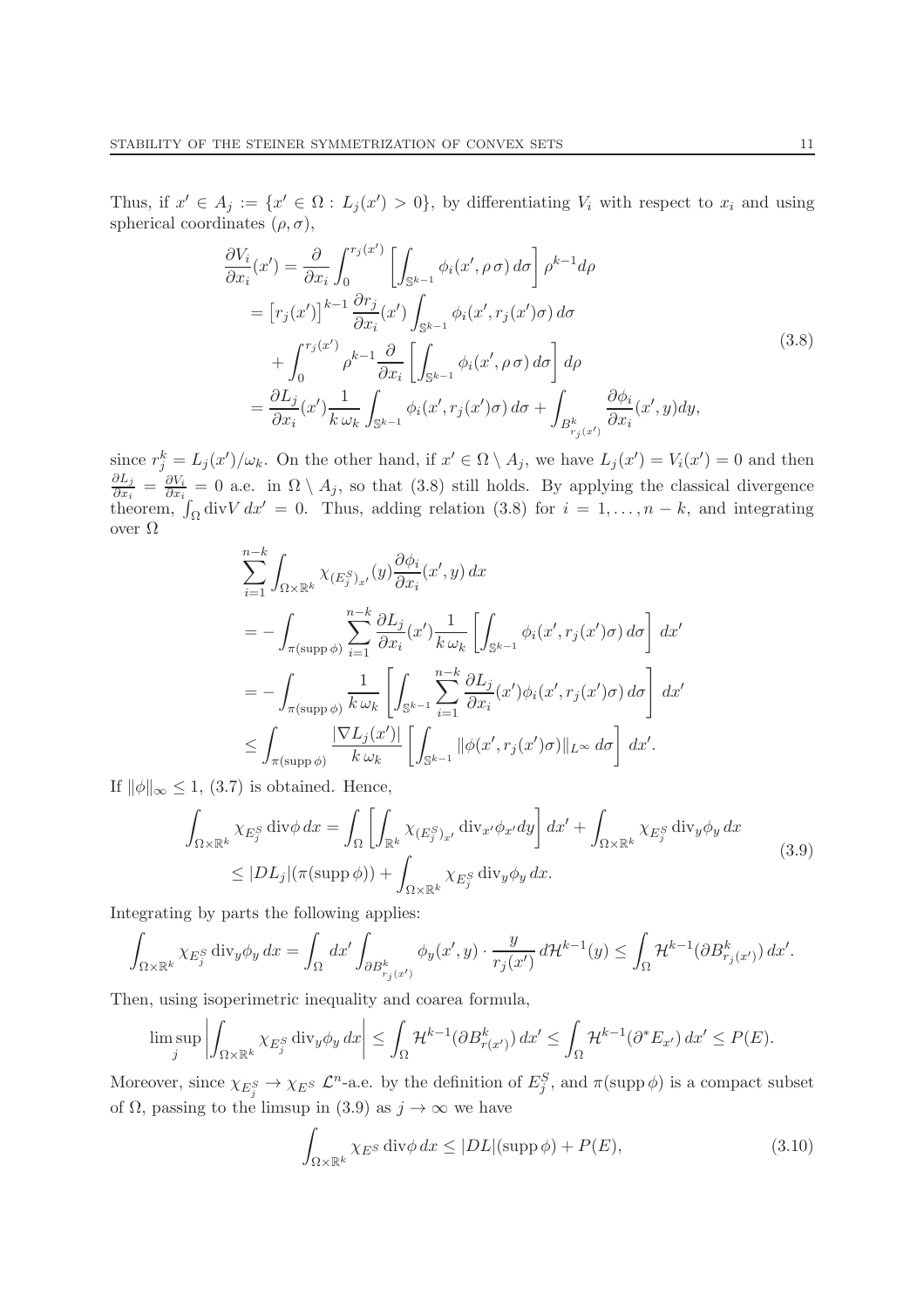thus proving that  $E^S$  has finite perimeter. Having obtained (3.10), we can go back to (3.9) and, passing to the limit again, we conclude that

$$
\int_{\Omega \times \mathbb{R}^k} \chi_{E^S} \operatorname{div} \phi \, dx \le |DL|(\operatorname{supp} \phi) + \int_{\Omega \times \mathbb{R}^k} \chi_{E^S} \operatorname{div}_y \phi_y \, dx
$$
  

$$
\le |DL|(\Omega) + |D_y \chi_{E^S}|(\Omega \times \mathbb{R}^k).
$$

From the last inequality, we infer that  $(3.6)$  holds whenever B is an open set, and therefore, when B is any Borel set.

Proof of Theorem 1.1. If  $L = \infty \mathcal{L}^{n-k}$ -a.e. in  $\mathbb{R}^{n-k}$ , then  $E^S$  is equivalent to  $\mathbb{R}^n$ ; it follows that  $P(E^S; B \times \mathbb{R}^k) = 0$  for every Borel set  $B \subset \mathbb{R}^{n-k}$  and  $(1.1)$  is trivially satisfied. If not, by Lemma 3.1, we may assume that  $L < \infty$   $\mathcal{L}^{n-k}$ -a.e. in  $\mathbb{R}^{n-k}$ . Let  $G_{E^S}$  be the set associated with  $E^S$ , as in Theorem 2.4, and let B be a Borel subset of  $\mathbb{R}^{n-k}$ . We shall prove inequality (1.1) when either  $B \subset \mathbb{R}^{n-k} \setminus G_{E^S}$ , or  $B \subset G_{E^S}$ . The general case is obtained by splitting B into  $B \setminus G_{ES}$  and  $B \cap G_{ES}$ .

Firstly assume that  $B \subset \mathbb{R}^{n-k} \setminus G_{E^S}$ . Observe that, by (2.1), Proposition 2.2 and Theorem 2.4(ii),

$$
|D_y\chi_{E^S}|(B\times\mathbb{R}^k)=\int_{\partial^*E^S\cap(B\times\mathbb{R}^k)}|\nu_y^{E^S}|d\mathcal{H}^{n-1}(x)=\int_B\mathcal{H}^{k-1}\left(\partial^*E_{x'}^S\right)dx'.
$$

Since  $\mathcal{L}^{n-k}(\pi(E)^+ \cap B) = \mathcal{L}^{n-k}(G_{E^S} \cap B) = 0$ , the last integral equals

$$
\int_{(\mathbb{R}^{n-k}\setminus\pi(E)^+)\cap B} \mathcal{H}^{k-1}\left(\partial^* E_{x'}^S\right) dx',
$$

and vanishes. Therefore, by  $(3.1)$  and  $(3.6)$ , we obtain  $(1.1)$ :

$$
P(E^{S}; B \times \mathbb{R}^{k}) \le |DL|(B) \le P(E; B \times \mathbb{R}^{k}).
$$
\n(3.11)

Suppose now that  $B \subset G_{E^S}$ . Since  $\mathcal{L}^{n-k}(G_E \Delta G_{E^S}) = 0$  and  $\nu_y^E(x', y) \neq 0$   $\mathcal{H}^{k-1}$ -a.e. in  $\partial^* E_{x'}$  for all  $x' \in G_E$ , we have

$$
P(E; B \times \mathbb{R}^{k}) = P(E; (B \times \mathbb{R}^{k}) \cap \{\nu_{y}^{E} = 0\}) + P(E; (B \times \mathbb{R}^{k}) \cap \{\nu_{y}^{E} \neq 0\})
$$
  
=  $P(E; (B \times \mathbb{R}^{k}) \cap \{\nu_{y}^{E} = 0\}) + \int_{\partial^{*}E \cap (B \times \mathbb{R}^{k}) \cap \{\nu_{y}^{E} \neq 0\}} d\mathcal{H}^{n-1}(x)$   
=  $P(E; (B \times \mathbb{R}^{k}) \cap \{\nu_{y}^{E} = 0\}) + \int_{B} dx' \int_{\partial^{*}E_{x'}} \frac{1}{|\nu_{y}^{E}(x', y)|} d\mathcal{H}^{k-1}(y)$   
=  $P(E; (B \times \mathbb{R}^{k}) \cap \{\nu_{y}^{E} = 0\}) + \int_{B} dx' \int_{\partial^{*}E_{x'}} \sqrt{1 + \sum_{i=1}^{n-k} \left(\frac{\nu_{i}^{E}(x', y)}{|\nu_{y}^{E}(x', y)|}\right)^{2}} d\mathcal{H}^{k-1}(y),$ 

where the second equality is due to  $(2.2)$ , the third one to Proposition 2.2 applied to the function  $\chi_{B\times\mathbb{R}^k}(x)/|\nu_y^E(x)|$ , and the fourth one to the fact that  $\nu^E$  is a unit vector. Now, applying Jensen's inequality to the strictly convex function

$$
f(z) := \sqrt{1 + |z|^2}, \qquad z \in \mathbb{R}^{n-k}, \tag{3.12}
$$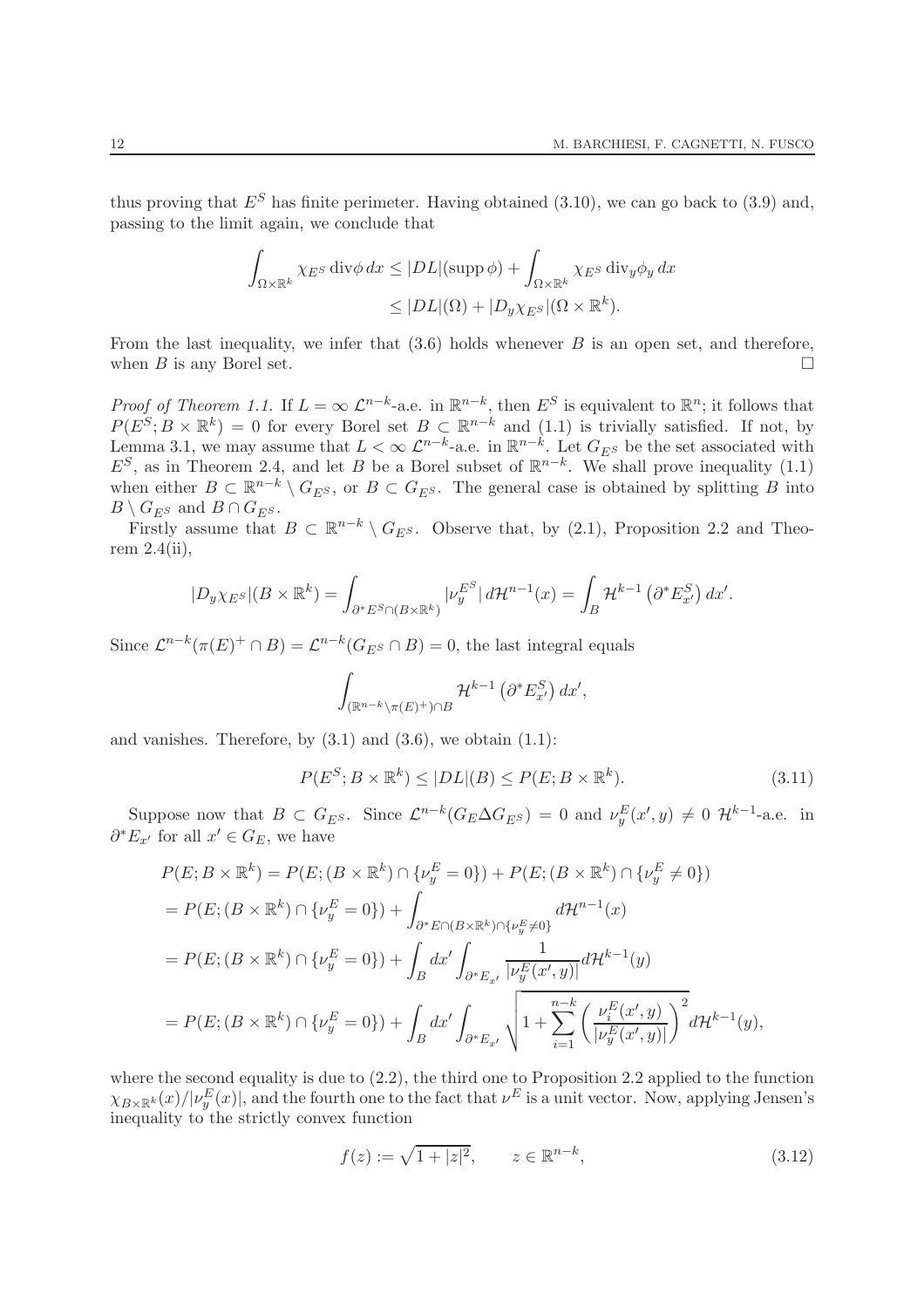we get

$$
P(E; B \times \mathbb{R}^{k}) \ge P(E; (B \times \mathbb{R}^{k}) \cap \{\nu_{y}^{E} = 0\})
$$
  
+ 
$$
\int_{B} \sqrt{\left(\int_{\partial^{*} E_{x'}} d\mathcal{H}^{k-1}\right)^{2} + \sum_{i=1}^{n-k} \left(\int_{\partial^{*} E_{x'}} \frac{\nu_{i}^{E}(x', y)}{|\nu_{y}^{E}(x', y)|} d\mathcal{H}^{k-1}(y)\right)^{2}} dx' \qquad (3.13)
$$
  
= 
$$
P(E; (B \times \mathbb{R}^{k}) \cap \{\nu_{y}^{E} = 0\}) + \int_{B} \sqrt{p_{E}^{2}(x') + |g(x')|^{2}} dx',
$$

where we have set, for  $\mathcal{L}^{n-k}$ -a.e.  $x' \in B$ ,

$$
g(x'):=\int_{\partial^*E_{x'}}\frac{\nu^E_{x'}(x',y)}{|\nu^E_y(x',y)|} \, d\mathcal{H}^{k-1}(y).
$$

Note that since  $B \subset G_{E^S}$ , from Lemma 3.1 it follows that  $DL \lfloor B \rfloor$  is absolutely continuous. We claim that

$$
\int_{B} \sqrt{p_E^2(x') + |\nabla L(x')|^2} dx' \le P(E; (B \times \mathbb{R}^k) \cap \{\nu_y^E = 0\}) + \int_{B} \sqrt{p_E^2(x') + |g(x')|^2} dx'. \tag{3.14}
$$

To prove this claim note that, by duality, we can write the function  $f$  in (3.12) as

$$
f(z) = \sqrt{1 + |z|^2} = \sup_h \left\{ z \cdot w_h + \sqrt{1 - |w_h|^2} \right\}, \qquad z \in \mathbb{R}^{n-k},
$$

where  $\{w_h\}_h$  is a countable dense set in  $B_1^{n-k}$ . Let now  $\{A_h\}_{h\in H}$  be a finite partition of Borel sets of  $B$ . Recalling  $(3.2)$ , we have

$$
\sum_{h\in H} \int_{A_h} \left( \nabla L(x') \cdot w_h + p_E(x') \sqrt{1 - |w_h|^2} \right) dx'
$$
\n
$$
= \sum_{h\in H} \left( \int_{\partial^* E \cap (A_h \times \mathbb{R}^k) \cap \{\nu_y^E = 0\}} w_h \cdot \nu_{x'}^E(x', y) d\mathcal{H}^{n-1}(x) + \int_{A_h} \left( g(x') \cdot w_h + p_E(x') \sqrt{1 - |w_h|^2} \right) dx' \right)
$$
\n
$$
\leq \sum_{h\in H} \left( \int_{\partial^* E \cap (A_h \times \mathbb{R}^k) \cap \{\nu_y^E = 0\}} |\nu_{x'}^E(x', y)| d\mathcal{H}^{n-1}(x) + \int_{A_h} p_E(x') \left( \frac{g(x')}{p_E(x')} \cdot w_h + \sqrt{1 - |w_h|^2} \right) dx' \right)
$$
\n
$$
\leq \sum_{h\in H} \left( P(E; (A_h \times \mathbb{R}^k) \cap \{\nu_y^E = 0\}) + \int_{A_h} p_E(x') \left( \sqrt{1 + \frac{|g(x')|^2}{p_E^2(x')}} \right) dx' \right)
$$
\n
$$
= P(E; (B \times \mathbb{R}^k) \cap \{\nu_y^E = 0\}) + \int_B \sqrt{p_E^2(x')} + |g(x')|^2 dx'.
$$

From the previous inequality, applying Lemma 2.6 to the functions

$$
\varphi_h(x') = p_E(x') \left( \frac{\nabla L(x')}{p_E(x')} \cdot w_h + \sqrt{1 - |w_h|^2} \right)
$$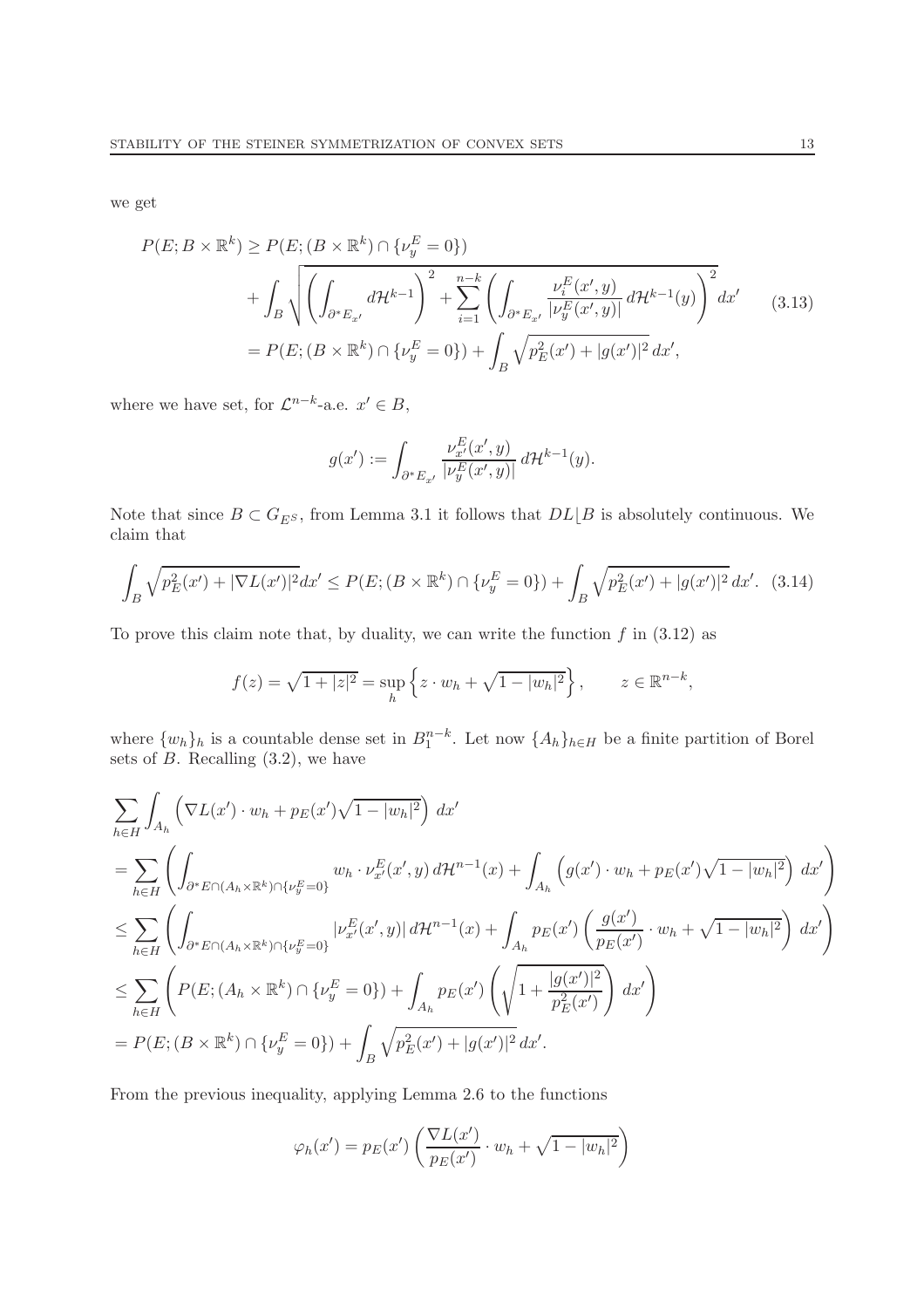we have (3.14). Note that when  $E = E^S$ , Remark 2.5 and Lemma 3.1 lead to

$$
P(E^{S}; B \times \mathbb{R}^{k}) = \int_{B} dx' \int_{\partial^{*} E_{x'}^{S}} \sqrt{1 + \sum_{i=1}^{n-k} \left( \frac{\nu_{i}^{E^{S}}(x', y)}{|\nu_{y}^{E^{S}}(x', y)|} \right)^{2}} d\mathcal{H}^{k-1}(y)
$$
  
= 
$$
\int_{B} dx' \int_{\partial^{*} E_{x'}^{S}} \sqrt{1 + \frac{|\nabla L(x')|^{2}}{|\mathcal{H}^{k-1}(\partial B_{r(x')}^{k})|^{2}}} d\mathcal{H}^{k-1}(y)
$$
(3.15)  
= 
$$
\int_{B} \sqrt{p_{E^{S}}^{2}(x') + |\nabla L(x')|^{2}} dx'.
$$

Owing to the isoperimetric inequality in  $\mathbb{R}^k$ , we have  $p_{E^S}(x') \leq p_E(x')$  for  $\mathcal{L}^{n-k}$ -a.e.  $x' \in \mathbb{R}^{n-k}$ . Hence, combining (3.13), (3.14) and (3.15)

$$
P(E^S; B \times \mathbb{R}^k) \le \int_B \sqrt{p_E^2(x') + |\nabla L(x')|^2} dx'
$$
  
\n
$$
\le P(E; (B \times \mathbb{R}^k) \cap \{\nu_y^E = 0\}) + \int_B \sqrt{p_E^2(x') + |g(x')|^2} dx'
$$
  
\n
$$
\le P(E; B \times \mathbb{R}^k),
$$

thus proving (1.1).

Now, moving on to the case of equality. If  $P(E) = P(E^S)$ , then inequality (1.1) implies

$$
P(E^S; B \times \mathbb{R}^k) = P(E; B \times \mathbb{R}^k),
$$

for every Borel set  $B \subset \mathbb{R}^{n-k}$ . On the other hand, as shown above, by taking  $B = G_{E^S}$ , we have

$$
P(E^{S}; G_{E^{S}} \times \mathbb{R}^{k}) = \int_{G_{E^{S}}} \sqrt{p_{E^{S}}^{2}(x') + |\nabla L(x')|^{2}} dx' \le \int_{G_{E^{S}}} \sqrt{p_{E}^{2}(x') + |\nabla L(x')|^{2}} dx'
$$
  

$$
\le P(E; (G_{E^{S}} \times \mathbb{R}^{k}) \cap \{\nu_{y}^{E} = 0\}) + \int_{G_{E^{S}}} \sqrt{p_{E}^{2}(x') + |g(x')|^{2}} dx' \le P(E; G_{E^{S}} \times \mathbb{R}^{k}).
$$

All inequalities in the previous chain must therefore hold as equalities. The former of these inequalities entails that  $p_E(x') = p_{E^S}(x')$  for  $\mathcal{L}^{n-k}$ -a.e.  $x' \in \mathbb{R}^{n-k}$ , thereby implying that  $E_{x'}$  is equivalent to a k-dimensional ball of radius  $r(x')$ .

The fact that the second inequality as well must hold as an equality, implies that the Jensen's inequality in (3.13) holds as an equality too. By the strict convexity of the function in (3.12), this also implies that for  $\mathcal{L}^{n-k}$ -a.e.  $x' \in G_{E^S}$ 

$$
y \longmapsto \frac{\nu_{x'}^E(x', y)}{|\nu_y^E(x', y)|}
$$
 is  $\mathcal{H}^{k-1}$ -a.e. constant in  $\partial^* E_{x'}$ .

Since  $\nu^E$  is a unit vector, we also have that for  $\mathcal{L}^{n-k}$ -a.e.  $x' \in G_{E^S}$ 

 $y \longmapsto |\nu_y^E(x', y)|$  is  $\mathcal{H}^{k-1}$ -a.e. constant in  $\partial^* E_{x'}$ ,

so that (b) follows.  $\Box$ 

An inspection of the above proof leads to the following result which, regardless of its relation to Theorem 1.1, proves to be of some interest in itself.

**Proposition 3.4.** Let  $E \subset \mathbb{R}^n$  be a set of finite measure and perimeter in  $\mathbb{R}^n$ , and let  $f$ :  $\mathbb{R}^{n-\bar{k}} \to [0,\infty]$  be a Borel function. Then,

$$
\int_{\partial^* E} f(x') d\mathcal{H}^{n-1}(x) \ge \int_{\mathbb{R}^{n-k}} f(x') \sqrt{p_E(x')^2 + |\nabla L(x')|^2} dx' + \int_{\mathbb{R}^{n-k}} f(x') d|D^s L|(x'), \quad (3.16)
$$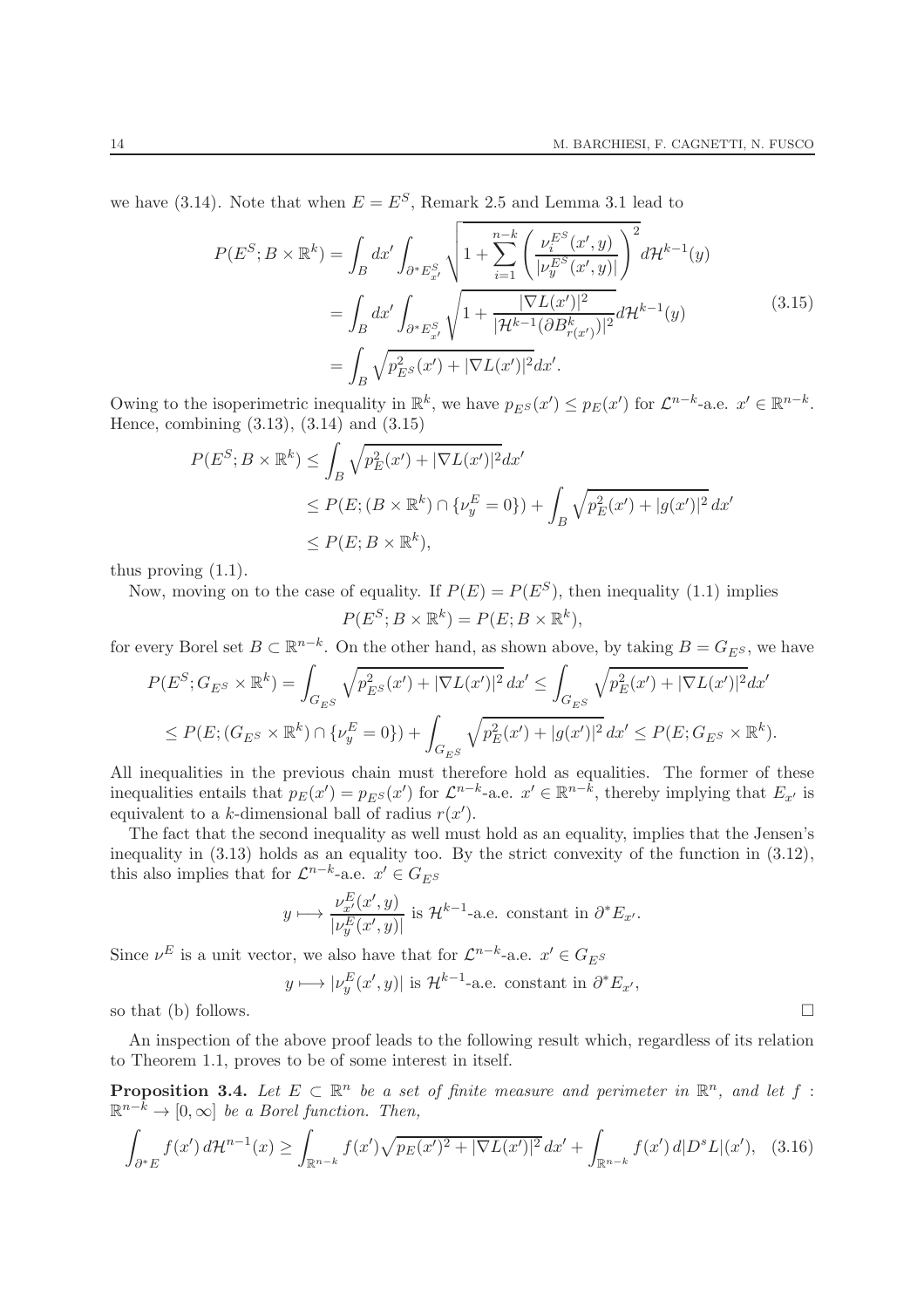with equality if  $E = E^S$ .

*Proof.* It is enough to show (3.16) for  $f = \chi_B$ , with  $B \subset \mathbb{R}^{n-k}$  arbitrary Borel set.

In the case  $B \subset \mathbb{R}^{n-k} \setminus G_{E^S}$ , thanks to Lemma 3.1

$$
|DL|(B) = |D^s L|(B).
$$
\n(3.17)

Therefore, (3.16) follows from (3.1), observing that  $p_E$  vanishes  $\mathcal{L}^{n-k}$ -a.e. in B. Conversely, when  $B \,\subset G_{ES}$ , by Lemma 3.1  $|D^{s}L|(B) = 0$ , and (3.16) follows from (3.13) and (3.14).

In the case  $E = E^S$ , the opposite of inequality (3.16) follows from (3.15), when  $B \subset G_{E^S}$ , and from (3.11) and (3.17), when  $B \subset \mathbb{R}^{n-k} \setminus G_{E^S}$ .

We conclude this section by providing two additional results related to conditions  $(1.2)$  and (1.3), which extend [5, Propositions 1.2 and 4.2] , respectively. The proof of Proposition 3.5 is obtained with arguments similar to the ones used in [5]. However, the proof of Proposition 3.6 requires a different idea, due to the phenomena occurring when  $k > 1$  and described in the Introduction.

**Proposition 3.5.** Let  $\Omega$  be an open subset of  $\mathbb{R}^{n-k}$  and let E be any set of finite perimeter in  $\mathbb{R}^n$ , with  $\mathcal{L}^n(E \cap (\Omega \times \mathbb{R}^k)) < \infty$ . Then, the following conditions are equivalent:

- (i)  $\mathcal{H}^{n-1}(\{x \in \partial^* E^S : \nu_y^{E^S}(x) = 0\} \cap (\Omega \times \mathbb{R}^k)) = 0;$
- (ii)  $L \in W^{1,1}(\Omega);$
- (iii)  $P(E^S; B \times \mathbb{R}^k) = 0$  for every Borel set  $B \subset \Omega$  such that  $\mathcal{L}^{n-k}(B) = 0$ .

*Proof.* (i)  $\implies$  (ii). It follows observing that, by (3.2),  $DL(B) = 0$  if  $B \subset \mathbb{R}^{n-k}$  is a Borel set with zero  $\mathcal{L}^{n-k}$ -measure.

(ii)  $\implies$  (iii). This is a consequence of the fact that for  $E^S$  the equality holds in (3.16). (iii)  $\implies$  (i). From (2.7) it follows that

$$
\mathcal{H}^{n-1}(\{x \in \partial^* E^S : \nu_y^{E^S}(x) = 0\} \cap (\Omega \times \mathbb{R}^k)) \le P(E^S; B_0 \times \mathbb{R}^k) = 0.
$$

**Proposition 3.6.** Let E and  $\Omega$  be as in Proposition 3.5. If

$$
\mathcal{H}^{n-1}(\{x \in \partial^* E : \nu_y^E(x) = 0\} \cap (\Omega \times \mathbb{R}^k)) = 0,
$$
\n(3.18)

Then

$$
\mathcal{H}^{n-1}(\{x \in \partial^* E^S : \nu_y^{E^S}(x) = 0\} \cap (\Omega \times \mathbb{R}^k)) = 0.
$$
 (3.19)

Conversely, if E satisfies  $P(E; \Omega \times \mathbb{R}^k) = P(E^S; \Omega \times \mathbb{R}^k)$  and (3.19) holds, then (3.18) does as well.

*Proof.* If (3.18) holds, then arguing as in the proof of the implication (i)  $\implies$  (ii) in Proposition 3.5, we have that  $L \in W^{1,1}(\Omega)$ . Therefore, (3.19) follows by Proposition 3.5 again.

Let us now show that (3.19) implies (3.18) when  $P(E; \Omega \times \mathbb{R}^k) = P(E^S; \Omega \times \mathbb{R}^k)$ . First, we recall that this implication is proven, in [5, Lemma 4.2], when  $k = 1$ . So, we have to deal only with the case  $k > 1$ .

To this aim, we start by proving that if  $F \subset \mathbb{R}^n$  is a set of finite perimeter satisfying (1.3) and such that almost every section  $F_{x'}$  is a k-dimensional ball, then

$$
\mathcal{H}^{n-1}(\{x \in \partial^* F : \nu_{y_i}^F(x) = 0\} \cap (\Omega \times \mathbb{R}^k)) = 0, \quad i = 1, \dots, k. \tag{3.20}
$$

 $\Box$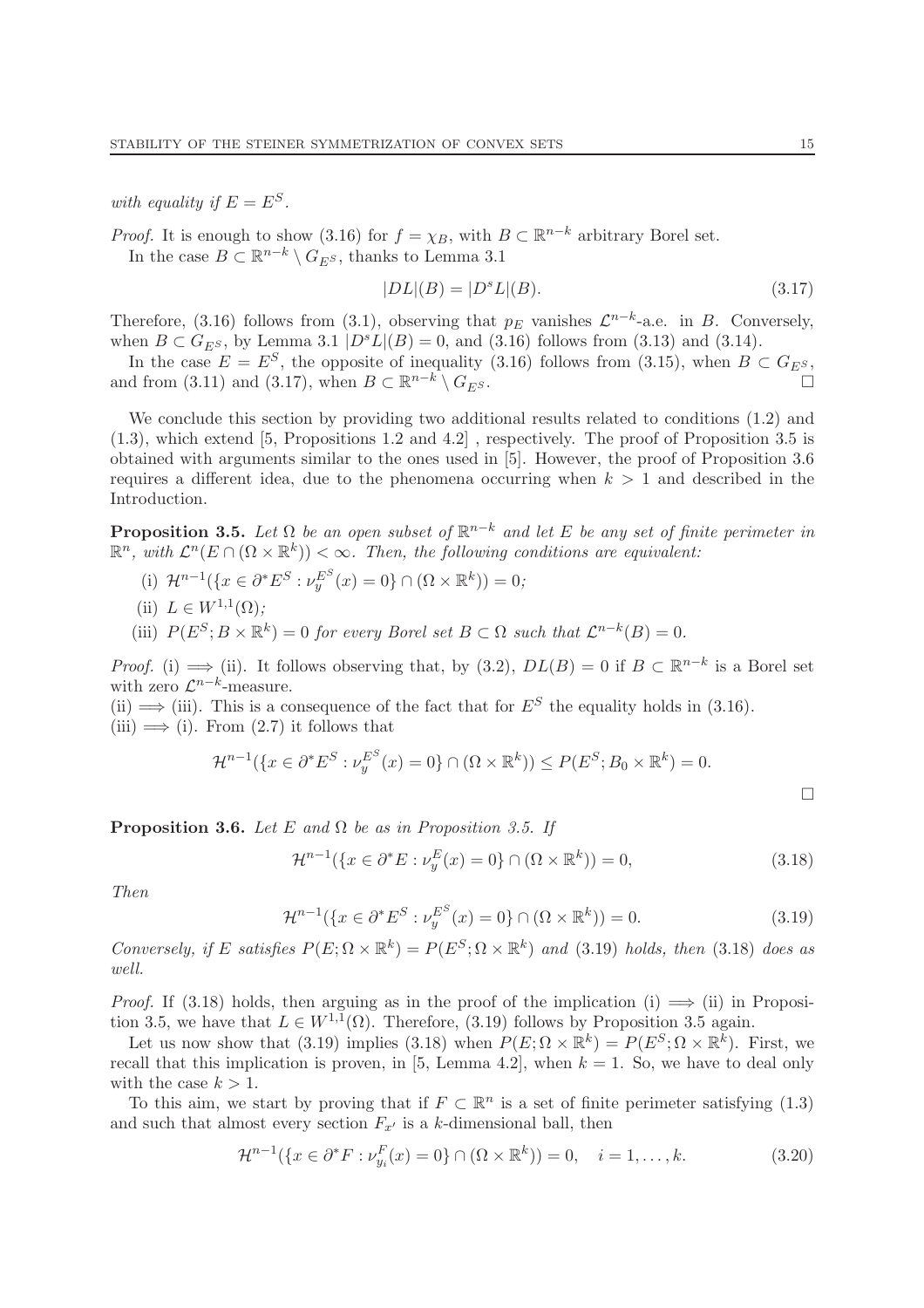Set  $B^i := \{x \in \partial^* F : \nu_{y_i}^F(x) = 0\} \cap (\Omega \times \mathbb{R}^k)$ . From Theorem 2.4,  $B^i_{x'} = \{y \in \partial^* F_{x'} : \nu_{y_i}^{F_{x'}}(y) = 0\}$ up to a  $\mathcal{H}^{k-1}$ -negligible set. Since  $F_{x'}$  is (equivalent to) a k-dimensional ball,  $\mathcal{H}^{k-1}(B_{x'}^i) = 0$ . From (1.3) and using the coarea formula, we have

$$
\mathcal{H}^{n-1}(B^i) = \mathcal{H}^{n-1}(B^i \cap \{x \in \partial^* F : \nu_y^F(x) \neq 0\}) = \int_{\mathbb{R}^k} dx' \int_{\partial^* F_{x'} \cap B_{x'}^i} \frac{d\mathcal{H}^{k-1}(y)}{|\nu_y^F(x', y)|} = 0.
$$

Let us set  $E^{S_0} = E$  and for every  $i = 1, ..., k$ , let us indicate by  $E^{S_i}$  the (1-codimensional) Steiner symmetral of  $E^{S_{i-1}}$  with respect to the hyperplane  $y_i = 0$ . Observe now that, by Theorem 1.1, almost every section  $E_{x'}$  of E is a k-dimensional ball. Then, clearly,  $E^{\dot{S}_k}$  is equivalent to  $E^S$  in  $\Omega \times \mathbb{R}^k$ . By applying repeatedly Theorem 1.1 (for the 1-codimensional Steiner symmetrization) we get that

$$
P(E^{S}; \Omega \times \mathbb{R}^{k}) = P(E^{S_{k-1}}; \Omega \times \mathbb{R}^{k}) = \ldots = P(E^{S_{1}}; \Omega \times \mathbb{R}^{k}) = P(E; \Omega \times \mathbb{R}^{k}).
$$

From assumption (3.19) and (3.20)  $\mathcal{H}^{n-1}(\lbrace x \in \partial^* E^S : \nu_{y_k}^{E^S}(x) = 0 \rbrace \cap (\Omega \times \mathbb{R}^k)) = 0$ . Therefore, since the assertion is true for  $k = 1$ , we deduce that  $\mathcal{H}^{n-1}(\lbrace x \in \partial^* E^{S_{k-1}} : \nu_{y_k}^{E^{S_{k-1}}}\rbrace)$  $y_k^{E^{-k-1}}(x) = 0$ } ∩  $(\Omega \times \mathbb{R}^k)$  = 0 and, a fortiori,  $\mathcal{H}^{n-1}(\lbrace x \in \partial^* E^{S_{k-1}} : \nu_y^{E^{S_{k-1}}}\rbrace)$  $y_{y}^{E^{S_{k-1}}}(x) = 0$   $\cap$   $(\Omega \times \mathbb{R}^{k})$  = 0. Iterating this argument  $(3.18)$  follows.

#### 4. Regularity of the barycenter of the sections

The next definition has an important role in describing the properties of a set of finite perimeter. **Definition 4.1.** The *barycenter of the sections* of a set  $E \subset \mathbb{R}^n$  is the function  $b : \mathbb{R}^{n-k} \to \mathbb{R}^k$ defined as

$$
b(x') := \begin{cases} \frac{1}{L(x')} \int_{E_{x'}} y \, dy & \text{if } 0 < L(x') < \infty \text{ and } |y| \in L^1(E_{x'}), \\ 0 & \text{otherwise.} \end{cases}
$$

The following example shows that in general b is not summable, even if  $E$  is a set of finite perimeter.

**Example 4.2.** Let  $n = 3, k = 2$ . Consider the set  $E \subset \mathbb{R}^3$  defined by

$$
E = \{(x', y) \in \mathbb{R} \times \mathbb{R}^2 : |y - b(x')| < r(x'), \quad x' \in (-1, 1)\},
$$

where  $b(x') = (0, 1/|x'|)$  and  $r(x') = |x'|^2$ . Then,

$$
P(E; (-1,1) \times \mathbb{R}^2) = 2 \int_0^1 r(x') dx' \int_0^{2\pi} \sqrt{1 + |b'(x') \cdot (\cos \theta, \sin \theta) + r'(x')|^2} d\theta
$$
  
= 
$$
2 \int_0^1 r(x') dx' \int_0^{2\pi} \sqrt{1 + \left| -\frac{1}{|x'|^2} \sin \theta + 2x' \right|^2} d\theta < \infty.
$$

Therefore, E is a set of finite perimeter in  $(-1, 1) \times \mathbb{R}^2$ . Nevertheless,  $b \notin L^1_{loc}((-1, 1); \mathbb{R}^2)$ .

The next result is the key point of the paper, and concerns the regularity of the barycenter. First, we introduce some notation. Given  $i = 1, ..., n - k$ , for all  $x'$  in  $\mathbb{R}^{n-k}$  we write  $\hat{x}_i :=$  $(x_1, \ldots, x_{i-1}, x_{i+1}, \ldots, x_{n-k})$ . If  $\Omega \subset \mathbb{R}^{n-k}$  is an open set,  $\Omega_i$  denotes its projection on  $x_i = 0$ . Moreover, if f is a function defined in  $\Omega$ , we set  $f_{\hat{x}_i} := f \mid_{\Omega \cap R_{\hat{x}_i}}$ , where  $R_{\hat{x}_i}$  is the straight line passing through  $(x_1, \ldots, x_{i-1}, 0, x_{i+1}, \ldots, x_{n-k})$  and orthogonal to the hyperplane  $x_i = 0$ . In order to simplify the notation, we shall drop the subscript  $i$  when it is clear from the context.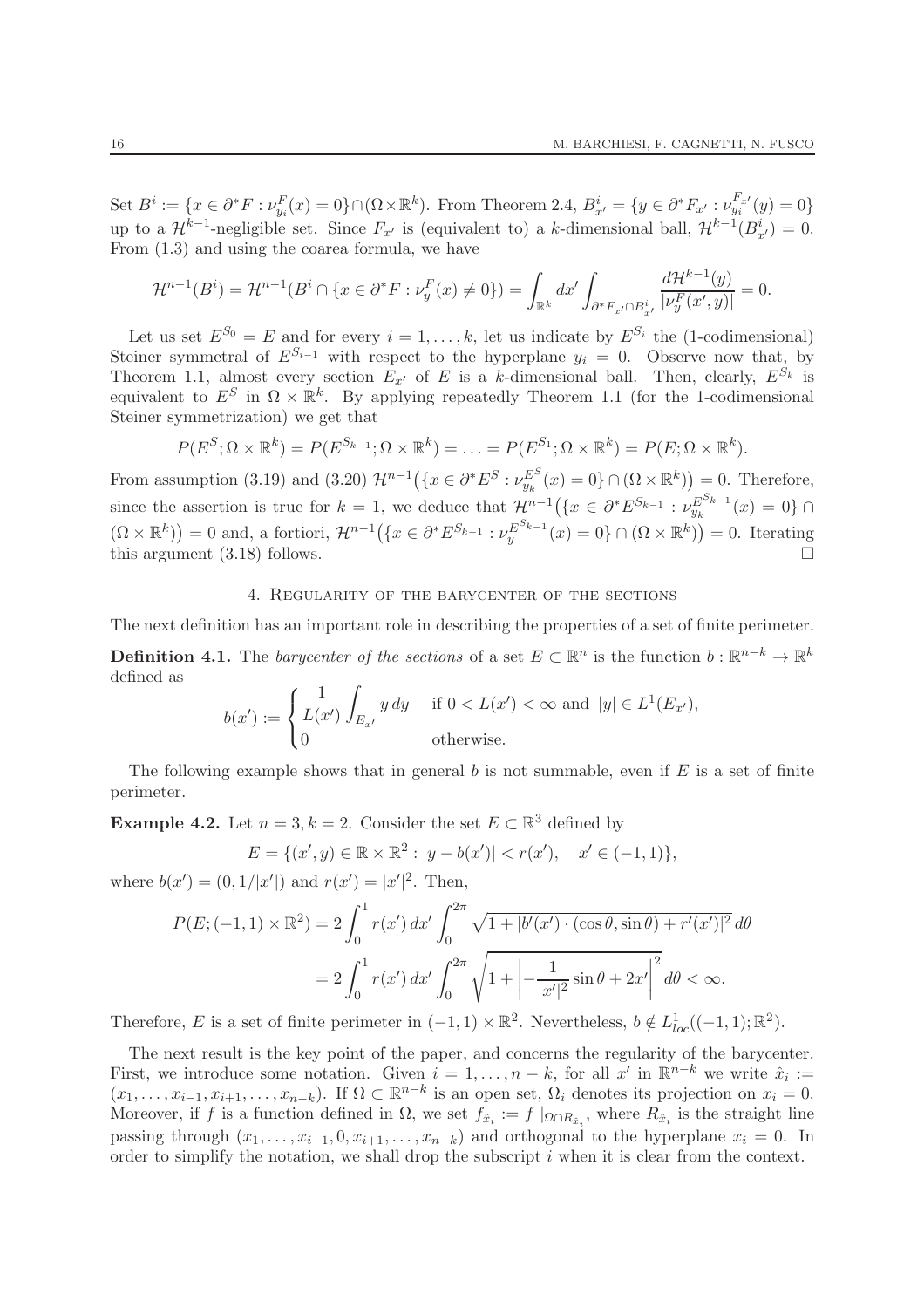**Theorem 4.3.** Let  $E \subset \mathbb{R}^n$  and let  $\Omega \subset \mathbb{R}^{n-k}$  be an open set such that E has finite perimeter in  $\Omega \times \mathbb{R}^k$ , and  $E_{x'}$  is equivalent to a k-dimensional ball for  $\mathcal{L}^{n-k}$ -a.e.  $x' \in \Omega$ . Assume that conditions (1.3) and (1.4) hold, and fix  $i \in \{1, \ldots, n-k\}$ . Then, for  $\mathcal{H}^{n-k-1}$ -a.e.  $\hat{x}_i \in \Omega_i$ ,  $b_{\hat{x}_i} \in W^{1,1}_{loc}(\Omega \cap R_{\hat{x}_i}, \mathbb{R}^k)$  and for  $\mathcal{L}^1$ -a.e.  $x_i \in \Omega \cap R_{\hat{x}_i}$ 

$$
b'_{\hat{x}_i}(x_i) = \frac{1}{L_{\hat{x}_i}^*(x_i)} \int_{\partial^* E_{x'}} (y - b_{\hat{x}_i}(x_i)) \frac{\nu_i^E(x', y)}{|\nu_y^E(x', y)|} d\mathcal{H}^{k-1}(y).
$$
 (4.1)

In addition, when  $k = 1$ ,  $b \in W^{1,1}_{loc}(\Omega)$  and  $\|\nabla b\|_{L^1(\Omega;\mathbb{R}^{n-1})} \leq P(E; \Omega \times \mathbb{R})/2$ .

*Proof.* Since our argument is local, we may assume without loss of generality that  $\Omega$  is bounded and that E has finite perimeter. Note that  $L \in W^{1,1}(\Omega)$ , as consequence of Propositions 3.5 and 3.6. We divide the proof in to several steps and we consider only the direction  $i = 1$ , the other directions being analogous.

Step 1. Assume  $k = n - 1$  and b locally bounded.

With no loss of generality, we may also assume that  $L$  coincides with its Lebesgue representative. By (1.4) L is a strictly positive, absolutely continuous function in  $\Omega$ . Therefore, since b is locally bounded, for any interval I compactly contained in  $\Omega$  the set  $E \cap (I \times \mathbb{R}^{n-1})$  is essentially bounded.

Let us introduce the auxiliary function  $f(x') := \int_{E_{x'}} y \, dy \in \mathbb{R}^{n-1}$ . Let  $\phi \in C_c^1(I)$ , and let  $\{\psi_j\}_{j\in\mathbb{N}}$  be a sequence in  $C_c^1(\mathbb{R}^{n-1}, [0,1])$  pointwise converging to 1. Using (2.1) and (1.3), by the dominated convergence theorem and coarea formula we obtain

$$
-\int_{I} \phi'(x')f(x') dx' = -\lim_{j \to \infty} \int_{I \times \mathbb{R}^{n-1}} y \phi'(x') \psi_j(y) \chi_E(x', y) dx' dy
$$
  
\n
$$
= \lim_{j \to \infty} \int_{I \times \mathbb{R}^{n-1}} y \phi(x') \psi_j(y) dD_1 \chi_E(x) = \int_{I \times \mathbb{R}^{n-1}} y \phi(x') dD_1 \chi_E(x)
$$
  
\n
$$
= \int_{\partial^* E \cap (I \times \mathbb{R}^{n-1})} y \phi(x') \nu_1^E(x', y) d\mathcal{H}^{n-1}(x) = \int_{I} \phi(x') dx' \int_{\partial^* E_{x'}} y \frac{\nu_1^E(x', y)}{|\nu_2^E(x', y)|} d\mathcal{H}^{n-2}(y).
$$
\n(4.2)

Being I and  $\phi$  arbitrary, f belongs to  $W^{1,1}_{\text{loc}}(\Omega;\mathbb{R}^{n-1})$ .

Consequently,  $b = f/L$  belongs to  $W^{1,1}_{loc}(\Omega;\mathbb{R}^{n-1})$ , and by (3.2) and (4.2) we get

$$
b'(x') = \left(\frac{1}{L}f\right)'(x') = -\frac{L'(x')}{|L(x')|^2}f(x') + \frac{1}{L(x')}\int_{\partial^*E_{x'}}y\frac{\nu_1^E(x',y)}{|\nu_2^E(x',y)|}d\mathcal{H}^{n-2}(y) = -\frac{b(x')}{L(x')}\int_{\partial^*E_{x'}}\frac{\nu_1^E(x',y)}{|\nu_2^E(x',y)|}d\mathcal{H}^{n-2}(y) + \frac{1}{L(x')}\int_{\partial^*E_{x'}}y\frac{\nu_1^E(x',y)}{|\nu_2^E(x',y)|}d\mathcal{H}^{n-2}(y) = \frac{1}{L(x')}\int_{\partial^*E_{x'}}(y-b(x'))\frac{\nu_1^E(x',y)}{|\nu_2^E(x',y)|}d\mathcal{H}^{n-2}(y).
$$

**Step 2.** In order to remove the boundedness condition on  $b$ , we shall first examine the case  $n = 2, k = 1.$ 

Our strategy consists of shrinking the set E in a suitable way: given  $M > 0$ , we translate every segment  $E_{x'}$  contained in the half plane  $y > M$  (respect. in  $y < -M$ ) until it touches the line  $y = M$  (respect.  $y = -M$ ). To be more precise, defining the truncation  $b^M :=$  $(b \wedge (L/2 + M)) \vee (-L/2 - M)$ , we set

$$
E^M := \bigcup_{x' \in \Omega} (b^M(x') - L(x')/2, b^M(x') + L(x')/2).
$$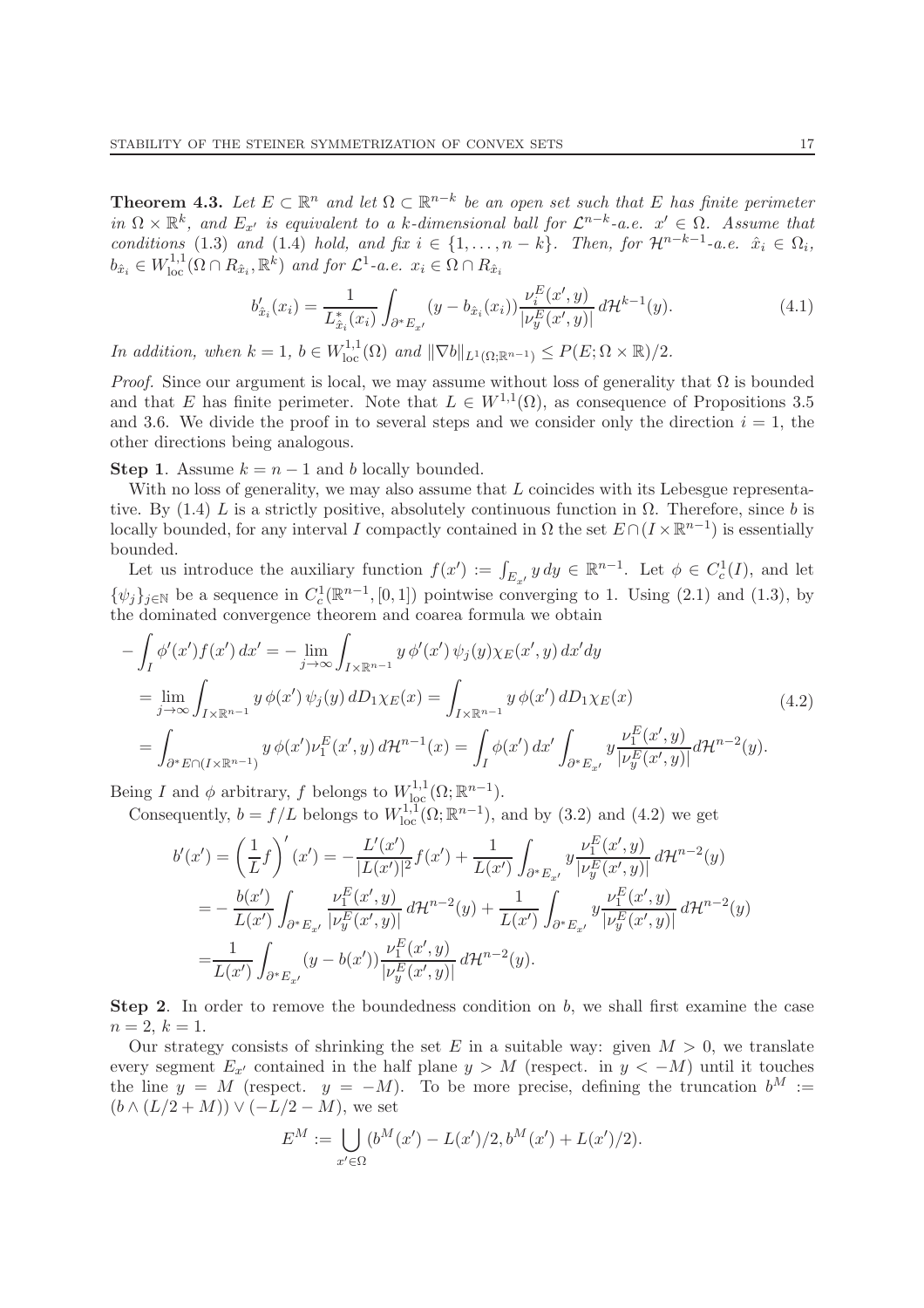

FIGURE 6. The set G FIGURE 7. The sets  $G^M_+$  and  $E^M$ 

We want to show that  $E^M$  has finite perimeter and satisfies condition (1.3). This, thanks to Step 1, shall imply that  $b^M \in W^{1,1}_{loc}(\Omega)$ .

We set  $F_+^M := \{(x', y) \in E : y > M\}$  (Figure 4) and consider its reflection with respect to the line  $y = M$ , i.e.,  $\widetilde{F}_+^M := \{(x', y) \in \mathbb{R}^2 : (x', 2M - y) \in F_+^M\}$  (Figure 5). Let G be the set obtained by  $F_+^M \cup \widetilde{F}_+^M$  through a Steiner symmetrization with respect to  $y = M$  (Figure 6), and let  $G^M_+ := \{(x', y) \in G : y > M\}$  (Figure 7).

Observing that  $(F_+^M \cup \widetilde{F}_+^M)^{(1/2)} \cap \{y = M\} \subset E^{(1/4)}$  and that by Theorem 2.1  $\mathcal{H}^1(E^{(1/4)}) = 0$ , we have  $P(F_+^M \cup \tilde{F}_+^M) \leq 2P(E)$ . Bearing in mind that the Steiner symmetrization decreases the perimeter, we get  $P(G) \leq 2P(E)$ . Since all sections  $G_{x'}$  of G are segments, it is easy to verify that  $\partial^* G^M_+ \cap \{y = M\}$  is contained (up to an  $\mathcal{H}^1$ -negligible set) in the projection of  $\partial^* G \cap \{y > M\}$  on  $\{y = M\}$ . Therefore,  $P(G_+^M) \leq P(G) \leq 2 P(E)$ .

Let us now repeat the same procedure on the set  $F_{-}^{M} := \{(x', y) \in E : y < -M\}$  in a symmetric way with respect to the line  $y = -M$ , thus obtaining another set  $G^M$  such that  $P(G_{-}^{M}) \leq 2P(E)$ . Since by construction

$$
E^M = (E \setminus (F_+^M \cup F_-^M)) \cup G_+^M \cup G_-^M,
$$

we have that  $P(E^M) \le 5P(E)$  and condition (1.3) is still satisfied thanks to Proposition 3.6.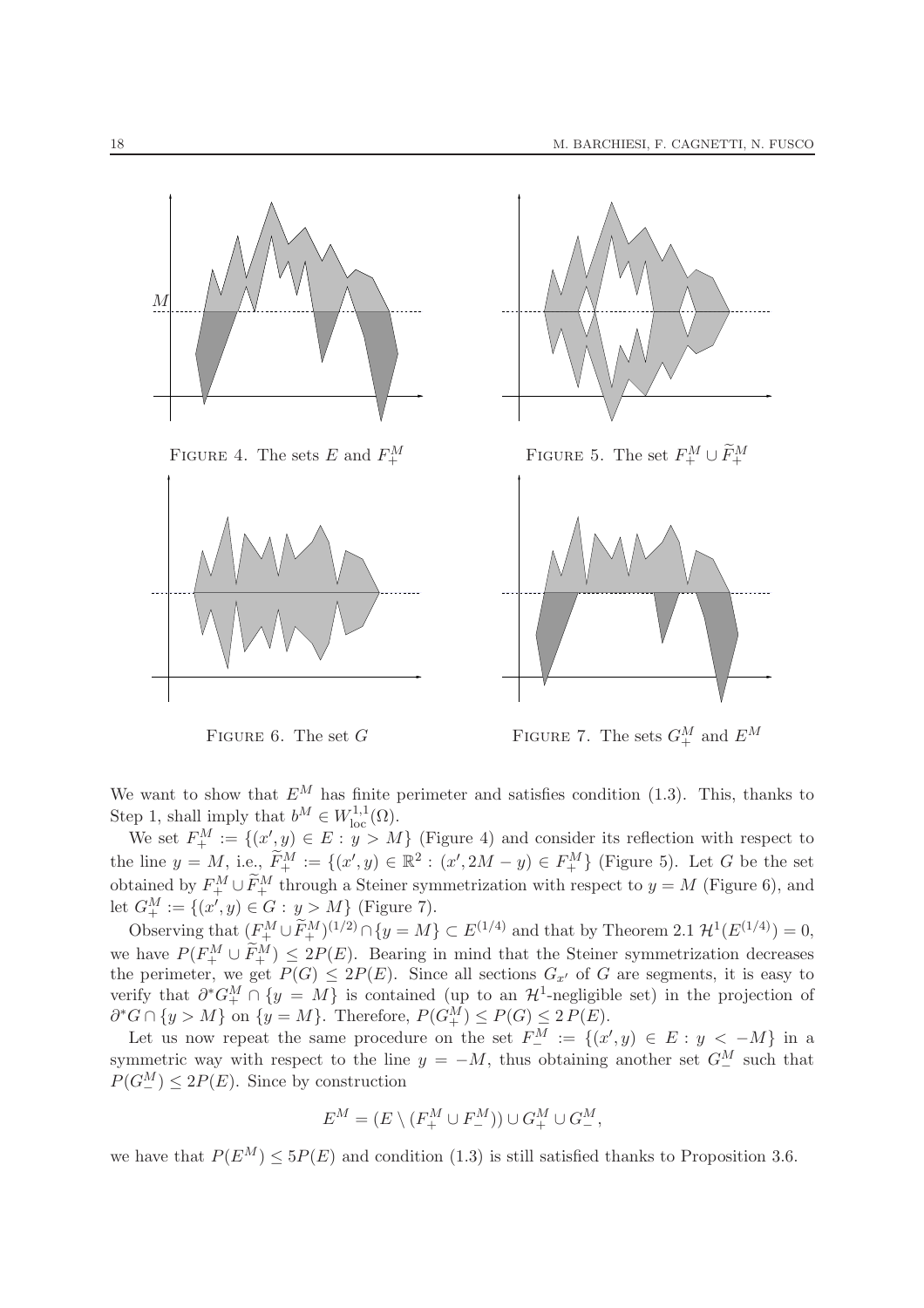

FIGURE 8. The sets E (left) and  $E^{S_1}$  (right)

Define now the functions

 $h_{\pm}(x') := b(x') \pm L(x')/2$  and  $h_{\pm}^{M}(x') := b^{M}(x') \pm L(x')/2$ .

From the Poincaré-Wirtinger inequality in  $W^{1,1}(I)$ 

$$
\int_I \Big| h^M_{\pm} - \int_I h^M_{\pm} \Big| dx' \le c(I) \int_I |(h^M_{\pm})'| dx'
$$

and the bound  $\int_I |(h_+^M)'| + |(h_-^M)'| dx' \le P(E^M) \le 5P(E)$ , we have that, up to a (not relabeled) subsequence,  $h_{\pm}^M - \int_I h_{\pm}^M$  converges in  $BV(I)$  as  $M \to \infty$ . Considering that  $h_{\pm}^M \to h_{\pm}$  pointwise,  $h_{\pm}$  belong to  $BV(I)$ , and so does b. Since b is locally bounded, by Step 1 we conclude that  $b \in W^{1,1}_{loc}(\Omega)$  and  $(4.1)$  holds.

Step 3. Now we move on to the case  $n > 2$ ,  $k = n - 1$ . Here our strategy is to rearrange the set E, keeping fixed the  $(n-1)$ -th component of the barycenter, so that the  $(n-1)$ -dimensional balls  $E_{x'}$  are all centered in the plane  $y_1 = \ldots = y_{n-2} = 0$ .

We keep the same definition of  $E^{S_i}$  used in the proof of Proposition 3.6. A pictorial example of  $E^{S_1}$  is given in Figure 8. From (3.20) and Proposition 3.6 we get that  $\mathcal{H}^{n-1}(\lbrace x \in \partial^* E^{S_1} : S \rbrace)$  $\nu_{y_1}^{E^{S_1}} = 0$   $\cap$   $(\Omega \times \mathbb{R}^{n-1})$  = 0 and a fortiori (1.3) holds with  $E^{S_1}$  in place of E. Moreover, for  $\mathcal{L}^1$ -a.e.  $x' \in \Omega$  the section  $(E^{S_1})_{x'}$  is a ball obtained by translating  $E_{x'}$ . This fact implies in particular that also  $E^{S_1}$  satisfies (1.4) and that for a.e.  $x' \in \Omega$  the barycenter of the section  $(E^{S_1})_{x'}$  is given by  $(0, b_2(x'), \ldots, b_{n-1}(x')).$ 

Iterating this procedure with respect to the  $n-3$  variables  $y_2, \ldots, y_{n-2}$  we obtain the set  $E^{S_{n-2}}$ , which is equivalent in  $\Omega \times \mathbb{R}^{n-1}$  to

$$
F := \left\{ (x', y) \in \Omega \times \mathbb{R}^{n-1} : x' \in \Omega, y \in B_{r(x')}^{n-1} ((0, \ldots, 0, b_{n-1}(x'))) \right\},\
$$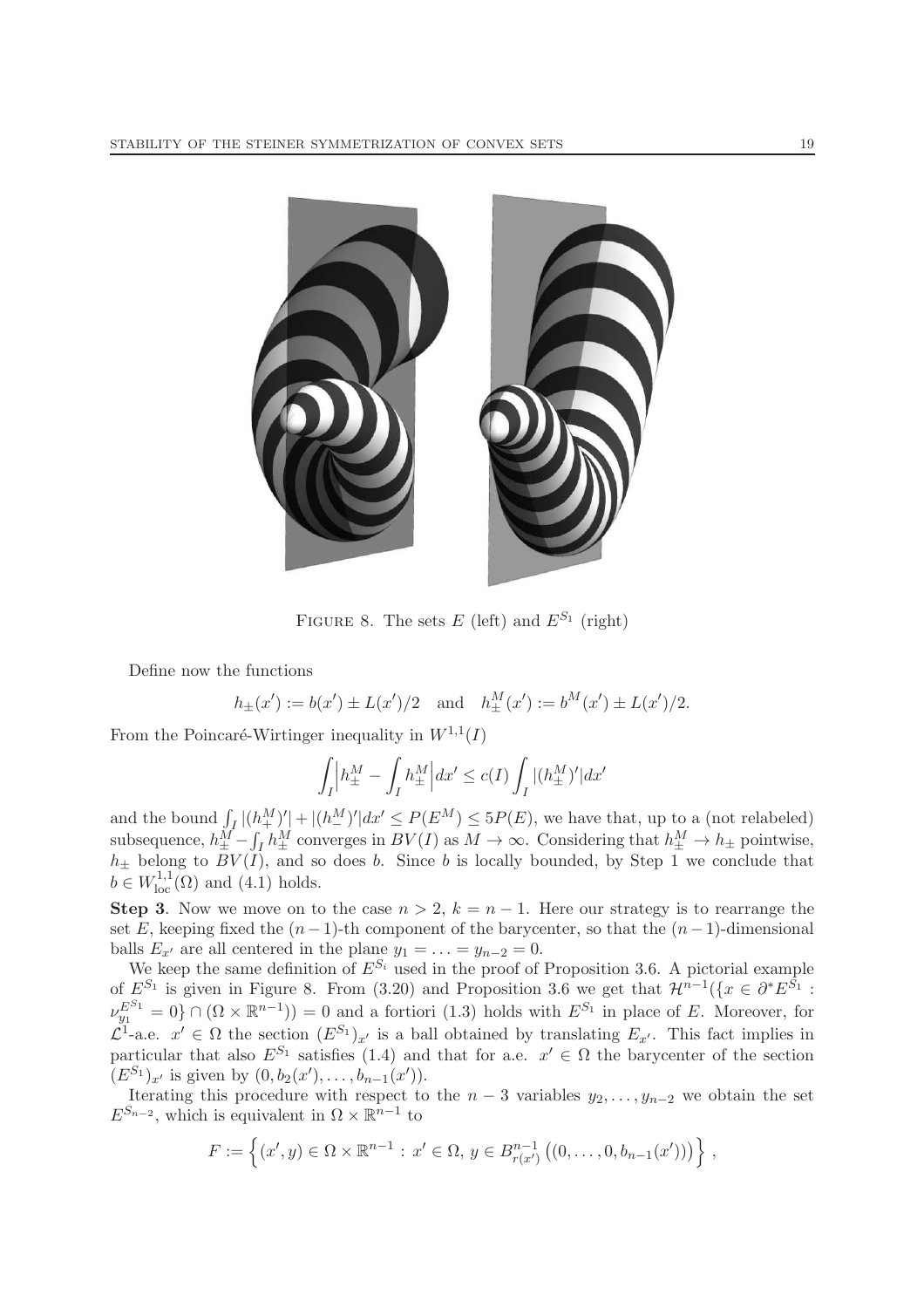with  $\mathcal{H}^{n-1}(\lbrace x \in \partial^*F : \nu_{y_{n-1}}^F(x) = 0 \rbrace \cap (\Omega \times \mathbb{R}^{n-1})) = 0$ . From Theorem 2.4, for  $\mathcal{L}^{n-2}$ -a.e.  $y' = (y_1, \ldots, y_{n-2}) \in \mathbb{R}^{n-2}$  the section  $F_{y'} := \{(x', y_{n-1}) \in \mathbb{R}^2 : (x', y', y_{n-1}) \in F\}$  has finite perimeter. Moreover,

$$
\mathcal{H}^1(\{(x', y_{n-1}) \in \partial^* F_{y'} : \nu_{y_{n-1}}^{F_{y'}}(x', y_{n-1}) = 0\} \cap (\Omega \times \mathbb{R})) = 0.
$$
\n(4.3)

Indeed, setting  $A := \{x \in \partial^* F : \nu_{y_{n-1}}^F(x) = 0\} \cap (\Omega \times \mathbb{R}^{n-1}),$  by coarea formula we have  $\mathcal{H}^1(A_{y'}) = 0$  for  $\mathcal{L}^{n-2}$ -a.e. y', while again by Theorem 2.4 the section  $A_{y'}$  is equivalent to  $\{(x', y_{n-1}) \in \partial^* F_{y'} : \nu_{y_{n-1}}^{F_{y'}}(x', y_{n-1}) = 0\} \cap (\Omega \times \mathbb{R}).$ 

Let I be an interval compactly included in  $\Omega$ . Since  $r = r(x')$  is continuous, there exists a  $\rho > 0$  such that  $I \times B_{\rho}^{n-2}$  is included in the projection of F on the hyperplane  $y_{n-1} = 0$ . For all  $y' \in B^{n-2}$  and  $x' \in I$  the 1-dimensional section  $(F_{y'})_{x'}$  of  $F_{y'}$  is a segment of  $\mathcal{L}^1$ -measure equal to  $2\sqrt{r(x')^2 - |y'|^2} > 0$  and its barycenter coincides with  $b_{n-1}(x')$ . Therefore,  $b_{n-1} \in W^{1,1}_{loc}(\Omega)$ by Step 2 and (4.1) holds by Step 1.

Step 4. The remaining case, i.e.,  $k < n - 1$ , shall be addressed through a slicing argument.

Let  $Q = \prod_{i=1}^{n-k} I_i$  be a cube compactly included in  $\Omega$ . For any  $\hat{x} \in \prod_{i=2}^{n-k} I_i$  set  $E_{\hat{x}} =$  $\{(x_1,y)\in\mathbb{R}^{k+1}:(x_1,\hat{x},y)\in E\}$ . Let us now prove that for  $\mathcal{L}^{n-k-1}$ -a.e.  $\hat{x}\in\prod_{i=2}^{n-k}I_i$  the slice  $E_{\hat{x}} \subset \mathbb{R}^{k+1}$  satisfies the same assumptions of the sets considered in steps 2 and 3. Indeed, the section  $E_{\hat{x}}$  has finite perimeter in  $\mathbb{R}^{k+1}$  thanks to Theorem 2.4, and  $(E_{\hat{x}})_{x_1} = E_{(x_1,\hat{x})}$  is a k-dimensional ball for  $\mathcal{L}^1$ -a.e.  $x_1 \in I_1$ . Moreover, the same argument used to prove (4.3) shows that  $\mathcal{H}^k(\{(x_1, y) \in \partial^* E_{\hat{x}} : \nu_y^{E_{\hat{x}}}(x_1, y) = 0\} \cap (I_1 \times \mathbb{R}^k)) = 0$ . Finally, by [1, Theorem 3.108],  $(L^*)_{\hat{x}}$  is the Lebesgue representative of  $L_{\hat{x}}$ . Therefore,  $(L^*)_{\hat{x}} > 0$  in  $I_1$ , given that the projection on  $\prod_{i=2}^{n-k} I_i$  of the set  $\{x' \in \Omega : L^*(x') = 0\}$  is  $\mathcal{L}^{n-k-1}$ -negligible.

By Steps 2 and 3 we conclude that  $b_{\hat{x}} \in W^{1,1}(I_1;\mathbb{R}^k)$ . Using again Theorem 2.4 we get (4.1):

$$
b'_{\hat{x}}(x_1) = \frac{1}{L_{\hat{x}}^*(x_1)} \int_{\partial^*(E_{\hat{x}})_{x_1}} (y - b_{\hat{x}}(x_1)) \frac{\nu_1^{E_{\hat{x}}}(x_1, y)}{|\nu_y^{E_{\hat{x}}}(x_1, y)|} d\mathcal{H}^{k-1}(y)
$$
  
= 
$$
\frac{1}{L^*(x_1, \hat{x})} \int_{(\partial^* E)_{(x_1, \hat{x})}} (y - b(x_1, \hat{x})) \frac{\nu_1^E(x_1, \hat{x}, y)}{|\nu_y^E(x_1, \hat{x}, y)|} d\mathcal{H}^{k-1}(y).
$$

**Step 5.** We shall now consider the special case  $k = 1$ , to prove that  $b \in W^{1,1}_{loc}(\Omega)$  and  $\|\nabla b\|_{L^1(\Omega;\mathbb{R}^{n-1})} \leq P(E;\Omega\times\mathbb{R})/2$ . From (4.1), we get

$$
\int_{\prod_{i=2}^{n-1} I_i} d\hat{x} \int_{I_1} |b'_{\hat{x}}(x_1)| dx_1 \le \frac{1}{2} \int_Q dx' \int_{(\partial^* E)_{x'}} \frac{|\nu_1^E(x', y)|}{|\nu_y^E(x', y)|} d\mathcal{H}^0(y) \le \frac{1}{2} P(E; Q \times \mathbb{R}). \tag{4.4}
$$

Clearly, the same bound holds also if we consider the slices of  $b$  with respect to all the remaining directions. Fix now  $T > 0$  and consider the truncated function  $b^T := (b \wedge T) \vee (-T)$ . From (4.4) we have that

$$
\int_{Q} |(b_{\hat{x}}^{T})'| dx_1 d\hat{x} \leq \frac{1}{2} P(E; Q \times \mathbb{R}).
$$

The same holds for the other directions. As consequence of [1, Theorem 3.105],  $b^T$  belongs to  $W^{1,1}(Q)$ . Therefore, by using Poincaré-Wirtinger inequality as in step 2 and letting  $T \to \infty$ , we get that  $b \in W^{1,1}(Q)$ . Finally, from [1, Theorem 3.107] it follows that for  $\mathcal{L}^{n-1}$ -a.e.  $x' \in \Omega$ 

$$
\nabla b(x') = \frac{1}{L(x')} \int_{\partial^* E_{x'}} (y - b(x')) \frac{\nu_{x'}^E(x', y)}{|\nu_y^E(x', y)|} d\mathcal{H}^0(y).
$$

In particular, this implies  $\|\nabla b\|_{L^1(\Omega;\mathbb{R}^{n-1})} \leq P(E; \Omega \times \mathbb{R})/2.$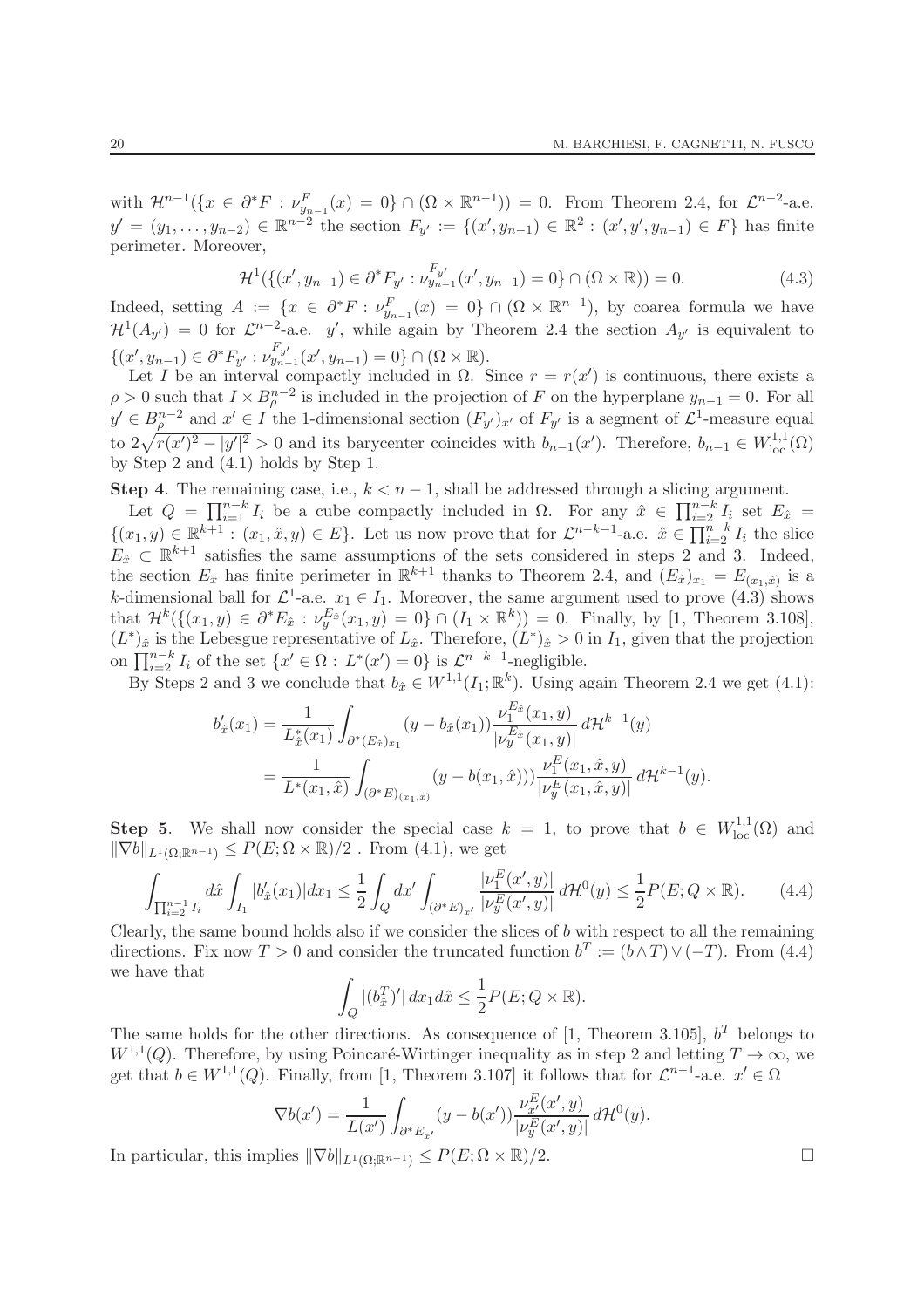The next example shows that the regularity of the barycenter in general is only local.

**Example 4.4.** Let  $n = 3$ ,  $k = 2$ . Let  $\Omega = \pi^+(E) = (0,1)$ , and let E be the set of  $\mathbb{R}^3$  given by

$$
E = \{(x', y) \in \mathbb{R} \times \mathbb{R}^2 : |y - b(x')| < r(x'), \quad x' \in (0, 1)\},
$$

where  $r(x') = |x'|^2$  and  $b : (0,1) \to \mathbb{R}^2$  is given by

$$
b(x') := \left(0, \sin \frac{1}{x'}\right), \quad x' \in (0, 1).
$$

We observe that  $L(x') = \pi |x'|^4$  is strictly positive in  $(0, 1)$ . Moreover,

$$
P(E; (0,1) \times \mathbb{R}^2) = \int_0^1 r(x') dx' \int_0^{2\pi} \sqrt{1 + |b'(x') \cdot (\cos \theta, \sin \theta) + r'(x')|^2} d\theta
$$
  

$$
\leq 2\pi \int_0^1 r(x') \sqrt{1 + 2|b'(x')|^2 + 2|r'(x')|^2} dx_1 < \infty,
$$

so that E is a set of finite perimeter in  $(0,1) \times \mathbb{R}^2$ . In addition,  $L \in W^{1,1}(0,1)$  and conditions (1.3) and (1.4) are satisfied. Nevertheless,  $b \notin W^{1,1}((0,1); \mathbb{R}^2)$ .

The next example shows that in codimension higher than 1, despite being absolutely continuous on almost every 1-dimensional section of  $\Omega$  (see Theorem 4.3 above), the barycenter may not be in  $W^{1,1}_{\text{loc}}(\Omega;\mathbb{R}^2)$ .

**Example 4.5.** Let  $n = 4$ ,  $k = 2$ . Let  $L : B_1^2 \to [0, \infty)$  be a continuous function vanishing only at the origin, and such that  $L \in W^{1,1}(B_1^2)$ , while  $\sqrt{L}$  does not belong to  $BV(U)$  for any neighborhood U of the origin. For example, one can take  $L(x') = |x'|^{5/4} [2 + \sin(1/|x'|^2)]$ . Set

$$
E = \{ (x', y) \in \mathbb{R}^2 \times \mathbb{R}^2 : |y - b(x')| < r(x'), \ x' \in B_1^2 \},
$$

where  $r(x') = \sqrt{L(x')/\pi}$  and  $b(x') := (0, r(x'))$ . Moreover,

$$
P(E; B_1^2 \times \mathbb{R}^2) = \int_{B_1^2} r(x') dx' \int_0^{2\pi} \sqrt{1 + |\nabla r(x')|^2 (1 + \sin \theta)^2} d\theta < \infty,
$$

so that  $E$  is a set of finite perimeter. Note that conditions  $(1.3)$  and  $(1.4)$  are satisfied. Nevertheless,  $b \notin BV_{\text{loc}}(B_1^2; \mathbb{R}^2)$ .

Once Theorem 4.3 is established, Theorem 1.2 follows at once.

Proof of Theorem 1.2. By Theorem 1.1 we have that for  $\mathcal{L}^{n-k}$ -a.e.  $x' \in \Omega$  the section  $E_{x'}$  is a k-dimensional ball and that  $\nu_x^E(x', \cdot)$  and  $|\nu_y^E|(x', \cdot)$  are constant  $\mathcal{H}^{k-1}$ -a.e. in  $\partial^* E_{x'}$ . Moreover, condition (1.3) holds due to Proposition 3.6. Let  $i = 1, ..., n - k$ . By formula (4.1), we have that for  $\mathcal{H}^{n-k-1}$ -a.e.  $\hat{x}_i \in \Omega_i$  and for  $\mathcal{L}^1$ -a.e.  $x_i \in \Omega \cap R_{\hat{x}_i}$ 

$$
b'_{\hat{x}_i}(x_i) = \frac{1}{L_{\hat{x}_i}^*(x_i)} \frac{\nu_i^E(x')}{|\nu_y^E(x')|} \int_{\partial^* E_{x'}} (y - b_{\hat{x}_i}(x_i)) d\mathcal{H}^{k-1}(y) = 0,
$$

where we dropped the variable y for functions that are constant in  $\partial^* E_{x'}$ . Arguing as we did in Step 5 of the proof of Theorem 4.3, we conclude that  $b \in W^{1,1}_{loc}(\Omega;\mathbb{R}^k)$ ,  $\nabla b = 0$  in  $\Omega$ , and therefore b is constant in  $\Omega$ .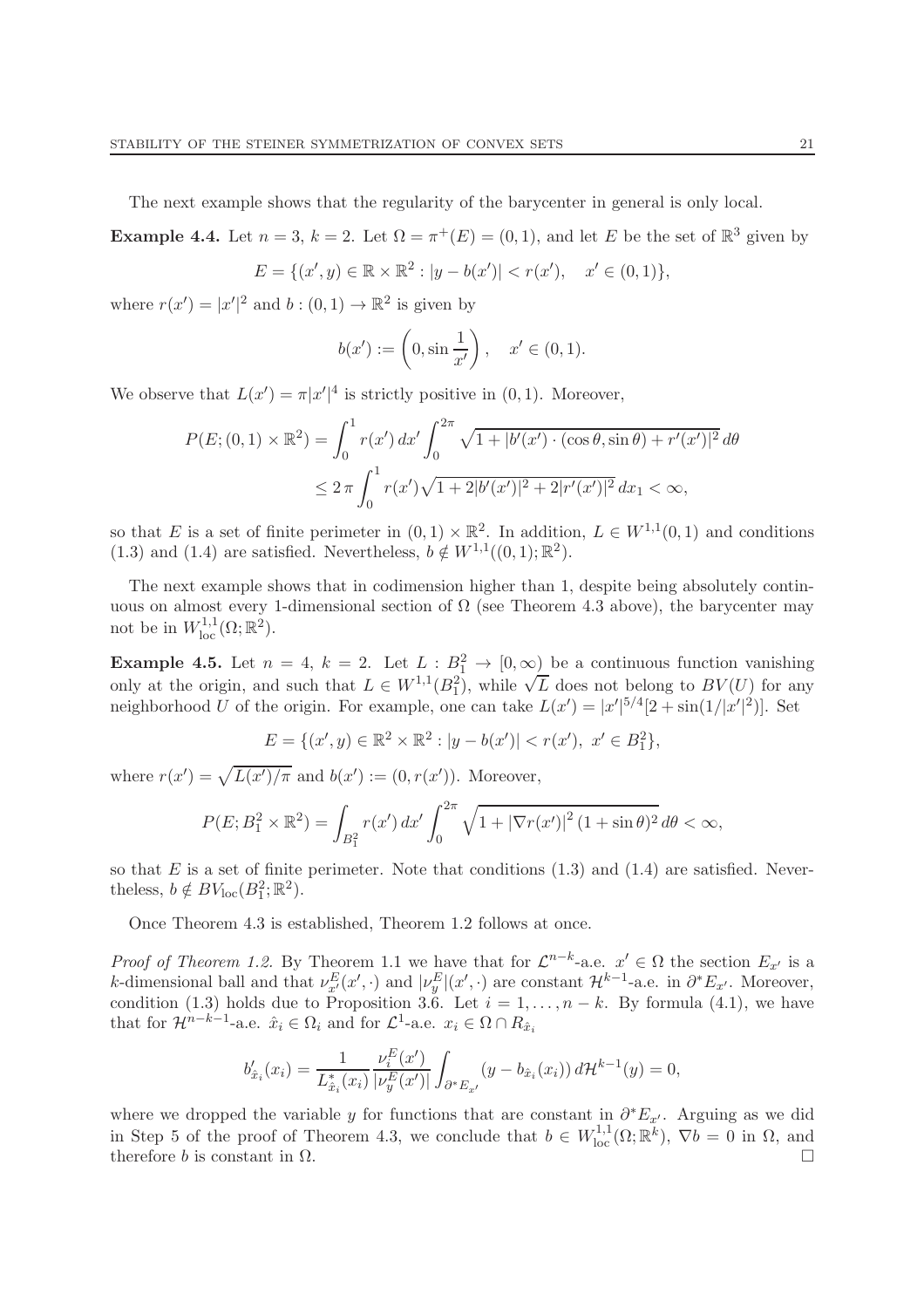#### 5. Quantitative estimates in the convex case

The present section focuses on a quantitative version of inequality  $(1.1)$  in the case of convex sets, in the spirit of  $[8, 11, 13]$ . Firstly, we need a Poincaré type inequality, a particular case of a more general one proved in [9]. We provide the proof as well, for the sake of completeness.

**Proposition 5.1** (Weighted Poincaré inequality). Let  $\Omega \subset \mathbb{R}^n$ ,  $n \geq 1$ , be an open set, and let  $\overline{x}, \widetilde{x} \in \Omega$  and  $0 < r \leq R < \infty$  be such that  $B_r(\overline{x}) \subset \Omega \subset B_R(\widetilde{x})$ . Assume that  $\Omega$  is star-shaped with respect to  $B_r(\overline{x})$ . Then,

$$
\int_{\Omega} |f(x) - f_{B_{\frac{r}{2}}(\overline{x})}| dx \le \left(\frac{4R}{r}\right)^{n+1} \int_{\Omega} |\nabla f(x)| \operatorname{dist}(x, \partial \Omega) dx \quad \text{for all } f \in W^{1,1}(\Omega),
$$

where  $f_{B_{\frac{r}{2}}(\overline{x})}$  denotes the average of f on  $B_{\frac{r}{2}}(\overline{x})$ .

*Proof.* Without any loss of generality, we can assume that  $\overline{x} = 0$ . We can also assume that  $f \in C^1$ , since the general case can be obtained by a density argument. For every  $y \in \Omega$  and  $z \in B_{\frac{r}{2}}$  we have

$$
f(z) - f(y) = \int_0^1 \nabla f((1 - s)y + sz) \cdot (z - y) \, ds.
$$

Multiplying by  $\frac{1}{\mathcal{L}^n(B_{\frac{r}{2}})} \chi_{B_{\frac{r}{2}}}(z)$  and integrating over z

$$
f_{B_{\frac{r}{2}}}-f(y)=\frac{1}{\mathcal{L}^n(B_{\frac{r}{2}})}\int_{\Omega}\int_0^1\nabla f((1-s)y+sz)\cdot(z-y)\,\chi_{B_{\frac{r}{2}}}(z)\,ds\,dz.
$$

Making the change of variable

$$
x = (1 - s)y + sz,
$$

we get

$$
f_{B_{\frac{r}{2}}}-f(y)=\frac{1}{\mathcal{L}^n(B_{\frac{r}{2}})}\int_{\Omega}\int_0^1\nabla f(x)\cdot\frac{x-y}{s}\chi_{B_{\frac{r}{2}}}\left(\frac{x-(1-s)y}{s}\right)\frac{1}{s^n}\,ds\,dx.
$$

Passing to the absolute value and integrating with respect to y

$$
\int_{\Omega} |f(y) - f_{B_{\frac{r}{2}}}| dy \leq \frac{1}{\mathcal{L}^n(B_{\frac{r}{2}})} \int_{\Omega} \int_{\Omega} \int_0^1 |\nabla f(x)| \chi_{B_{\frac{r}{2}}} \left( \frac{x - (1 - s)y}{s} \right) \frac{|x - y|}{s^{n+1}} ds dx dy.
$$

Let us show that

$$
|x-y|\leq \frac{4R}{r}{\rm dist}(x,\partial\Omega).
$$

This inequality is trivial when  $n = 1$ . Otherwise, if  $y \notin B_{\frac{r}{2}}(z)$ , by indicating with C the convex hull of  $B_{\frac{r}{2}}(z) \cup \{y\}$ , we have

$$
|x - y| = \frac{2|z - y|}{r} \text{dist}(x, \partial C) \le \frac{4R}{r} \text{dist}(x, \partial \Omega)
$$

because  $C \subset \Omega$ . Conversely, if  $y \in B_{\frac{r}{2}}(z)$ , we have  $|x-y| \leq \text{dist}(x, \partial \Omega) \leq \frac{4R}{r}$  $\frac{dR}{dr}$ dist $(x, \partial\Omega)$ . Therefore, setting  $A(x) := \{y \in \Omega : |x - y| \leq \frac{4R}{r} \text{dist}(x, \partial \Omega) \}$  and interchanging the order of integration

$$
\int_{\Omega} |f(y) - f_{B_{\frac{r}{2}}}| dy \leq \frac{1}{\mathcal{L}^n(B_{\frac{r}{2}})} \int_{\Omega} |\nabla f(x)| \int_{A(x)} \int_0^1 \chi_{B_{\frac{r}{2}}} \left( \frac{x - (1 - s)y}{s} \right) \frac{|x - y|}{s^{n+1}} ds dy dx.
$$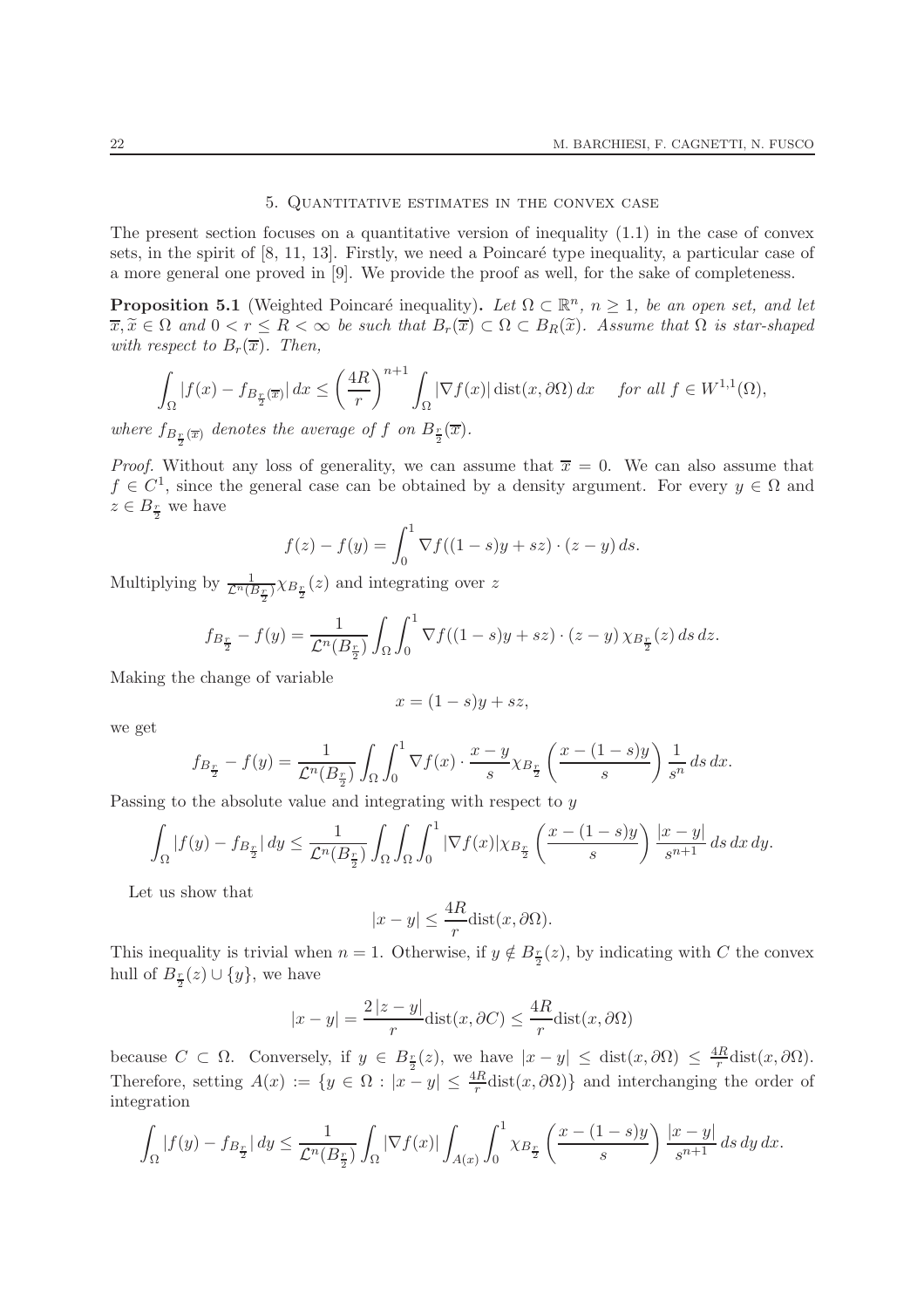Also, for x and y fixed, the only values of s for which we have contribution are such that

$$
\frac{|x-y|}{s} - |y| \le \frac{|x - (1-s)y|}{s} \le \frac{r}{2}, \text{ and so } s \ge \frac{|x-y|}{\frac{r}{2} + |y|} \ge \frac{|x-y|}{2R}.
$$

Hence,

$$
\int_{\Omega} |f(y) - f_{B_{\frac{r}{2}}}| dy \leq \frac{1}{\mathcal{L}^n(B_{\frac{r}{2}})} \int_{\Omega} |\nabla f(x)| \int_{A(x)} |x - y| \int_{\frac{|x - y|}{2R}}^1 \frac{1}{s^{n+1}} ds dy dx
$$
  
\n
$$
= \frac{1}{n\mathcal{L}^n(B_{\frac{r}{2}})} \int_{\Omega} |\nabla f(x)| \int_{A(x)} \frac{1}{|x - y|^{n-1}} [(2R)^n - |x - y|^n] dy dx
$$
  
\n
$$
\leq \frac{(2R)^n}{n\mathcal{L}^n(B_{\frac{r}{2}})} \int_{\Omega} |\nabla f(x)| \int_{A(x)} \frac{1}{|x - y|^{n-1}} dy dx
$$
  
\n
$$
= \frac{(2R)^n}{\mathcal{L}^n(B_{\frac{r}{2}})} \int_{\Omega} |\nabla f(x)| \int_{0}^{\frac{4R}{r} \text{dist}(x, \partial \Omega)} \omega_n d\rho dx
$$
  
\n
$$
= \left(\frac{4R}{r}\right)^{n+1} \int_{\Omega} |\nabla f(x)| \text{dist}(x, \partial \Omega) dx.
$$

**Corollary 5.2.** (See also [6, Theorem 1.1]). Let  $\Omega \subset \mathbb{R}^n$  be an open, bounded and convex set with eccentricity  $\mathcal{E}$ , and let S be the ellipsoid with maximum volume included in  $\Omega$ . Then there is a positive constant  $c = c(n)$  such that

$$
\int_{\Omega} |f(x) - f_{\widetilde{S}}| dx \le c \mathcal{E} \int_{\Omega} |\nabla f(x)| \operatorname{dist}(x, \partial \Omega) dx \quad \text{for all } f \in W^{1,1}(\Omega),
$$

where  $f_{\widetilde{S}}$  denotes the average of f on the ellipsoid  $S := \overline{x} + (S - \overline{x})/2$ ,  $\overline{x}$  centre of S.

*Proof.* Up to a roto-translation, we can assume that  $S = \{x \in \mathbb{R}^n : \sum_{i=1}^n (x_i/l_i)^2 < 1\}$  for certain  $l_1, \ldots, l_n > 0$ . Let  $\phi : \mathbb{R}^n \to \mathbb{R}^n$  be an affine transformation mapping the unit ball  $B_1$  on S. The matrix associated to  $\phi$  is  $(\delta_{ij} l_i)$ . We set  $\hat{f} = f \circ \phi$  and  $\hat{\Omega} = \phi^{-1}(\Omega)$ .

By John's ellipsoid theorem (see [3, Theorem 2.4]) the inclusions  $S \subset \Omega \subset nS$  hold. In particular, with r and R denoting the inner and the outer radius of  $\Omega$  respectively, we have that  $\max\{l_i\} \leq R$  and  $\min\{l_i\} \geq r/n$ . Moreover  $B_1 \subset \widehat{\Omega} \subset B_n$ . Taking into account that det  $\nabla \phi = \mathcal{L}^n(S)/\mathcal{L}^n(B_1)$ , a change of variables provides

$$
f_{S/2} := \frac{1}{\mathcal{L}^n(S/2)} \int_{S/2} f dx = \frac{1}{\mathcal{L}^n(S/2)} \int_{B_{1/2}} \widehat{f} \det \nabla \phi dy = \widehat{f}_{B_{1/2}}.
$$

The following estimates hold:

$$
|\nabla f(\phi(y))| = |\nabla \widehat{f}(y)(\nabla \phi(y))^{-1}| = \sqrt{\sum_{i} l_i^{-2} (\partial_i \widehat{f}(y))^2} \ge \frac{|\nabla \widehat{f}(y)|}{\max\{l_i\}} \ge \frac{|\nabla \widehat{f}(y)|}{R};
$$
  

$$
\text{dist}(\phi(y), \partial \Omega) = \inf_{z \in \partial \widehat{\Omega}} \sqrt{\sum_{i} l_i^2 (y_i - z_i)^2} \ge \min\{l_i\} \text{dist}(y, \partial \widehat{\Omega}) \ge \frac{r}{n} \text{dist}(y, \partial \widehat{\Omega}).
$$

 $\Box$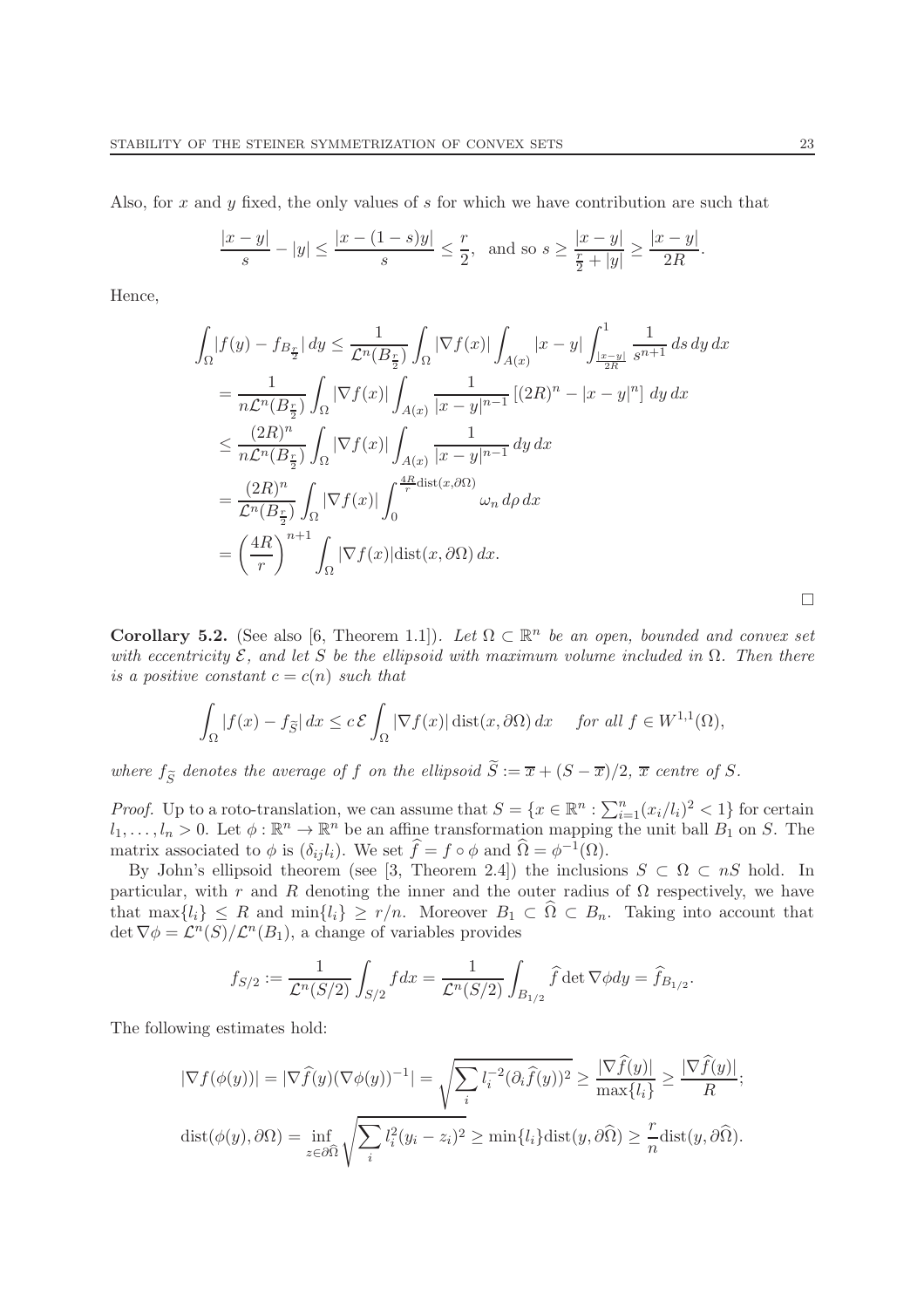Then, by using Proposition 5.1, we get

$$
\int_{\Omega} |f(x) - f_{S/2}| dx = \int_{\widehat{\Omega}} |\widehat{f}(y) - \widehat{f}_{B_{1/2}}| \det \nabla \phi \, dy \le (4n)^{n+1} \int_{\widehat{\Omega}} |\nabla \widehat{f}(y)| \text{dist}(y, \partial \widehat{\Omega}) \det \nabla \phi \, dy
$$
\n
$$
\le n(4n)^{n+1} \mathcal{E} \int_{\widehat{\Omega}} |\nabla f(\phi(y))| \text{dist}(\phi(y), \partial \Omega) \det \nabla \phi \, dy = c(n) \mathcal{E} \int_{\Omega} |\nabla f(x)| \text{dist}(x, \partial \Omega) dx.
$$

Corollary 5.3. Let  $\Omega \subset \mathbb{R}^n$  be a bounded and connected Lipschitz domain. Given an open and non empty set  $S \subset\subset \Omega$ , there is a positive constant  $c_P$ , intrinsically depending only on  $\Omega$  and S, such that

$$
\int_{\Omega} |f(x) - f_{S}| dx \leq c_{P} \int_{\Omega} |\nabla f(x)| \text{dist}(x, \partial \Omega) dx \quad \text{for all } f \in W^{1,1}(\Omega), \tag{5.1}
$$

where  $f_S$  denotes the average of f on  $S$ .

*Proof.* We decompose the domain  $\Omega$  in a finite number of domains  $\Omega^i$ , each star-shaped with respect to an open ball  $B^i \subset \subset \Omega^i$  (see [16, Section 1.1.9, Lemma 1]). We also consider a connected open set  $U \subset\subset \Omega$ , having the cone property and such that  $S \subset U$  and  $B^i \subset U$  for every i.

By the Poincaré-Wirtinger inequality in  $W^{1,1}(U)$  (see [16, Lemma 1.1.11]),

$$
|f_S - f_{B^i}| = \left| \frac{1}{\mathcal{L}^n(S)} \int_S (f - f_{B^i}) dx \right| \le \frac{1}{\mathcal{L}^n(S)} \int_U |f - f_{B^i}| dx
$$
  

$$
\le \frac{c_i}{\mathcal{L}^n(S)} \int_U |\nabla f| dx \le \frac{c_i}{\mathcal{L}^n(S) \text{dist}(U, \partial \Omega)} \int_\Omega |\nabla f| \text{dist}(x, \partial \Omega) dx
$$

for suitable constants  $c_i = c_i(B^i, U)$ . Then, Proposition 5.1 leads to

$$
\int_{\Omega} |f - f_S| dx \leq \sum_{i} \left[ \int_{\Omega^i} |f - f_{B^i}| dx + \mathcal{L}^n(\Omega^i) |f_S - f_{B^i}| \right] \leq c_P \int_{\Omega} |\nabla f| \operatorname{dist}(x, \partial \Omega) dx.
$$

**Lemma 5.4.** Let  $E \subset \mathbb{R}^n$  be an open, bounded and convex set with inner radius r, outer radius  $R$  and eccentricity  $\mathcal{E}$ . Then

$$
n^{-2n} \mathcal{L}^n(E) r^{-1} \le P(E) \le n^{2n} \mathcal{L}^n(E) r^{-1};\tag{5.2}
$$

$$
P(E) \ge n^{-2n} \mathcal{L}^n(E)^{\frac{n-2}{n-1}} R^{\frac{1}{n-1}};
$$
\n(5.3)

$$
P(E) \ge n^{-2n} \mathcal{L}^n(E)^{\frac{n-1}{n}} \mathcal{E}^{\frac{1}{n}}.
$$
\n
$$
(5.4)
$$

*Proof.* Let S be the maximum ellipsoid included in  $E$ . Up to a roto-translation, we can assume that  $S = \{x \in \mathbb{R}^n : \sum_{i=1}^n (x_i/l_i)^2 < 1\}$  with  $l_1 \leq \ldots \leq l_n$ . Let also  $F := \prod_{i=1}^n (-l_i, l_i)$ . By John's ellipsoid theorem, the inclusions  $(1/\sqrt{n})F \subset S \subset E \subset nS \subset nF$  hold. In particular, by convexity,  $(\sqrt{n})^{1-n}P(F) \le P(E) \le n^{n-1}P(F)$ . Moreover,  $l_1 \le r \le nl_1$  and  $R \le nl_n$ . Trivially we have that  $2^n \prod_{i=2}^n l_i \le P(F) \le n2^n \prod_{i=2}^n l_i$  and therefore

$$
\frac{1}{n^{2n}r} \le \frac{1}{n^n(\sqrt{n})^{n-1}r} \le \frac{1}{n^n(\sqrt{n})^{n-1}l_1} \le \frac{(\sqrt{n})^{1-n}}{n^n} \frac{P(F)}{\mathcal{L}^n(F)}
$$
  

$$
\le \frac{P(E)}{\mathcal{L}^n(E)} \le \frac{n^{n-1}}{(\sqrt{n})^{n}} \frac{P(F)}{\mathcal{L}^n(F)} \le \frac{(n\sqrt{n})^n}{l_1} \le \frac{n^{n+1}(\sqrt{n})^n}{r} \le \frac{n^{2n}}{r}.
$$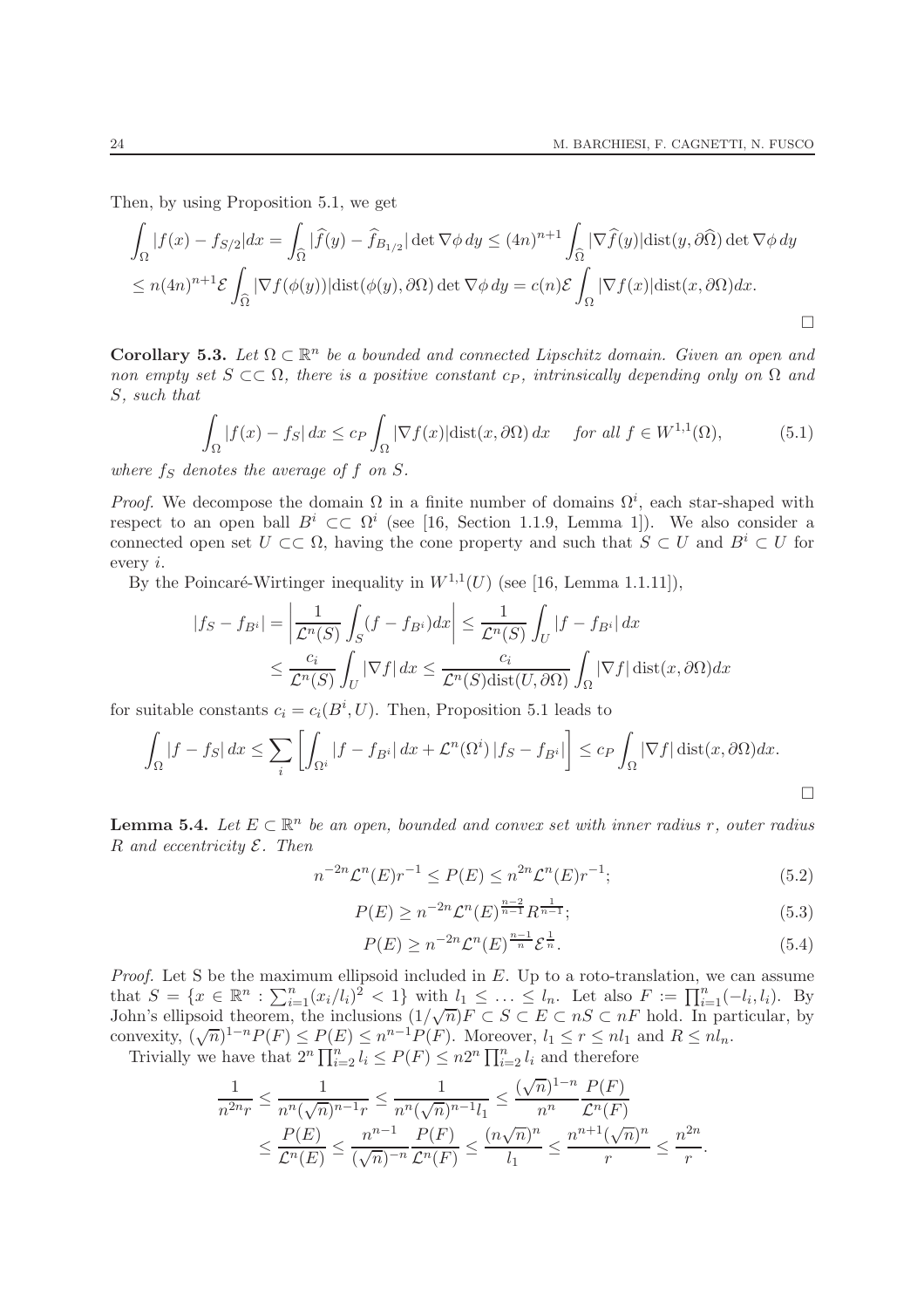Let  $\Omega := \prod_{i=1}^{n-1} (-l_i, l_i)$ . By the isoperimetric inequality, we get  $P(\Omega) \ge (n-1)\omega_{n-1}^{\frac{1}{n-1}} \mathcal{L}^{n-1}(\Omega)^{\frac{n-2}{n-1}}$ . Therefore

$$
\frac{P(E)}{\mathcal{L}^n(E)^{\frac{n-2}{n-1}}} \ge \frac{(\sqrt{n})^{1-n}}{n^{\frac{n(n-2)}{n-1}}} \frac{P(F)}{\mathcal{L}^n(F)^{\frac{n-2}{n-1}}} \ge \frac{2l_n P(\Omega)}{n^{2n-1} (2l_n \mathcal{L}^{n-1}(\Omega))^{\frac{n-2}{n-1}}} \ge \frac{l_n^{\frac{1}{n-1}}}{n^{2n-1}} \ge \frac{R^{\frac{1}{n-1}}}{n^{2n}}.
$$

Finally, by writing (5.3) as  $P(E)^{n-1} \geq n^{2n(1-n)} \mathcal{L}^n(E)^{n-2}R$ , and by using the first inequality in  $(5.2)$ , we obtain  $(5.4)$ .

We can now prove Theorem 1.4.

*Proof of Theorem 1.4.* For the sake of simplification, we set  $\Omega = \pi^+(\mathring{E}^S)$ , and indicate by r and R the inner radius and the outer radius of  $E^S$  respectively. We shall prove that

$$
\inf_{y \in \mathbb{R}} \mathcal{L}^n \left( E^S \Delta(E + (0, y)) \right) \le c(n) R \mathcal{E}_S \sqrt{P(E) - P(E^S)} \sqrt{P(E)}.
$$
\n(5.5)

First of all, let us observe that  $b \in W^{1,1}(\Omega)$  by Theorem 4.3. Moreover, by taking into account that  $|\nu_y^{E^S}|^{-2} = 1 + \frac{1}{4} |\nabla L|^2$  by (3.3), a simple computation shows that

$$
\sqrt{\left(1+\frac{1}{4}|\nabla L|^2+|\nabla b|^2\right)^2-|\nabla L|^2|\nabla b|^2}\geq 1+\frac{1}{4}|\nabla L|^2+(2|\nu_y^{E^S}|^2-1)|\nabla b|^2.
$$

Therefore, the difference  $P(E) - P(E^S)$  is greater than or equal to

$$
\int_{\Omega} \left[ \sqrt{1 + \left| \nabla b + \frac{1}{2} \nabla L \right|^{2}} + \sqrt{1 + \left| \nabla b - \frac{1}{2} \nabla L \right|^{2}} - 2\sqrt{1 + \frac{1}{4} \left| \nabla L \right|^{2}} \right] dx' \tag{5.6}
$$
\n
$$
= \sqrt{\left( 1 + \frac{1}{2} \left| \nabla L \right|^{2} + \left| \nabla b \right|^{2} \right)^{2} - \left( \nabla L \cdot \nabla b \right)^{2}} - \left( 1 + \frac{1}{2} \left| \nabla L \right|^{2} - \left| \nabla b \right|^{2} \right)
$$

$$
=2\int_{\Omega}\frac{\sqrt{(1+\frac{1}{4}|\nabla L|^2+|\nabla b|^2)}-\left(\nabla L\cdot\nabla b\right)^2-\left(1+\frac{1}{4}|\nabla L|^2-|\nabla b|^2\right)}{\sqrt{1+|\nabla b+\frac{1}{2}\nabla L|^2}+\sqrt{1+|\nabla b-\frac{1}{2}\nabla L|^2}+2\sqrt{1+\frac{1}{4}|\nabla L|^2}}\,dx' \geq 4\int_{\Omega}\frac{|\nu_{y}^{E^S}|^2|\nabla b|^2}{D}\,dx',
$$

where D denotes the denominator of the second integrand. Let us also observe that, by the convexity of  $E^S$ ,

$$
|\nu_y^{E^S}(x')| \ge \frac{\text{dist}(x', \partial \Omega)}{\sqrt{2}R} \quad \text{for } x' \in \Omega.
$$
 (5.7)

Indeed, since  $|\nu_y^{E^S}(x')|/|\nu_{x'}^{E^S}(x')| \geq \text{dist}(x',\partial\Omega)/R$ , if  $|\nu_{x'}^{E^S}(x')| \geq 1/\sqrt{2}$  then (5.7) follows. On the other hand, if  $|\nu_y^{E^S}(x')| \geq 1/\sqrt{2}$ , then (5.7) is trivial. Using Hölder inequality we get

$$
\sqrt{P(E) - P(E^S)} \sqrt{P(E) + P(E^S)} = \sqrt{P(E) - P(E^S)} \left( \int_{\Omega} D dx' \right)^{\frac{1}{2}}
$$
  
\n
$$
\geq 2 \int_{\Omega} |\nu_y^{E^S}(x')| |\nabla b(x')| dx' \geq \frac{\sqrt{2}}{R} \int_{\Omega} |\nabla b(x')| \operatorname{dist}(x', \partial \Omega) dx'.
$$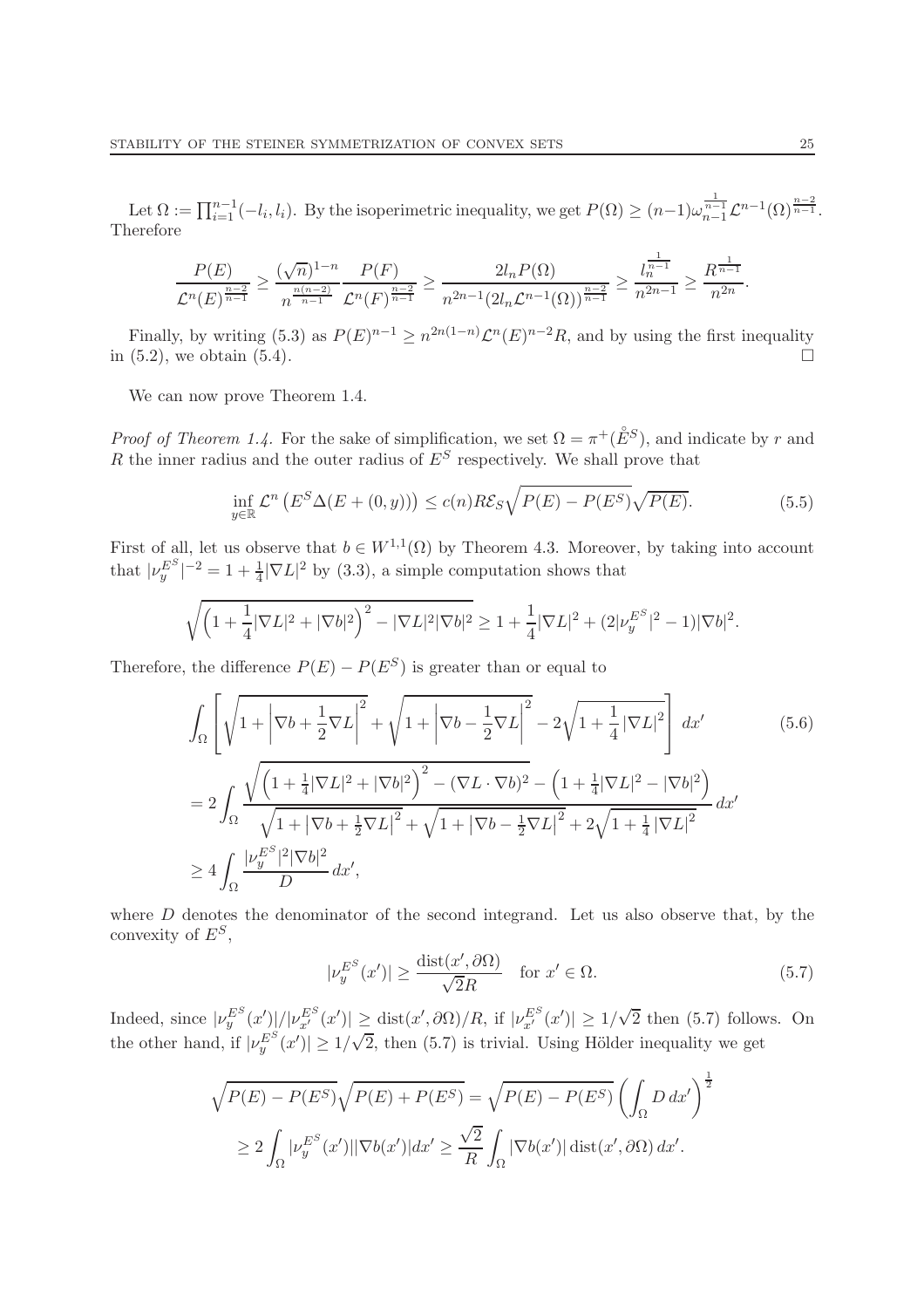

Let S denote the maximum ellipsoid in  $\Omega$ , and let  $b_0$  denote the average of b in  $\widetilde{S} := \overline{x} + (S \overline{x}$ )/2,  $\overline{x}$  centre of S. Since the eccentricity of  $\Omega$  is smaller than that of  $E^S$ , by using Corollary 5.2,

$$
\sqrt{P(E) - P(E^S)} \sqrt{P(E) + P(E^S)} \ge \frac{c(n)}{R\mathcal{E}_S} \int_{\Omega} |b - b_0| dx'
$$
  
\n
$$
\ge \frac{c(n)}{R\mathcal{E}_S} \int_{\Omega} \mathcal{L}^1(E_{x'}^S \Delta(E_{x'} - b_0)) dx' = \frac{c(n)}{R\mathcal{E}_S} \mathcal{L}^n (E^S \Delta(E - (0, b_0))),
$$

thus obtaining (5.5).

To conclude the proof, observe that, if  $D(E) > 1$  then  $\lambda(E) < 2\sqrt{D(E)}$ , since we always have  $\lambda(E) < 2$ . On the other hand, if  $D(E) \leq 1$ , since  $P(E) \leq 2P(E^S)$ , from (5.2) and (5.5) we obtain

$$
\lambda(E) \le c(n) R \mathcal{E}_S \sqrt{D(E)} \frac{P(E^S)}{\mathcal{L}^n(E^S)} \le c(n) \mathcal{E}_S^2 \sqrt{D(E)}.
$$

**Example 5.5.** Let  $E_m$  be a rectangle triangle with basis  $1/m$  and height  $2m$  as in Figure 9. It can be computed that  $\lambda(E_m) = 2/5$  for every  $m \in \mathbb{N}$ . On the other hand,  $D(E_m) \to 0$  as  $m \to \infty$ . This shows that the dependence on the eccentricity of the constant in the right-hand side of (1.6) cannot be avoided.

**Example 5.6.** Consider the rectangle  $E^S := (0, a) \times (-b/2, b/2)$  and, for  $\varepsilon > 0$ , the parallelogram  $E_{\varepsilon}$  as in Figure 10. One can compute that  $\lambda(E_{\varepsilon}) = \varepsilon/b$ , and  $D(E_{\varepsilon}) \approx \varepsilon^2/(4a^2 + 4ab)$ . This shows that the exponent  $1/2$  in  $(1.4)$  is optimal.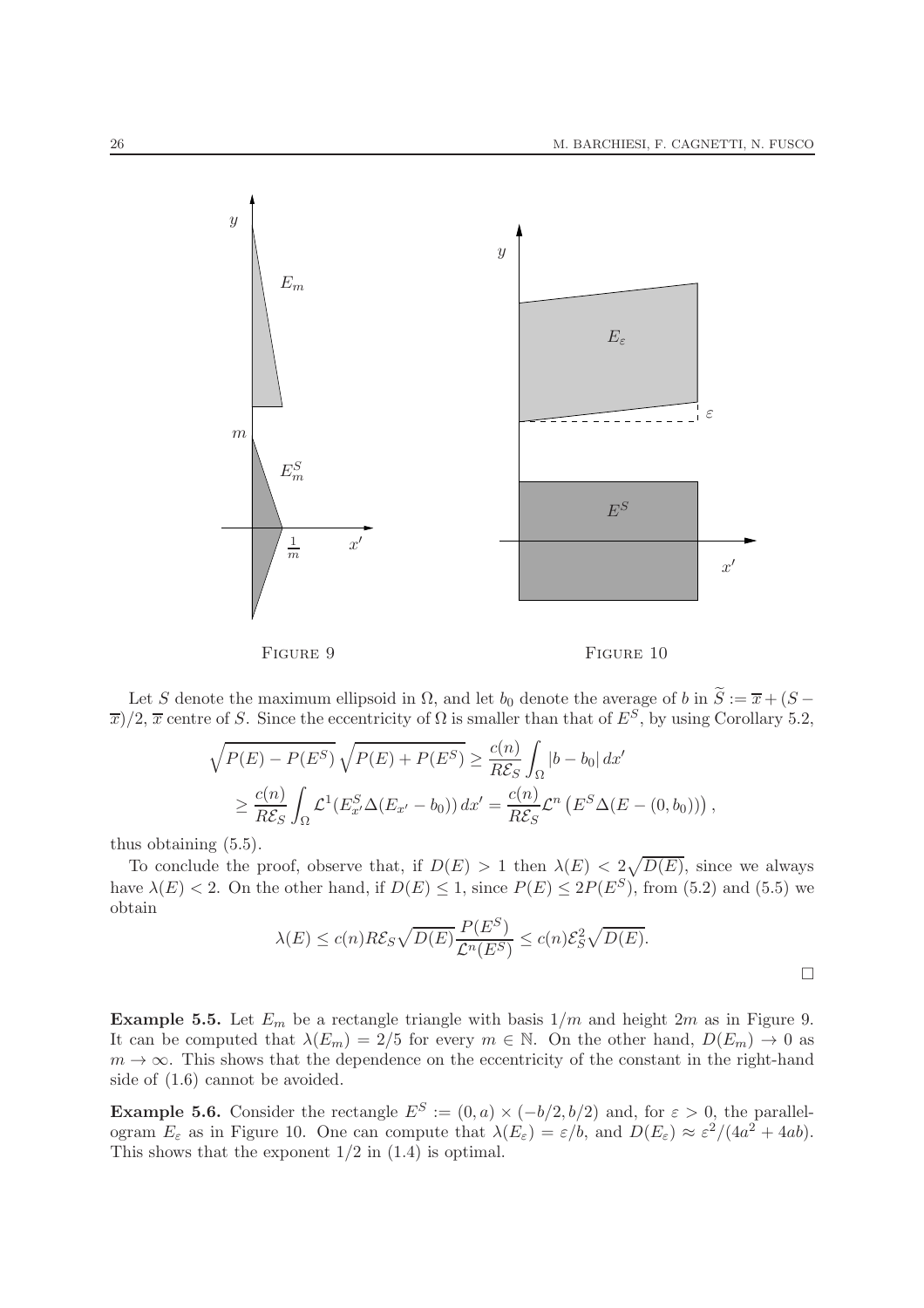**Remark 5.7.** We can weaken the convexity assumption on  $E^S$  in Theorem 1.4 by merely requiring that  $|\nu_y^{E^S}| \ge c'$ dist $(\cdot, \partial\Omega)$  for some  $c' = c'(E^S)$ , and (using Corollary 5.3) that  $\Omega =$  $\pi^+(E^S)$  is a bounded and connected Lipschitz domain. In this case we get a generic constant  $c = c(n, E<sup>S</sup>)$  instead of  $c(n)\mathcal{E}_S^2$  in the right-hand side of (1.6). In the example shown in Figure 2 the constant  $c$  blows up because  $c'$  does, as the slope of the dotted segments increases. On the other hand, in the example in Figure 3, the constant  $c_P$  in (5.1) blows up when the neck in  $\Omega = \pi^+(E)$  (the area colored in black) shrinks.

**Remark 5.8.** Note that the first integral in (5.6) is equal to  $P(E; \Omega \times \mathbb{R}) - P(E^S; \Omega \times \mathbb{R})$ , with  $\Omega = \pi^+(\mathring{E}^S)$ . Therefore, (1.6) holds in a slightly stronger form, with  $D(E)$  replaced by

$$
\frac{1}{P(E^S)}\big[P(E;\Omega\times\mathbb{R})-P(E^S;\Omega\times\mathbb{R})\big].
$$

Following the terminology introduced in [13], we say that a set  $E \subset \mathbb{R}^n$  is *n-symmetric* if it is symmetric with respect to the  $n$  coordinate hyperplanes. The next lemma shows that for a convex n-symmetric set E the asymmetry index  $A(E)$  can be obtained by choosing the ball centered at the origin.

**Lemma 5.9.** Let  $E \subset \mathbb{R}^n$ ,  $n \geq 1$ , be an n-symmetric bounded convex set with  $\mathcal{L}^n(E) = \mathcal{L}^n(B_r)$ for some  $r > 0$ . Then

$$
\min_{x \in \mathbb{R}^n} \mathcal{L}^n(E \Delta B_r(x)) = \mathcal{L}^n(E \Delta B_r).
$$

*Proof.* Given  $F, G \subset \mathbb{R}^n$ , by comparing their sections it is easy to prove that  $\mathcal{L}^n(F^S \cap G^S) \geq$  $\mathcal{L}^n(F \cap G)$  for any k-codimensional Steiner symmetrization.

Note now that  $E$  is stable for the 1-dimensional Steiner symmetrizations with respect to  $x_1 = 0, \ldots, x_n = 0$ . Hence

$$
\mathcal{L}^n(E \cap B_r(x)) \leq \mathcal{L}^n(E \cap B_r(x_1,\ldots,x_{n-1},0)) \leq \ldots \leq \mathcal{L}^n(E \cap B_r).
$$

We can finally prove the quantitative estimate for the Steiner symmetrization in the case  $2 \leq k \leq n-1$ .

*Proof of Theorem 1.5.* Step 1. Define  $E^{S_i}$  as in the proof of Proposition 3.6. Let also r, R and  $\mathcal E$  be the inner radius, the outer radius and the eccentricity of  $E$  respectively. Since the Steiner symmetrization decreases the outer radius, while increases the inner radius, by formula (5.5) we get that for every  $i = 1, \ldots, k$ 

$$
\mathcal{L}^n(E^{S_{i-1}}\Delta E^{S_i}) \le c(n)R\mathcal{E}\sqrt{P(E^{S_{i-1}})-P(E^{S_i})}\sqrt{P(E^{S_{i-1}})},
$$

up to a suitable translation in the direction of the  $y_i$  axis. By triangular inequality

$$
\mathcal{L}^n(E\Delta E^{S_k}) \le \sum_{i=1}^k \mathcal{L}^n(E^{S_{i-1}}\Delta E^{S_i}) \le c(n)R\mathcal{E}\sqrt{P(E)} \sum_{i=1}^k \sqrt{P(E^{S_{i-1}}) - P(E^{S_i})}
$$
  
 
$$
\le c(n)R\mathcal{E}\sqrt{P(E)}\sqrt{P(E) - P(E^{S})}.
$$
 (5.8)

**Step 2.** We now estimate the measure of the symmetric difference of  $E^S$  and  $E^{S_k}$ . To this aim, for  $\mathcal{L}^{n-k}$ -a.e.  $x' \in \mathbb{R}^{n-k}$  we set

$$
f_k(x') := p_{E^S k}^2(x') + |\nabla L(x')|^2, \quad f(x') := p_{E^S}^2(x') + |\nabla L(x')|^2,
$$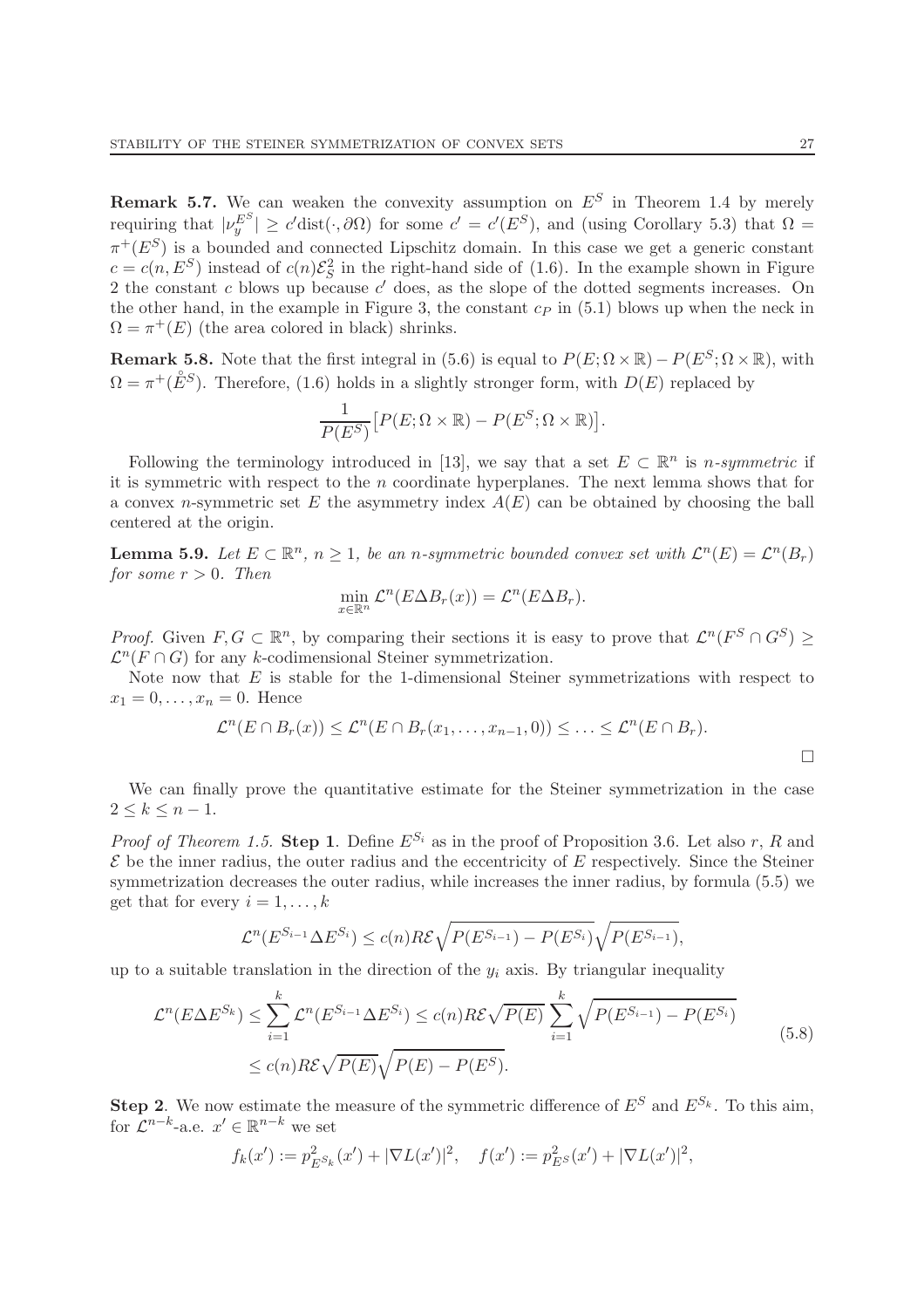.

Using Proposition 3.4, setting  $\Omega = \pi^+(E^S)$  and using Hölder inequality the difference  $P(E^{S_k}) P(E^S)$  can be estimated by

$$
\int_{\Omega} \left( \sqrt{f_k(x')} - \sqrt{f(x')} \right) dx' = \int_{\Omega} \frac{p_{E^S k}^2(x') - p_{E^S}^2(x')}{\sqrt{f_k(x')} + \sqrt{f(x')}} dx'
$$
\n
$$
\geq \frac{\left( \int_{\Omega} \sqrt{p_{E^S k}^2(x') - p_{E^S}^2(x')} dx' \right)^2}{\int_{\Omega} \left( \sqrt{f_k(x')} + \sqrt{f(x')} \right) dx'} \geq \frac{\left( \int_{\Omega} \sqrt{p_{E^S k}^2(x') - p_{E^S}^2(x')} dx' \right)^2}{2P(E^{S_k})}
$$

Thus,

$$
\sqrt{2 P(E^{S_k})} \sqrt{P(E^{S_k}) - P(E^{S})} \ge \int_{\Omega} \sqrt{p_{E^{S_k}}^2(x') - p_{E^{S}}^2(x')} dx'
$$
  
= 
$$
\int_{\Omega} \sqrt{\frac{p_{E^{S_k}}(x') - p_{E^{S}}(x')}{p_{E^{S}}(x')}} \sqrt{p_{E^{S}}(x')(p_{E^{S_k}}(x') + p_{E^{S}}(x'))} dx'
$$
  

$$
\ge \sqrt{2} \int_{\Omega} p_{E^{S}}(x') \sqrt{\frac{p_{E^{S_k}}(x') - p_{E^{S}}(x')}{p_{E^{S}}(x')}} dx' = \sqrt{2} k \omega_k \int_{\Omega} r^{k-1}(x') \sqrt{\frac{p_{E^{S_k}}(x') - p_{E^{S}}(x')}{p_{E^{S}}(x')}} dx'.
$$

Thanks to Lemma 5.9, for  $\mathcal{L}^{n-k}$ -a.e. every  $x' \in \Omega$  we can use the quantitative isoperimetric inequality  $(1.5)$  in dimension k, to get

$$
\sqrt{P(E)}\sqrt{P(E) - P(E^S)} \ge \frac{k\,\omega_k}{\gamma_k} \int_{\Omega} r^{k-1}(x') \, \frac{\mathcal{L}^n(E_{x'}^{S_k} \Delta E_{x'}^S)}{\mathcal{L}^n(E_{x'}^S)} \, dx' \n= \frac{k}{\gamma_k} \int_{\Omega} \frac{1}{r(x')} \mathcal{L}^n(E_{x'}^{S_k} \Delta E_{x'}^S) \, dx' \ge \frac{k}{\gamma_k R} \mathcal{L}^n(E_{x'}^{S_k} \Delta E^S).
$$

Combining this estimate with (5.8) and arguing as in the final part of the proof of Theorem 1.4 we obtain

$$
\lambda(E) \le c(n,k) \mathcal{E}^2 \sqrt{D(E)}.
$$
\n(5.9)

**Step 3**. Let  $r_S$  and  $R_S$  be the inner and the outer radius of  $E^S$  respectively. By inequalities  $(5.2)$ ,  $(5.4)$  and  $\mathcal{L}^n(E^S) \leq \omega_n R_S^n$  we obtain that

$$
\frac{P(E)}{P(E^S)} \ge \frac{\mathcal{L}^n(E)^{\frac{n-1}{n}} \mathcal{E}^{\frac{1}{n}} r_S}{n^{4n} \mathcal{L}^n(E^S)} \ge \frac{\mathcal{E}^{\frac{1}{n}} \mathcal{E}_S^{-1}}{n^{4n} \omega_n^{\frac{1}{n}}}.
$$

Therefore, if  $\mathcal{E} \ge 2^n n^{4n^2} \omega_n \mathcal{E}_S^n$ , we have  $P(E) \ge 2P(E^S)$  and then  $\lambda(E) \le 2\sqrt{D(E)}$ . Otherwise, by (5.9),  $\lambda(E) \le c(n,k) \mathcal{E}_S^{2n} \sqrt{\ }$  $\overline{D(E)}$ .

Finally, we highlight that for convex sets the measure of the symmetric difference  $E\Delta E^S$  is equivalent to the Hausdorff distance  $d_{\mathcal{H}}(E, E^S)$  between E and  $E^S$ . In the spirit of [12], by combining the quantitative isoperimetric inequalities  $(1.6)$  and  $(1.7)$  with [10, Lemma 4.2], we have the following corollary. Here  $\text{diam}(E)$  is the diameter of the set E.

**Corollary 5.10.** Let  $1 \leq k \leq n-1$ . There exists a constant  $c = c(k,n)$ , such that, if  $E^S$  is a Steiner symmetric convex set with eccentricity  $\mathcal{E}_S$ , then

$$
d_{\mathcal{H}}(E, E^S) \leq c \operatorname{diam}(E) \mathcal{E}_S^2(D(E))^{\frac{1}{2n}}
$$

for every convex set  $E \subset \mathbb{R}^n$  whose Steiner symmetral is  $E^S$ .